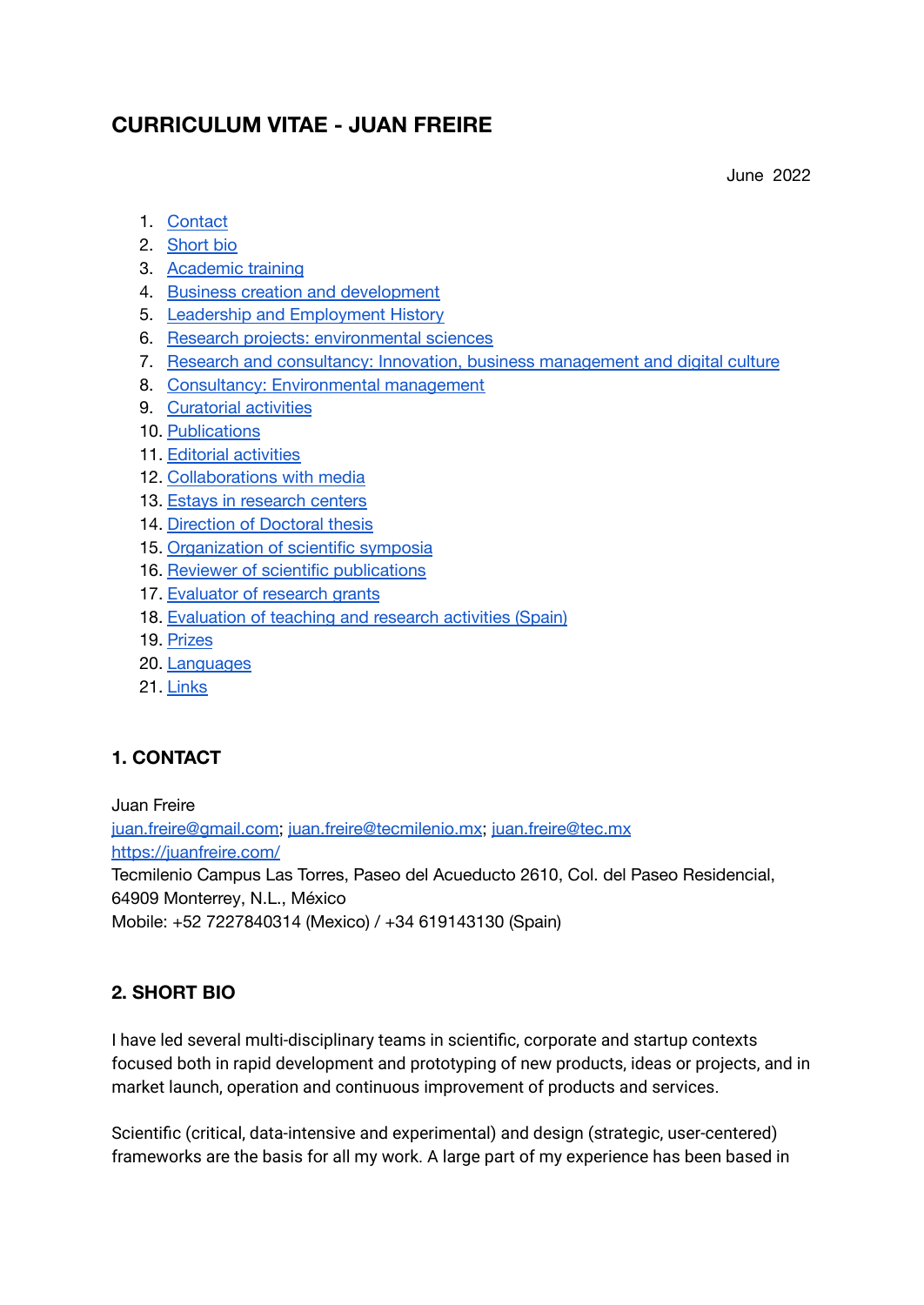the development and intensive use of digital platforms and products and collaborating with or leading digital teams.

I have a background in sustainability and environmental sciences, developed mostly in universities and spin-offs. In 2011, I left the University to work in strategy and innovation consultancy and to found different entrepreneurial projects. I co-founded 10 companies and startups focused in sustainability, education, technology, innovation, and design. From 2017 I work for the Tecnológico de Monterrey, one of the main universities in Latin America, in different leading roles related to educational and digital innovation and the transformation of the organization.

# <span id="page-1-0"></span>**3. ACADEMIC TRAINING**

4. Team Mastery. Universidad de Mondragón (Spain) and Tiimiakatemia (Team Academy), University of Jyväskylä (Finland). 2012-2013

3. PhD Biology. Doctorate Extraordinary Prize (PhD in Biology, 1993-94 and 1994-95) of the University of A Coruña. University of A Coruña, Faculty of Sciences. Doctoral program: Environmental Biology. Grade: "Apto cum laude por unanimidad". Date of defense: 17-12-1993

2. Grade in Biological Sciences. Modality: Master of Science Thesis. University of Santiago de Compostela, Faculty of Biology. Grade: "Sobresaliente". Date of defense: 31-07-1989

1. Bachelor in Biological Sciences. Extraordinary Bachelor Prize of the University of Santiago de Compostela. First National Prize of Studies in Biological Sciences. University of Santiago de Compostela, Faculty of Biology. Date of completion: 06-1989.

### <span id="page-1-1"></span>**4. BUSINESS CREATION AND DEVELOPMENT**

10. Co-founder of [XTribe,](http://www.xtribe.university/) a startup working with a network of universities, companies and civic organizations to transform learning through entrepreneurship and technology (2016-2018).

9. Co-founder of **[EduCaaS](http://www.educaas.io/)**, a digital platform for creative and team learning based in free software and microservices (2016-2018).

8. Co-founder of [inViable,](http://www.inviable.is/) scientific-creative agency designing technologies and solutions for sustainability (2015-).

7. Co-founder of [mmodulUS](http://www.mmodulus.com/), devoted to the design of open-source furniture (2013-2015).

6. Co-founder of [Teamlabs](http://www.teamlabs.es/), a company that develops learning labs and a member of the international network of entrepreneurial education Mondragon Team Academy (2012-2020).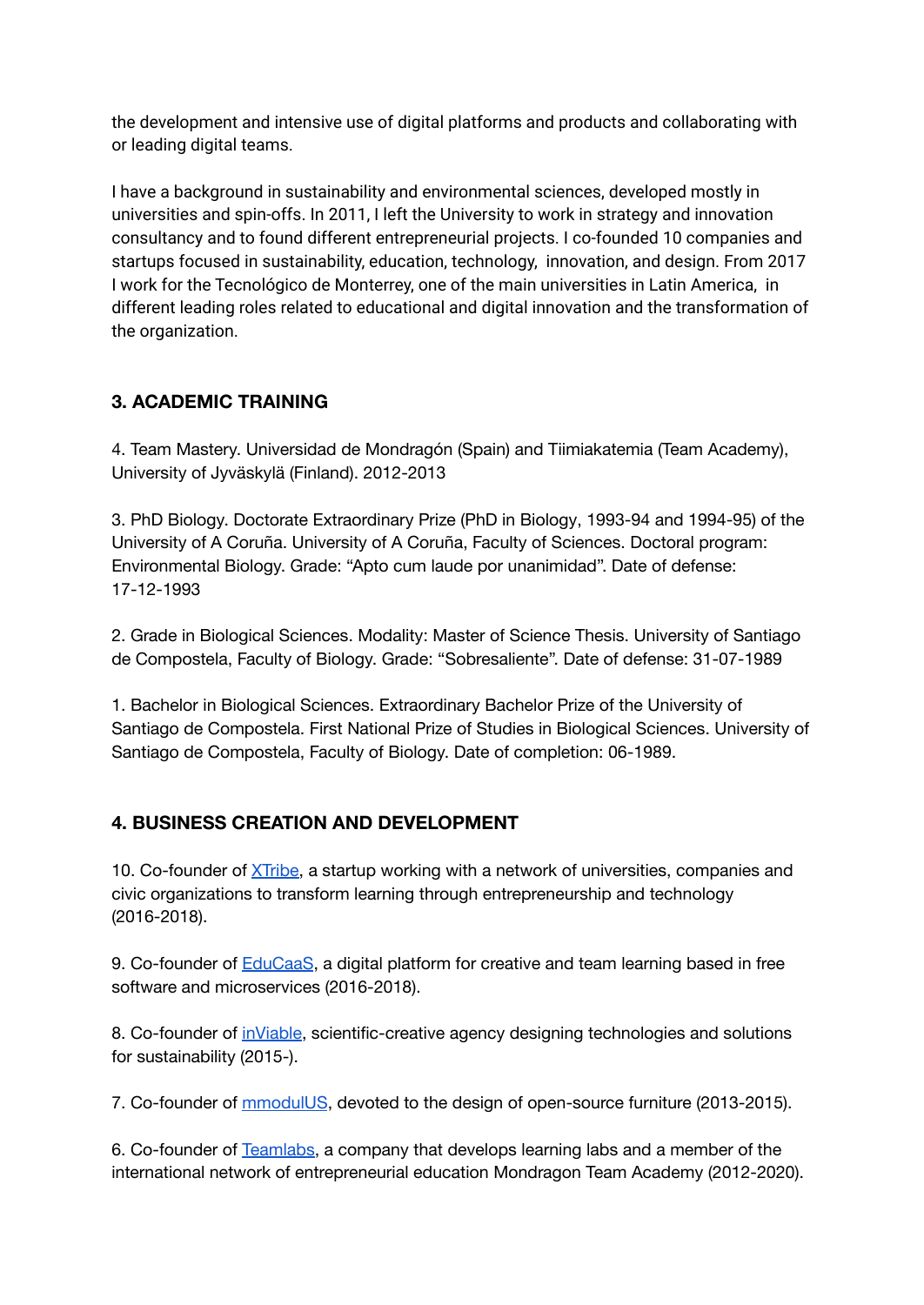5. Co-founder of [Barrabés](http://www.barrabesnext.com/) Next, consultancy specialized in organizational transformation and innovation (2012-2013).

4. Co-founder of [Kartenn,](http://www.kartenn.es/) agency developing solutions based in Geographical Information Systems and remote sensing for environmental, territorial and urban management (2012 - 2016).

3. Co-founder and partner of [Laboratorio](http://www.laboratoriodetendencias.com/) de Tendencias, offering consultancy, research and training services about social, technological, business and polítical trends (2009 - 2016).

2. Co-founder of Fismare Innovación para la [Sostenibilidad](http://www.fismare.com/) SL, a consultancy in marine environmental management (2006 - 2011).

1. Co-founder of [Lonxanet](http://www.lonxanet.com/) Directo SL, an startup collaborating with different Galician fishers' guilds for the direct commercialization of fishing products using digital technologies (2001 - 2011).

# <span id="page-2-0"></span>**5. LEADERSHIP AND EMPLOYMENT HISTORY**

21. Vice Chancellor of Innovation and Transformation, [Tecmilenio.](https://www.tecmilenio.mx/) March 2021 -

20. Vice Chancellor of Digital Education, [Tecmilenio](https://www.tecmilenio.mx/). June 2020 - February 2021.

19. Leader of the Strategic Initiative for Learning Platform and Digital Acceleration of the [Tecnológico](http://www.tec.mx/) de Monterrey. January July 2020.

18. Academic and International Associate Dean. Business School, [Tecnológico](http://www.tec.mx/) de [Monterrey.](http://www.tec.mx/) July 2017 - May 2020.

17. Leader of the Master of [Strategic](http://www.apple.es) Design of the Istituto [Europeo](http://iedmadrid.com/) de Design (IED) in Madrid. January 2017 - October 2018.

16. Co-leader of [EduCaaS.](http://www.educaas.io/) May 2016 - July 2018.

15. Co-leader of [XTribe](http://www.xtribe.university/). April 2016 - July 2018.

14. Distinguished Professor of the School of Humanities and Education of the [Tecnológico](http://www.apple.es) de [Monterrey](http://www.apple.es). January 2016 - December 2016.

13. Leader of Strategy and Business Development of [Teamlabs.](http://www.teamlabs.es) September 2012 - February 2016.

12. Chief Innovation Officer of [Barrabés](http://www.barrabesnext.com/) Next, consulting firm specialized in organizational transformation and innovation. February 2012 - June 2013.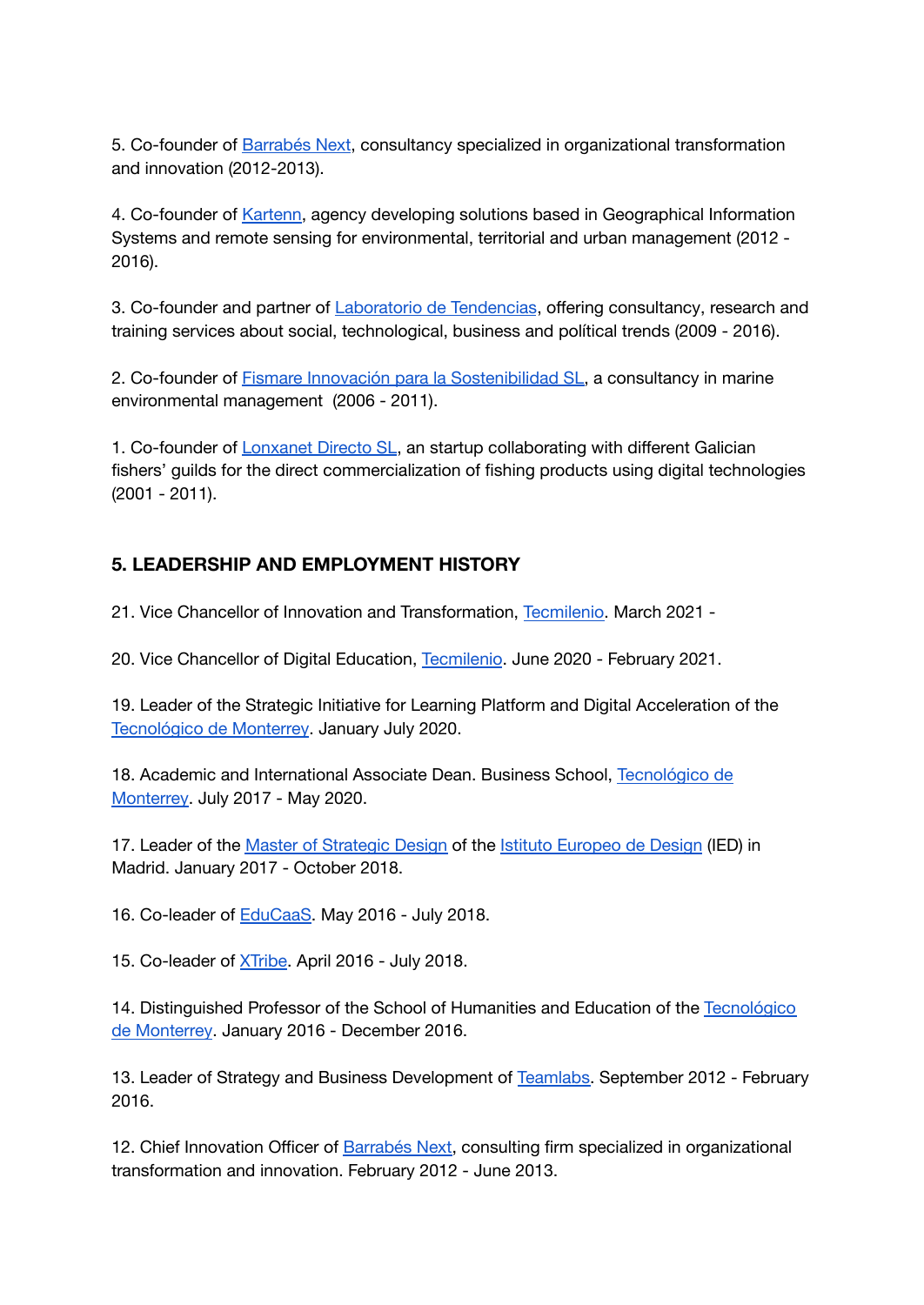11. Chief Innovation Officer of [Barrabés](http://www.barrabes.biz/) group, consulting firm specialized in Internet, Innovation and internationalization. February 2011 - February 2012.

10. Chair of Digital Economy of the Escuela de [Organización](http://www.eoi.es/) Industrial (EOI), Madrid. March 2009 - December 2010.

9. CEO of Fismare Innovación para la [Sostenibilidad](http://www.fismare.com/). May 2006 - January 2011.

8. Dean of the Faculty of Sciences, University of A Coruña. January 2004 - February 2005.

7. Leader of the Research Group "Marine Resources and Fisheries". January 2003 - May 2011.

6. Vice Dean of Biology of the Faculty of Sciences, University of A Coruña. June 1999 - January 2004.

5. Associate Professor ("Profesor Titular"), Zoology. University of A Coruña, Faculty of Sciences. May 1997 - February 2012 (on leave from March 2012).

4. Secretary of the Department of Animal and Plant Biology and Ecology of the University of A Coruña. April 1992 - June 1996 and June 1998 to June 1999.

3. Interim Associate Professor, Animal Biology. University of A Coruña, Faculty of Sciences. October 1994 - May 1997.

2. Assistant Professor ("Profesor Ayudante"), Animal Biology. University of A Coruña, Faculty of Sciences. March 1992 - Octber 1994.

1. Pre-doctoral fellow of the Spanish Ministry of Education and Science("Programa Sectorial de Becas de Formación de Profesorado y Personal Investigador en España y en el Extranjero"). University of A Coruña, Faculty of Sciences. January 1990 - February 1992.

#### <span id="page-3-0"></span>**6. RESEARCH PROJECTS: Environmental Sciences**

41. Las Áreas Marinas Protegidas como herramientas de conservación y gestión de la pesca: La experiencia en la costa de Galicia como modelo para el Pacífico mexicano. D/032090/10. University of A Coruña (Research leader: Ramón Muiño). 2011-2012. Funded by: Agencia Española de Cooperación Internacional y Desarrollo.

40. Bridging the gap between science, stakeholders and policy makers Phase 2: Integration of evidence-based knowledge and its application to science and management of fisheries and the marine environment. FP7-SiS-2010-1-266544. March 2011- February 2015. Centre for Environment, Fisheries & Aquaculture Science, CEFAS (Research leader: Steve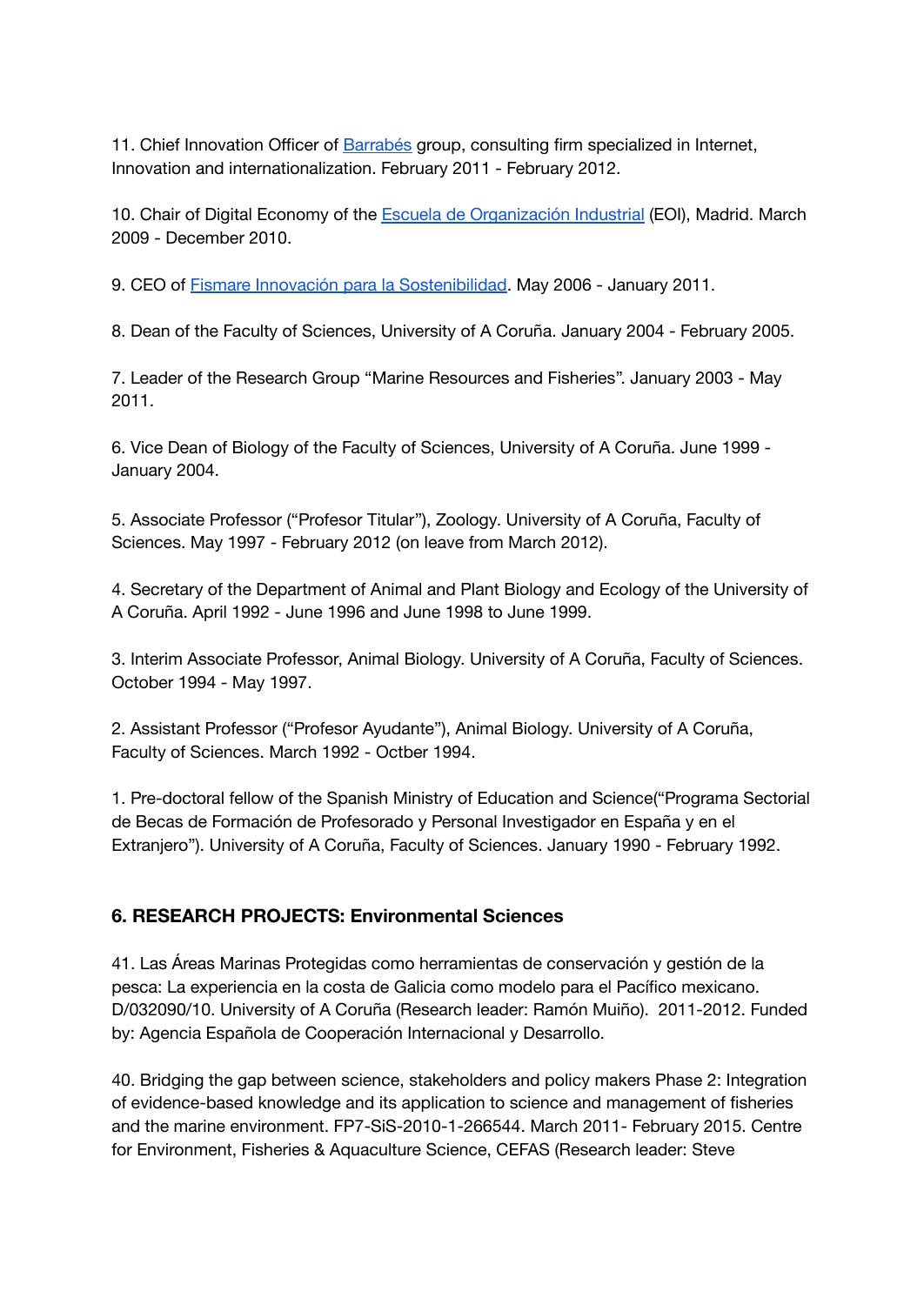Mackinson, Coordinator of the team from University of A Coruña: Juan Freire). 7th Framework Program - European Union.

39. Marine Protected Areas In the Atlantic Arc. INTERREG IVB-2009-1/143. Agence des Aires Marines Protégées (AAMP), Francia (Research leader: Olivier Laroussinie; Coordinator of the team from University of A Coruña: Juan Freire). 2010-2012. Funded by: European Regional Development Fund-Atlantic Area, European Union.

38. Las Áreas Marinas Protegidas como herramientas de conservación y gestión de la pesca: la experiencia en la costa de Galicia como modelo para el Pacífico Mexicano. C/024954/09. University of A Coruña (Research leader: Ramón Muiño). 2010. Funded by: Agencia Española de Cooperación Internacional y Desarrollo.

37. Narrativas digitales para la participación comunitaria en la gestión de ecosistemas costeros. C/023638/09. University of A Coruña (Research leader: Juan Freire). 2010. Funded by: Agencia Española de Cooperación Internacional y Desarrollo.

36. Patella, un recurso específico en expansión. Conocimiento científico básico para una explotación sostenible. 09MMA001103PR. University of A Coruña (Research leader: Nuria Fernández Rodríguez). 2010-2011. Funded by: Conselleria de Economía e Industria. Xunta de Galicia.

35. Desarrollo de una estrategia para la gestión sostenible y desarrollo comunitario de la pesquería artesanal de Yoff (Península de Cabo Verde, Senegal). University of A Coruña (Research leader: Juan Freire). March 2010- February 2011. Funded by: Fundación Biodiversidad.

34. Gestión pesquera, sostenibilidad y conservación de la biodiversidad en el archipiélago de las Islas Cíes en el Parque Nacional de las Islas Atlánticas de Galicia (GESCIES). 034/SGTB/2007/1.4. University of A Coruña (Research leader: Juan Freire). 2007- March 2010. Funded by: Secretaría General para el Territorio y la Biodiversidad, Ministerio de Medio Ambiente

33. Invasión del alga Sargassum muticum en Galicia: alcance y factores que afectan a su expansión (SARGAL). 030/SGTB/2007/1.4. 2007 - June 2010. Fundación CETMAR (Research leader: Mónica Incera Filgueira). Funded by: Secretaria General para el Territorio y la Biodiversidad, Ministerio de Medio Ambiente

32. Estudio de la biología reproductiva y el desarrollo larvario del santiaguiño Scyllarus arctus: conocimientos básicos para una gestión pesquera sostenible. 07MMA009103PR. 2007-2010. University of A Coruña (Research leader: Luís Fernández). Funded by: Programas sectoriais de Investigación aplicada, PEME I+D e I+D Suma, Conselleria de Innovación e Industria, Xunta de Galicia.

31. Bridging the GAP between science and stakeholders: Phase 1 – Common Ground. SiS-2007-CT- 217639. Centre for Environment, Fisheries & Aquaculture Science, CEFAS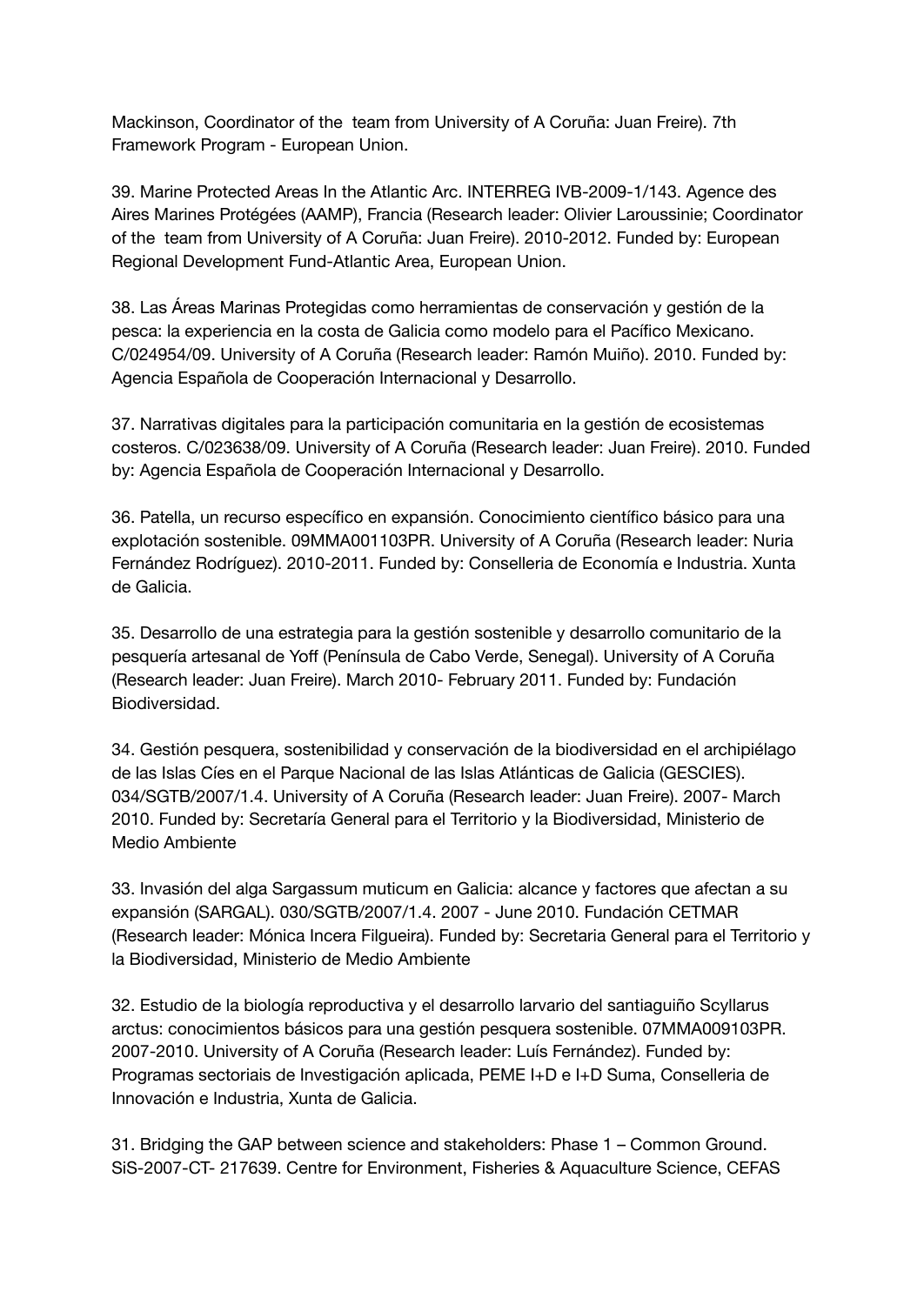(Research leader: Steven Mackinson; Juan Freire, coordinator WP2). April 2008- September 2009. Funded by: 7th Framework Program - European Union.

30. Consolidación y estructuración de unidades de investigación competitiva. 2007/000146-0. University of A Coruña (Research leader: Juan Freire). 2007-2008. Funded by: Xunta de Galicia, Conselleria de Educación e Ordenación Universitaria.

29. Estudio sobre el engorde del pulpo (Octopus vulgaris) utilizando diversas formulaciones de dietas artificiales. A/012590/07. University of A Coruña and Universidade Federal de Ceará (Brasil) (Research leader: Juan Freire). 2008. Funded by: Agencia Española de Cooperación Internacional.

28. Manejo espacial del recurso langosta espinosa en las islas Galápagos (Ecuador). PR803C 2006/12-0. University of A Coruña (Research leader: Ramón Muiño). 2006-2007. Funded by: Xunta de Galicia, Secretaría Xeral de Relacions Exteriores

27. Dive into Science (DIS). Dirección Xeral de Investigación, Desenvolvemento e Innovación, Xunta de Galicia (leader of the team from University of A Coruña: Juan Freire). 2006. Funded by: 6th Framework Programme. Human resources, Marie Curie actions and mobility. SSA Specific Support Action. Researchers' night 2006. European Union.

26. SEREA Modelo de reestructuración socioeconómica e laboral no sector pesqueiro. Fundación Centro Tecnolóxico do Mar (CETMAR) (Leader: Manuel Varela). October 2006 - October 2008. Funded by: Innovative actions funded according to the Article 6 of the regulations of the European Social Fund, European Union.

25. De la dinámica de metapoblaciones marinas a la gestión de ecosistemas: marcadores moleculares, teledetección y modelos de simulación. CTM2006-09043. University of A Coruña (Research leader: Juan Freire). 2007-2009. Funded by: Dirección General de Investigación, Ministerio de Educación y Ciencia.

24. Métodos de evaluación directa y dinámica poblacional en recursos sedentarios marinos: el caso de la pesquería del erizo (Paracentrotus lividus) en Galicia (OURIGAL). CTM2005-07645 / MAR. 2006-2008. University of A Coruña (Research leader: Luis Fernández). Funded by: Dirección General de Investigación, Ministerio de Educación y Ciencia.

23. Dinámica poblacional y comportamiento de peces costeros. Evaluación de los impactos de la pesca recreativa y desarrollo de estrategias de gestión sostenible. PGIDIT05RMA10301PR. University of A Coruña (Research leader: Juan Freire) 2005-2008. Funded by: Dirección Xeral de Investigación e Desenvolvemento, Xunta de Galicia.

22. Efectos de vertidos accidentales de petróleo sobre ecosistemas bentónicos costeros: el caso del Prestige (VERCOS), VEM2003-20070-C04 [Proyecto coordinado] / Efectos de vertidos accidentales de petróleo en las redes tróficas de ecosistemas costeros. Procesos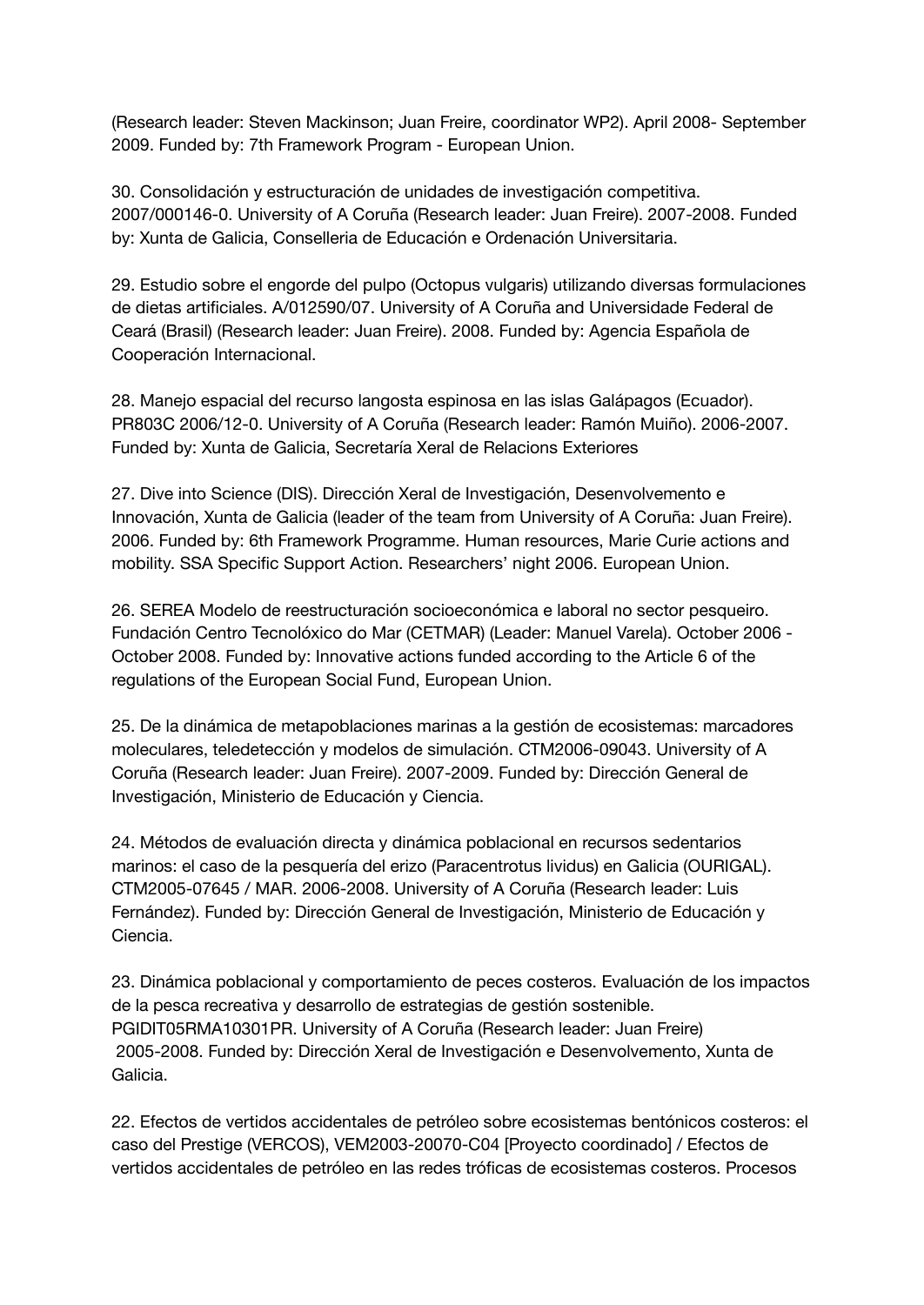de transferencia, fraccionamiento y bioacumulación de contaminantes en organismos (REDCONT), VEM2003-20070-C04-01 [Sub-project]. Universities of A Coruña, Santiago de Compostela and Vigo (Research leader: Juan Freire). Fechas: 2004-2006. Funded by: Ministerio de Ciencia y Tecnología. Acción Estratégica contra Vertidos Marinos.

21. Conservación y gestión sostenible de ecosistemas costeros: Evaluación comparativa de las perturbaciones humanas, variabilidad funcional y conectividad de hábitats costeros (ECOSOST). REN2003-04816. University of A Coruña (Research leader: Juan Freire). 2004-2006. Funded by: Ministerio de Ciencia y Tecnología.

20. Acción Especial Urgente Prestige – Recursos Naturales: Evaluación del impacto en las comunidades y especies de interés comercial y ecológico en las zonas costeras. Periodo primavera (SAVICO). Universidad de Santiago de Compostela (Research leader: Celia Besteiro). May – October 2003. Funded by: Ministerio de Ciencia y Tecnología (Comisión de Coordinación Científica de la Acción Estratégica Actuaciones I+D contra Vertidos Marinos).

19. Ayuda complementaria para el proyecto DIMEPIC. (REN2000-0446. University of A Coruña (Research leader: Juan Freire). 2002-2004. Funded by: Secretaría Xeral de Investigación e Desenvolvemento, Xunta de Galicia (Ayudas e Incentivos para participación en otros programas, Programa de Promoción General del la Investigación, Plan Gallego de IDT).

18. Ampliación del Sistema de Información Geográfica orientado a la gestión de los recursos específicos (SIGREMAR) a los demás recursos marisqueros de Galicia. Consellería de Pesca e Asuntos Marítimos (CPAM). Centro de Investigacións Mariñas (CIMA) (Research leader: José Molares Vila). 2003. Funded by: Programa de Investigación Mariña, Plan Galego de Investigación e Desenvolvemento, Xunta de Galicia.

17. Composición bioquímica y condición fisiológica en crustáceos de interés comercial: implicaciones en la reproducción (BIFICRUST). REN2001-0729-C02-01. University of A Coruña and Instituto de Ciencias del Mar, CSIC, Barcelona (Research leader: Luis Fernández). 2002-2004. Funded by: Ministerio de Ciencia y Tecnología.

16. Implantación de un Sistema de Información Geográfica orientado a la ordenación integral de la pesquería de los recursos específicos: percebe, erizo, navaja y longueirón. PGIDTCIMA 01/2. Centro de Investigacións Mariñas, Consellería de Pesca, Marisqueo e Acuicultura, Xunta de Galicia (Research leader: José Molares Vila). 2001-2002. Funded by: Programa de Investigación Mariña, Plan Galego de Investigación e Desenvolvemento, Xunta de Galicia.

15. Dinámica metapoblacional y pesquerías de invertebrados costeros: Diseño de nuevos métodos de evaluación y gestión (DIMEPIC). REN2000-0446. University of A Coruña (Research leader: Juan Freire). 2001-2003. Funded by: Ministerio de Ciencia y Tecnología.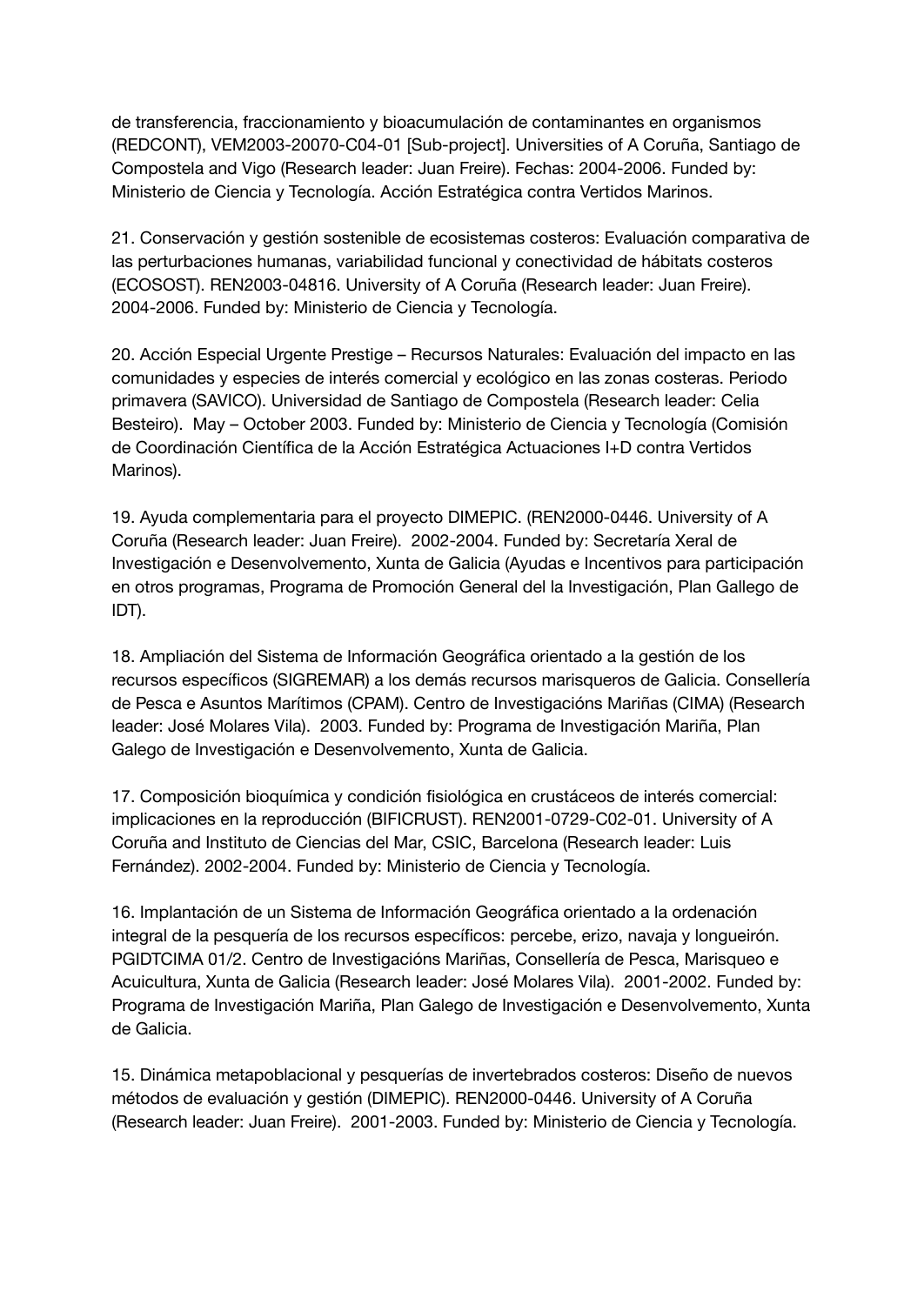14. European Decapod crustacean Fisheries: Assessment and Management options (EDFAM). QLK5 1999 01272. Trinity College (Dublin, Irlanda) (Research leader: Oliver Tully; Research leader of the team from University of A Coruña and coordinator of WP3 [New approaches to assessment]: Juan Freire). 2000-2002. Funded by: 5th Framework Program - European Union.

13. Tratamiento del conocimiento tradicional y biológico para una mejora de la gestión de las pesquerías artesanales gallegas. PGIDT99X110201B. University of A Coruña (Research leader: Antonio García-Allut). 1999-2000. Funded by: Secretaría General de Investigación y Desarrollo de la Xunta de Galicia.

12. Comportamiento migratorio de la centolla Maja squinado en el sur y norte de Galicia, y su relación con la pesquería. PGIDT99MAR10301. University of A Coruña (Research leader: Eduardo González Gurriarán). 1999-2000. Funded by: Secretaría General de Investigación y Desarrollo y Dirección General de Formación Pesquera e Investigación (Consellería de Pesca) de la Xunta de Galicia.

11. Estudio de las migraciones de la centolla Maja squinado y su relación con la pesquería. MAR97-0446. University of A Coruña (Research leader: Eduardo González Gurriarán). 1997-1999. Funded by: Comisión Interministerial de Ciencia y Tecnología (CICYT), Secretaría General del Plan Nacional de I+D.

10. Interacción entre comportamiento, distribución y estructura poblacional en crustáceos decápodos de interés pesquero" (XUGA10301B97). University of A Coruña (Research leader: Juan Freire). 1997-1998. Funded by: Dirección General de Universidades e Investigación, Consellería de Educación e Ordenación Universitaria de la Xunta de Galicia. (Ayudas para la realización de Proyectos de Investigación a equipos consolidados).

9. Aplicación de técnicas de biotelemetría en estudios de comportamiento y fisiología de crustáceos decápodos" (PB94-0501). University of A Coruña (Research leader: Eduardo González Gurriarán). 1995-1998. Funded by: Dirección General de Investigación Científica y Tecnica (DGICYT), Secretaria de Estado de Universidades e Investigación, Ministerio de Educación y Ciencia. (Programa Sectorial de Promoción General del Conocimiento).

8. Aplicación de técnicas de biotelemetría en el estudio de recursos marinos". University of A Coruña (Fellow responsible for the project: Juan Freire). 1994-1995. Funded by: Fundación Caja de Madrid. (Becas y Ayudas a la Investigación en el campo de Técnicas aplicables a la protección del Medio Ambiente: Becas postdoctorales para el desarrollo de proyectos de Investigación).

7. Crecimiento y migraciones de la centolla, Maja squinado: Incidencia en la pesquería. PE608A-94/2-0. University of A Coruña (Research leader: Eduardo González Gurriarán. 1994-1995. Funded by: Dirección General de Formación Pesquera e Investigación, Consellería de Pesca, Marisqueo e Acuicultura de la Xunta de Galicia. (Ayudas de I+D a la Investigación Marina para Entidades Públicas).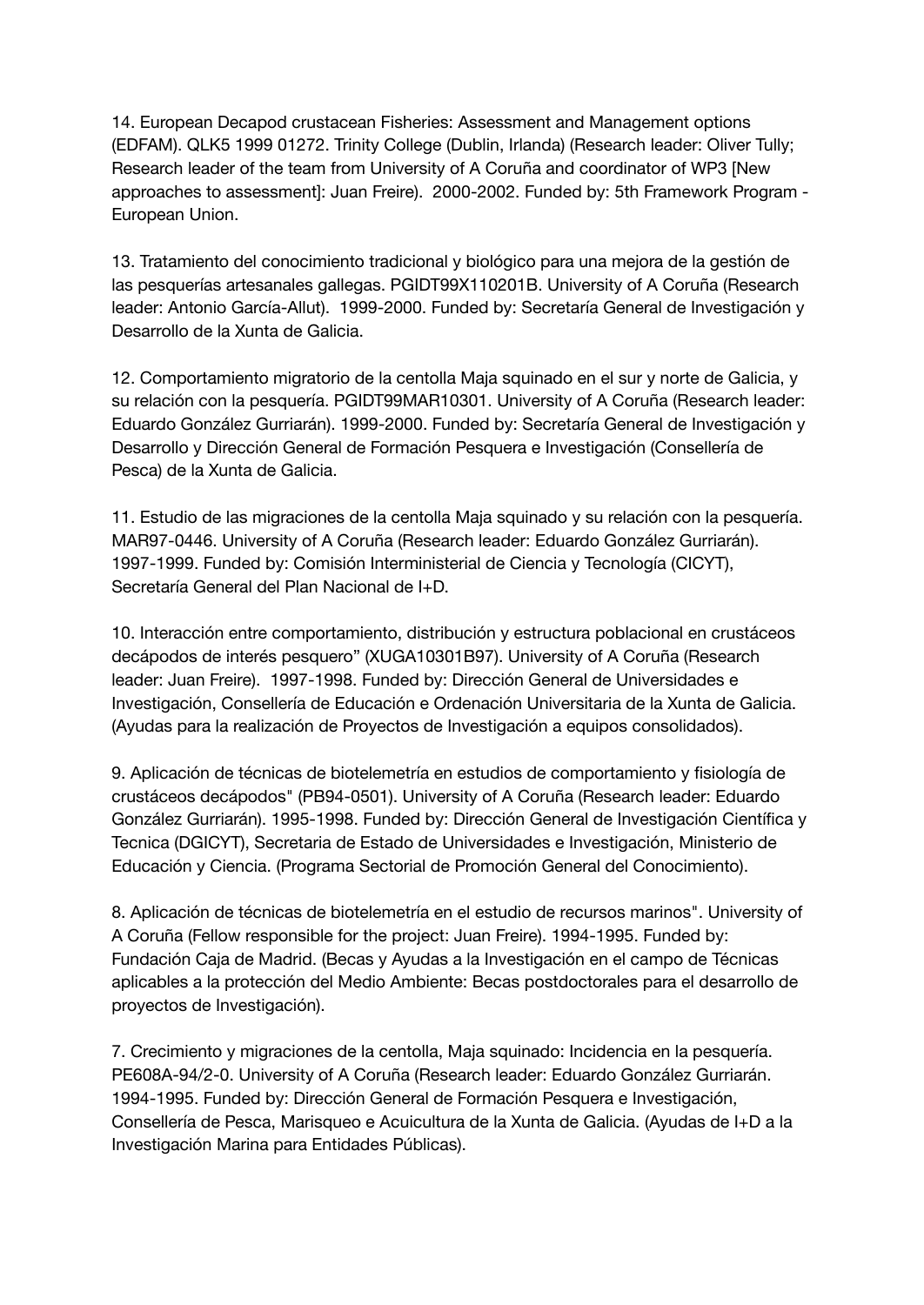6. Estudio del crecimiento y edad en crustáceos. Aplicación de nuevas metodologías. XUGA10301B92. University of A Coruña (Research leader: Eduardo González Gurriarán) 1993-1994. Funded by: Dirección General de Ordenación Universitaria y Política Científica, Consellería de Educación e Ordenación Universitaria de la Xunta de Galicia. (Ayudas para la realización de Proyectos de Investigación a equipos consolidados).

5. Biología de la centolla, Maja squinado. Bases para su regulación pesquera University of A Coruña (Research leader: Eduardo González Gurriarán). 1991-1993. Funded by: Dirección General de Formación Pesquera e Investigación, Consellería de Pesca, Marisqueo e Acuicultura de la Xunta de Galicia. (Ayudas de I+D a la Investigación Marina para Entidades Públicas).

4. Estudios de madurez sexual en crustáceos. Aplicación en pesquerías. XUGA10301B90 University of A Coruña (Research leader: Eduardo González Gurriarán) 1991-1992. Funded by: Dirección General de Ordenación Universitaria y Política Científica, Consellería de Educación e Ordenación Universitaria de la Xunta de Galicia. (Ayudas para la realización de Proyectos de Investigación a equipos consolidados.

3. Estacionalidad y posición trófica del recurso de crustáceos demersales en el talud continental profundo (Mar Catalán). MAR90-0757. Instituto de Ciencias del Mar (CSIC), Barcelona (Research leader: Francesc Sardá). 1991-1993. Funded by: Comisión Interministerial de Ciencia y Tecnología (CICYT), Dirección General del Plan Nacional de Investigación.

2. Fauna y flora bentónicas de la Ría de Ferrol. XUGA80310988. Universidad de Santiago (Research leader: Victoriano Urgorri). 1989-1990. Funded by: Dirección General de Ordenación Universitaria y Política Científica, Consellería de Educación e Ordenación Universitaria de la Xunta de Galicia.

1. Incidencia del cultivo de mejillón en la alimentación de la megafauna bentónica en la Ría de Arousa. University of A Coruña (Research leader: Eduardo González Gurriarán). 1989-1990. Funded by: Dirección General de Formación Pesquera e Investigación, Consellería de Pesca de la Xunta de Galicia.

# <span id="page-8-0"></span>**7. RESEARCH AND CONSULTANCY: Innovation, business management and digital culture**

24. Member of the Advisory Board, CoAct Project (Co-designing Citizen Social Science for Collective Action), funded by the European Union's Horizon 2020 research and innovation programme (2021-2024).

<https://coactproject.eu/advisory-board/>

23. Member of the Advisory Assembly. [Zemos98](https://zemos98.org/) (2018-2019).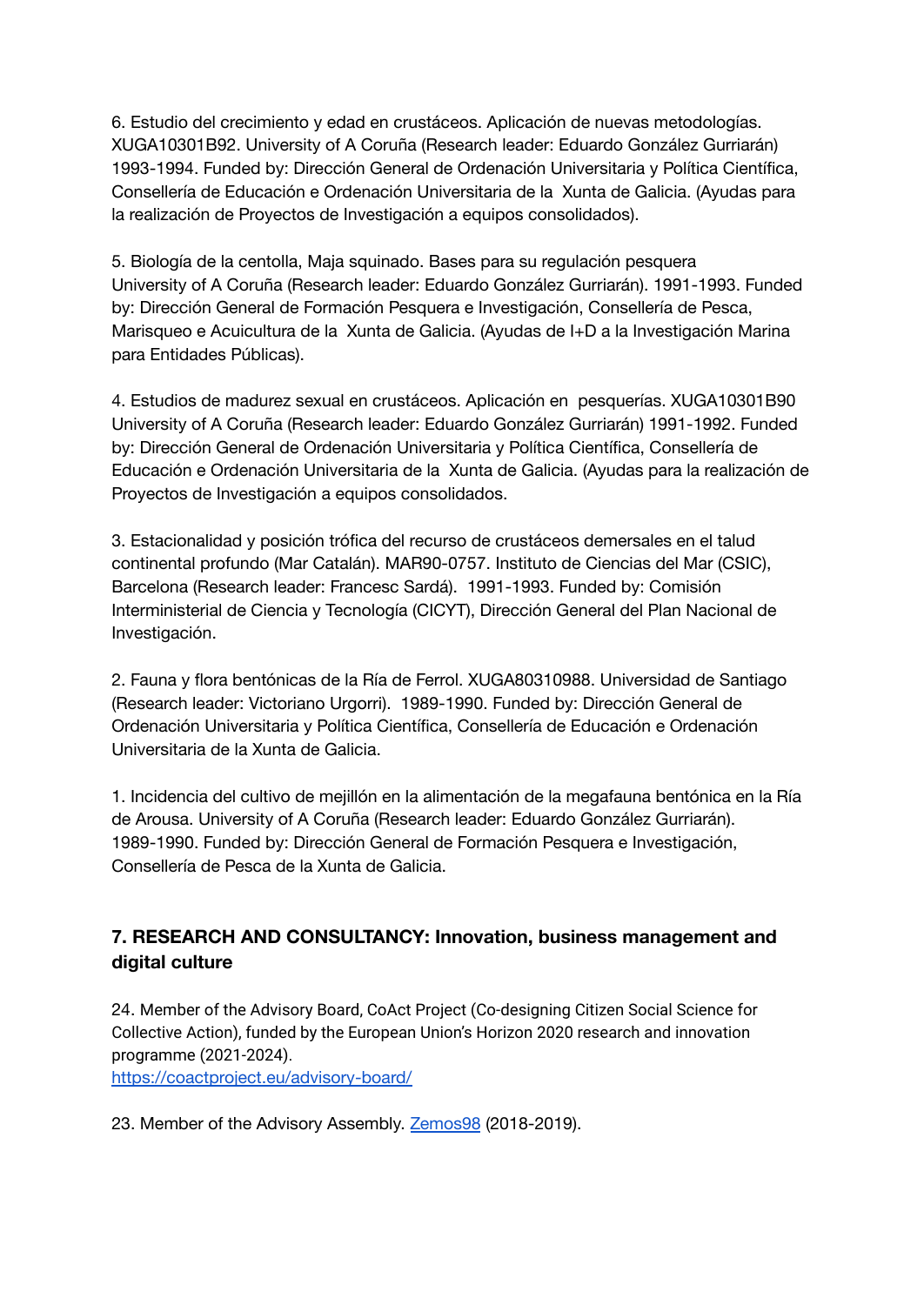22. Member of the Jury, ECF [Princess](https://culturalfoundation.eu/activities/ecf-princess-margriet-award-for-culture) Margriet Award for Culture. [European](https://culturalfoundation.eu/) Cultural [Foundation](https://culturalfoundation.eu/) (2016-2018).

21. Member of the Advisory group, [Connected](https://culturalfoundation.eu/activities/connected-action-for-the-commons) Action for the Commons. [European](https://culturalfoundation.eu/) Cultural [Foundation](https://culturalfoundation.eu/) (2014-2017).

20. Member of the Venture Board. Ashoka Spain (2015-2021).

19. Coordinator of the working groups "Ciudad y [Procomún"](http://medialab-prado.es/article/ciudad_procomun) of the Commons Lab of Medialab Prado (2012 -2014).

18. Chief Innovation Officer, [Barrabés](http://www.barrabesnext.com/) Next: prospective and business development in consultancy specialized in organizational transformation and innovation (February 2012 - June 2013).

17. Project leadership and coordination for the development of a strategy for the [EOI](http://www.eoi.es/) - Escuela de [Organización](http://www.eoi.es/) Industrial to support SMEs, including a digital platform and communication actions (March 2011-February 2012).

16. Chief Innovation Officer, [Barrabés.biz:](http://www.barrabes.biz/) innovation projects for public institutions and business (February 2011 - January 2012).

15. Member of the jury of OPPTA 2011-2012: [Intervenciones](http://concurso.oppta.org/es/concurso/) para la Emergencia, of the Observatorio [Panamericano](http://www.observatoriopanamericano.org/es) de Paisaje, Territorio y Arquitectura (December 2011 - May 2012).

14. Advisor of the project utopic school for the coworking space utopic US: design and launching of the global strategy and digital platform (2011).

13. Development of a proposal for the strategic vision for the project Zaragoza 2016 (candidacy to the European Capital of Culture 2016). Member of the Scientific Committee for the diagnosis and development of the urban strategy (2011).

12. Advisor of San [Sebastián](http://www.sansebastian2016.eu/) 2016 (candidacy to the European Capital of Culture 2016) about communication and organizational strategy (January 2011).

11. Member of the research team of the project "The cultural economy of open innovation in Madrid" (CSO2010-17735), Centro de Ciencias Humanas y Sociales, Consejo Superior de Investigaciones Científicas (Research leader: Alberto Corsin Jiménez). Funded by the Spanish Ministry of Science and Innovation ("Proyectos de Investigación Fundamental no orientada") (2010-2012).

10. Member of the research team of the art and technology project [Geografia](http://ecoarte.info/geomar/) do Mar of the research group [Ecoarte](http://www.ecoarte.info/) of the IHAC (Instituto de Humanidades, Artes e Ciências), Universidade Federal da Bahia (Brasil) (2010-2012).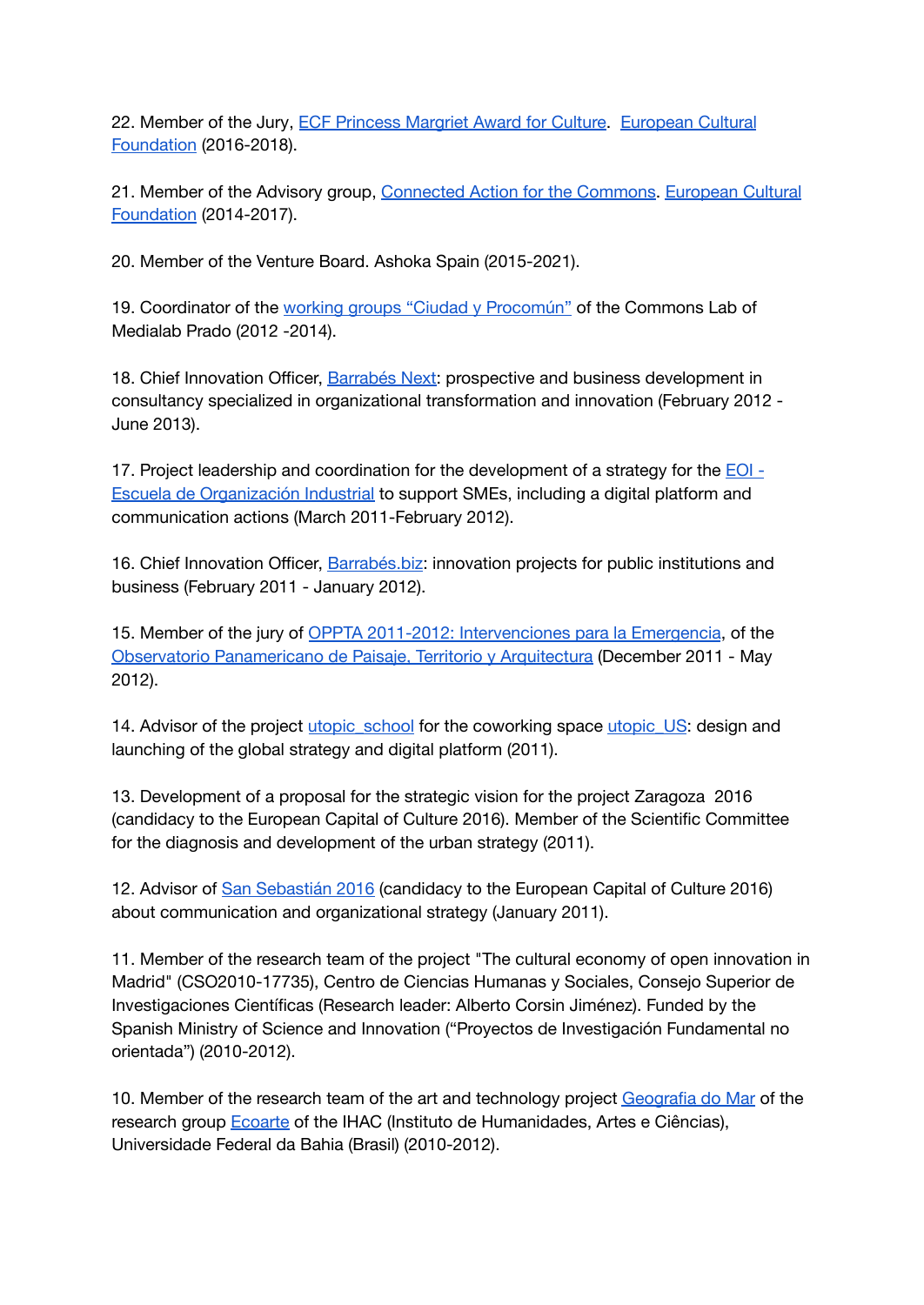9. Working group "Ecología y procomún: [Colaboración](http://medialab-prado.es/article/ecologia_y_procomun_colaboracion_ciudadana_y_visualizacion_de_la_informacion) ciudadana y visualización de la [información"](http://medialab-prado.es/article/ecologia_y_procomun_colaboracion_ciudadana_y_visualizacion_de_la_informacion). [Laboratorio](http://medialab-prado.es/laboratorio_del_procomun) del Procomún, [Medialab](http://medialab-prado.es/) Prado, Madrid. Coordinators: Juan Freire and Karla [Brunet](http://www.karlabrunet.com/) (2010).

8. Collaborations in several projects developed by Medialab Prado (Madrid), especially Commons Lab, Visualizar, and Pensando y haciendo Medialab Prado (2009-2014).

7. Fellow of e-cultura, a company devoted to cultural management and territorial development participating in several consultancy projects for companies and institutions (2009 - 2010).

6. Coordinator of the project [Espacio-Red](http://practicasdigitales.unia.es/) de Prácticas y Culturas Digitales of the Universidad [Internacional](http://www.unia.es/) de Andalucía (UNIA) (2008-2010).

5. Management Partner of [Laboratorio](http://www.laboratoriodetendencias.com/) de Tendencias: advisory, analysis and training projects about trends and changes and their impact in business, organizations and business models (2009 - 2016).

4. Member of the advisory team of the project "A [Cidade](http://www.acidadedosbarrios.org/) dos Barrios. Unha lectura complementaria da Coruña". Funded by the [Delegación](http://coruna.coag.es/) da Coruña of Colexio Oficial de Arquitectos de Galicia and coordinated by Luciano G. Alfaya y Patricia Muñiz [\(mmasa](http://www.mmasa.net/) [arquitectos\)](http://www.mmasa.net/) (2009 - 2010).

3. Member of the [jury](http://www.disonancias.com/es/articulo/345-reunion-del-jurado/) of [Disonancias](http://www.disonancias.com/es/) (edition [2008/09](http://www.disonancias.com/es/articulo/232-disonancias-2008/09-euskadi/) Euskadi).

2. Member of the jury for the idea competition "Distrito Activo" of Arquitectos sin Fronteras A Coruña (2008).

1. Leader of the team of the University of A Coruña for the projecto "CIPHER Comparing Innovation Frameworks in European Regions". Funded by Opération-Cadre Régionale TREND. PIC INTERREG IIIC – Zone Sud, Unión Europea (January - September 2006).

### <span id="page-10-0"></span>**8. CONSULTANCY: Environmental management**

25. Asesoramiento para el desarrollo de un Plan de Ordenación de instalaciones terrestres de Acuicultura en el litoral de Galicia (Consellería do Mar, Dirección Xeral de Competitividade e Innovación Tecnolóxica). 2010-2011.

24. Asesoramiento para el desarrollo de un Plan de Ordenación de Cultivos en la zona marítima de Galicia (Consellería do Mar, Dirección Xeral de Competitividade e Innovación Tecnolóxica). 2010-2011.

23. Experto del Grupo de Sostenibilidad de la Actividad Extractiva de la Plataforma Tecnológica de la Pesca TECNOPEIXE dependiente de la Xunta de Galicia. 2010.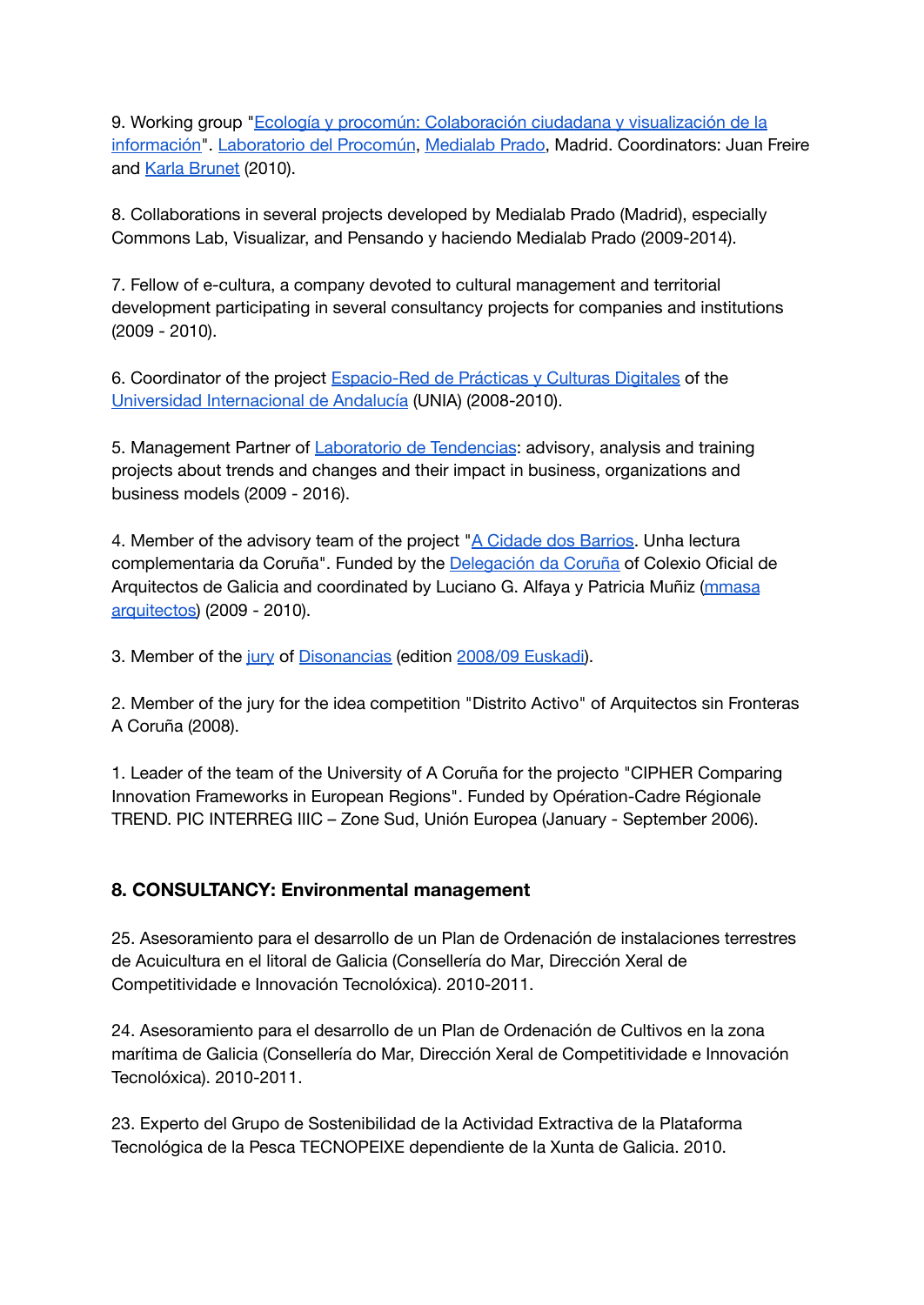22. Asesoramiento para el desarrollo de un Plan de Ordenación de instalaciones terrestres de Acuicultura en el litoral de Galicia (Consellería do Mar, Dirección Xeral de Competitividade e Innovación Tecnolóxica). 2010-2011.

21. Asesoramiento para el desarrollo de un Plan de Ordenación de Cultivos en la zona marítima de Galicia (Consellería do Mar, Dirección Xeral de Competitividade e Innovación Tecnolóxica). 2010-2011.

20. Asesoramiento para el desarrollo del Plan de Ordenación Litoral (POL) de Galicia (Consellería de Medio Ambiente, Territorio e Infraestruturas, Dirección Xeral de Sostibilidade e Paisaxe): Integración de las actividades de acuicultura en el Plan de Ordenación do Litoral 2009.

19. Miembro de la comisión de expertos encargada de la elaboración de una Estrategia medioambiental en el ámbito territorial de los Grupos de Desenvolvimiento Rural de As Mariñas-Betanzos (GDR-29), EuroEume (GDR-30) y Asociación da Comarca de Ordes (GDR-28). 2010.

18. Member of the jury of INQUA (Fundo para a Conservação dos Ecossistemas Aquáticos), of Oceanário de Lisboa and National Geographic Channel (2010).

17. Miembro del equipo de trabajo coordinado por la fundación CETMAR encargado de desarrollar el proyecto "Assessment and recommendations to promote institutional capacity building in relation with fishing and aquaculture activities in Liberia" por encargo de la Agencia Española de Cooperación Internacional para el Desarrollo (AECID) (2009).

16. Miembro de la comisión encargada de elaborar el proyecto científico del Centro Atlántico de Investigaciones Marinas por encargo del Consejo Superior de Investigaciones Científicas y la Xunta de Galicia (2007-2008).

15. Miembro del equipo de trabajo, como responsable de Gestión Ambiental, coordinado por la Fundación CETMAR para el desarrollo del proyecto "Planes directivos para el manejo costero integrado en Puntarenas – Costa Rica" Funded by el Banco Interamericano de Desarrollo (2007).

14. Informes para Aguas de Galicia sobre a) documento elaborado por AZTI (Noviembre 2006) titulado "Criterios para la determinación de las tipologías y delimitación de masas de agua, acorde con la Directiva Marco del Agua (2000/60/EC) en las zonas costeras y de transición de Galicia", y b) documento elaborado por AZTI (22 Diciembre 2006) titulado "Propuesta de una Red de Monitoreo, acorde con la Directiva Marco del Agua (2000/60/EC) en las zonas costeras y de transición de Galicia" (2007).

13. Asesor de la Federación Gallega de Cofradías de Pescadores y de la Fundación Océano Vivo para la evaluación y seguimiento de la convocatoria de Microproyectos destinados a la restauración de ecosistemas marinos y recursos pesqueros. Convocatorias 2004 y 2005.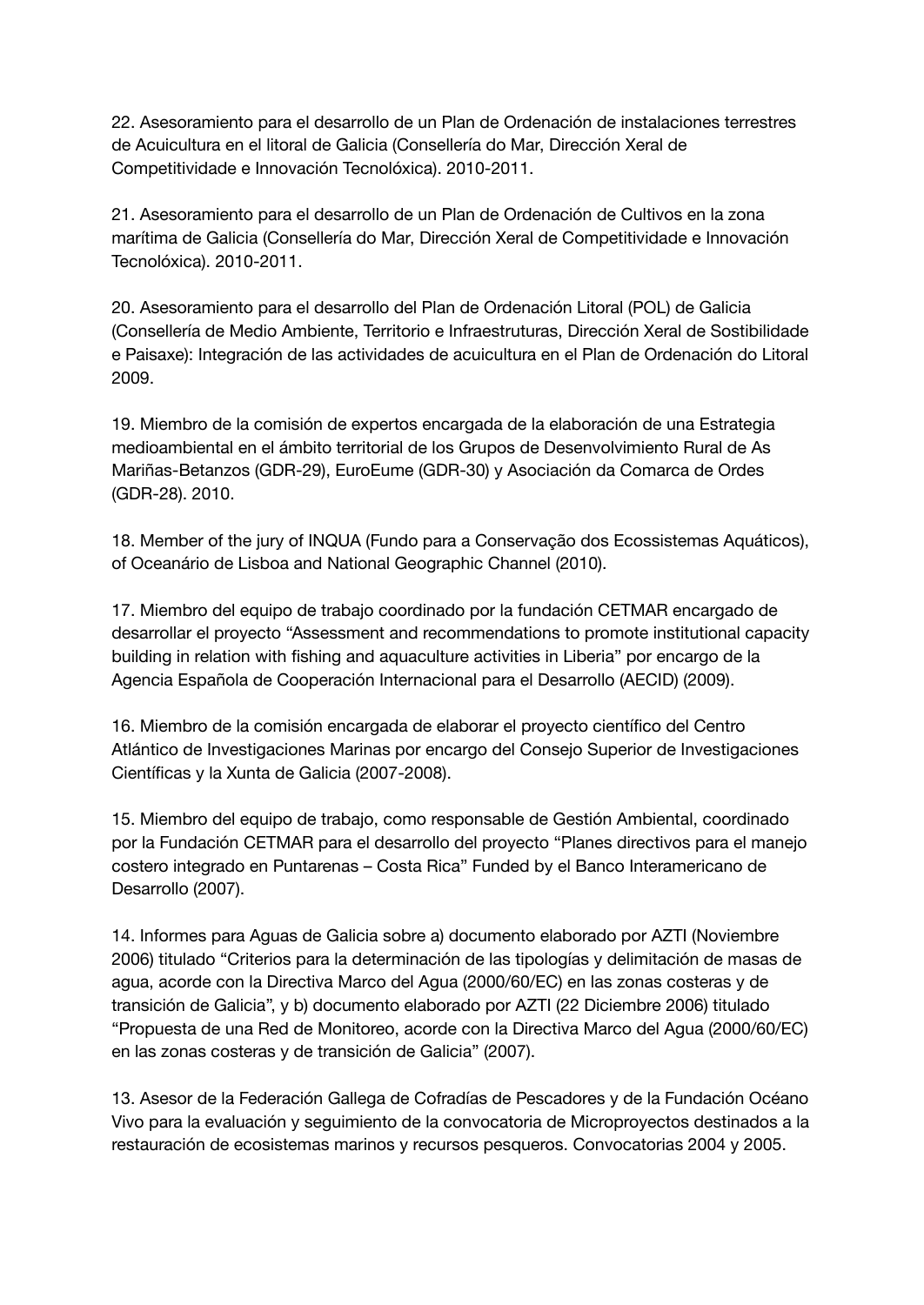12. Proyecto de investigación "Diseño de un protocolo para el análisis de la interacción entre el cambio de usos del suelo y la evolución del medio marino en el litoral gallego (Fisterra)", contratado por la empresa Gimena S.L. (Gestión Integral del Medio Natural). (11 Abril 2005-10 Abril 2008).

11. Asistencia técnica para la elaboración de Informes sobre las pesquerías de cigala y merluza en la Península Ibérica: diagnóstico y propuesta de conservación, contratada por World Wildlife Fund (WWF) – Adena (Septiembre-Octubre 2005).

10. Asistencia Técnica para Avance de estudio de impacto ambiental y evaluación de daños de la construcción del Puerto Exterior de Punta Langosteira, contratada por la Federación de Cofradías de Pescadores de la provincia de A Coruña (Marzo – Junio 2005).

9. Asistencia Técnica para evaluación de las pesquerías de recursos específicos explotados por la Cofradía de A Coruña, contratada por la Cofradía de Pescadores de A Coruña (Marzo – Diciembre 2005).

8. Asistencia Técnica para evaluación biológica y pesquera del área costera propuesta por la Cofradía de Lira como área marina protegida, contratada por la Cofradía de Pescadores de Lira (Marzo – Diciembre 2005).

7. Informe "Plan de Asistencia Técnica y primeros resultados para la realización de trabajos dirigidos a paliar los efectos del accidente del buque Prestige", dentro del Convenio específico de colaboración entre el Ministerio de Agricultura, Pesca y Alimentación y las Federaciones Provinciales de Cofradías de Pescadores de La Coruña, Lugo y Pontevedra, para la realización de trabajos dirigidos a paliar los efectos del accidente del buque "Prestige" (Octubre 2003).

6. Informe pericial sobre valoración de pérdidas del Parque de cultivo de moluscos de "Cultivos y Mariscos Puente del Pasaje S.L." ocasionadas por un vertido de hidrocarburos (Diciembre 2003).

5. Asistencia Técnica para evaluar bancos marisqueros y causas de mortalidad en las cofradías de Ribeira y Camariñas y en la Agrupación de Baldaio, contratada por la Comisión de Cofradías de Pescadores afectadas por el siniestro del petrolero Prestige (Septiembre 2003 – Febrero 2004).

4. Plan de actuación inmediata para la evaluación y recuperación de los recursos pesqueros y marisqueros y de los ecosistemas afectados, contratado por la Comisión de Cofradías afectadas por el siniestro del petrolero Prestige (Abril – Septiembre 2003).

3. Informe Áreas marinas protegidas: potencial en España y oportunidades de campaña, realizado a petición de Greenpeace España (Junio 2003).

2. Informe Técnico sobre el plan conjunto experimental para la pesquería de pulpo con nasas en las zonas IV y V (de Cabo Corrubedo a Cabo Fisterra), realizado a petición de las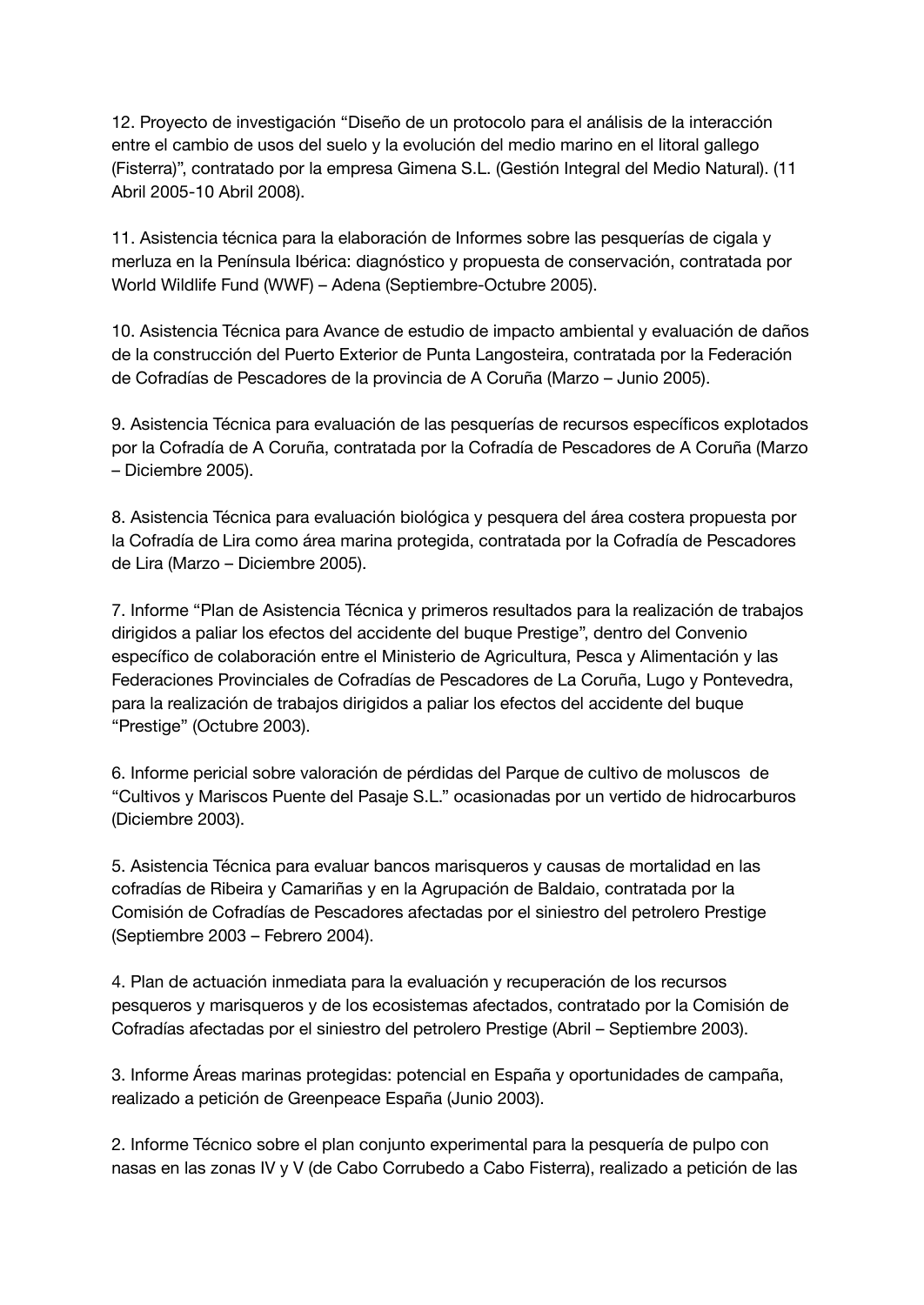Cofradías de Fisterra, Corcubión, O Pindo, Lira, Muros, Noia, Portosín y Porto do Son (en colaboración con A. García-Allut. Marzo 2003).

1. Informe Técnico de Evaluación del Plan zonal experimental de explotación de recursos específicos: pulpo, nécora y camarón de la Cofradía de Corme (2001), realizado a petición del a Cofradía de Corme (en colaboración con A. García-Allut. Noviembre 2001).

# <span id="page-13-0"></span>**9. CURATORIAL ACTIVITIES**

5. Invited curator, with Karla [Brunet,](http://www.karlabru.net/) of the section Rede aberta: Artivismos / [Tecnologia](http://www.agora.art.br/#/rede-aberta) [Social](http://www.agora.art.br/#/rede-aberta) in the project AGORA / ÁGORA criação e [transgressão](http://www.agora.art.br/) em rede (May-August 2011). Porto Alegre, Brasil.

4. Exhibition project and content development for the exhibition "Ciudades [habitables,](http://www.lacasaencendida.es/LCE/lceCruce/0,0,73537_0_73523_15242$P1%3D16,00.html) [Ciudades](http://www.lacasaencendida.es/LCE/lceCruce/0,0,73537_0_73523_15242$P1%3D16,00.html) de futuro". Scientific curator in collaboration with [e-Cultura.](http://www.e-cultura.net/) La Casa [Encendida](http://www.lacasaencendida.es/) (Obra Social Caja [Madrid\)](http://www.obrasocialcajamadrid.es/), Madrid (March 2010 - January 2012).

3. Member of the organization team of the Second Edition of the [Mercado](http://www.maccatlantic.org/) Atlántico de Creación [Contemporánea](http://www.maccatlantic.org/) (10-12 September 2010) in the Centro Galego de Arte Contemporánea (Santiago de Compostela).

2. Content development for the catalog of the exhibition "Mientras sea posible", Casa de América, Madrid (3 March-23 May 2010).

1. Simposio Educación [Expandida](http://www.zemos98.org/simposio/spip.php) (part of 11th edition of the Festival Internacional Zemos98). Organized by [Zemos98](http://www.zemos98.org/) and Juan Freire. Sevilla, 23-28 March 2009.

# <span id="page-13-1"></span>**10. PUBLICATIONS**

**h-index = 44**; Google Scholar: <https://scholar.google.es/citations?user=1wiuSgIAAAAJ>

216. Freire J & D Gómez Abad (in press). Laboratorios de innovación ciudadana: Emergencia, modelo, formatos. En, Ciudadanías Emergentes [https://eventos.uniminuto.edu/49979/section/24505/simposio-internacional-en-ciudadanias](https://eventos.uniminuto.edu/49979/section/24505/simposio-internacional-en-ciudadanias-emergentes.html) [-emergentes.html](https://eventos.uniminuto.edu/49979/section/24505/simposio-internacional-en-ciudadanias-emergentes.html)

215. Álvarez-Fernández I, N Sánchez-Carnero & J Freire. Governance, not design, rules European Atlantic MPA performance. (submitted)

214. Freire J & M Lampugnani (2021). Un futuro híbrido para la educación en Latinoamérica. Cuadernos de Pedagogía 522:86-94. ISSN 0210-0630 [https://www.cuadernosdepedagogia.com/Content/TemaMes.aspx?params=H4sIAAAAAAA](https://www.cuadernosdepedagogia.com/Content/TemaMes.aspx?params=H4sIAAAAAAAEAMtMSbENqSgJSc1N9E0tVitKLcgvzizJL6oMSCzJsC0uSSzJTAYATfo3eSQAAAA=WKE) [EAMtMSbENqSgJSc1N9E0tVitKLcgvzizJL6oMSCzJsC0uSSzJTAYATfo3eSQAAAA=WKE](https://www.cuadernosdepedagogia.com/Content/TemaMes.aspx?params=H4sIAAAAAAAEAMtMSbENqSgJSc1N9E0tVitKLcgvzizJL6oMSCzJsC0uSSzJTAYATfo3eSQAAAA=WKE)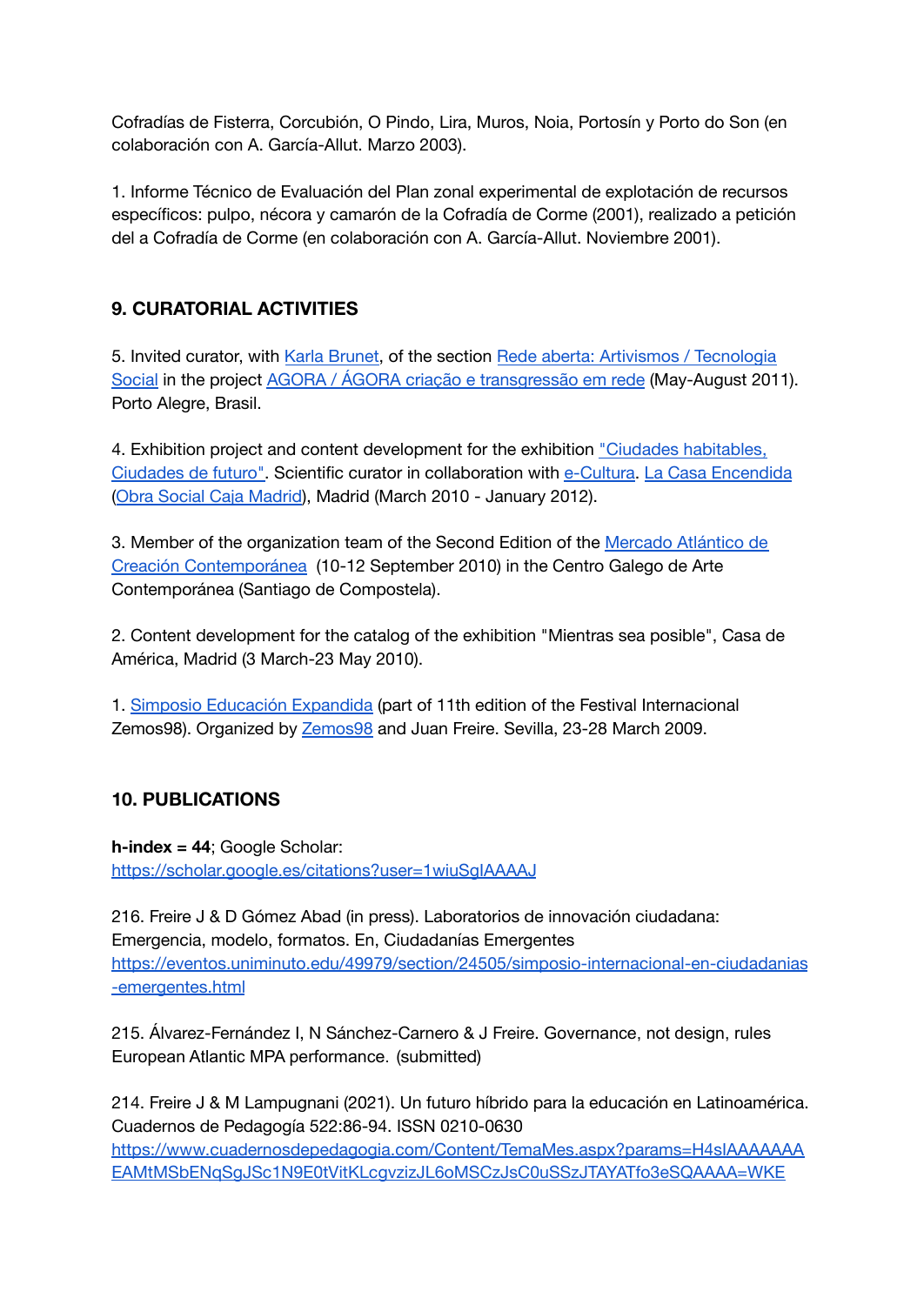213. Álvarez-Fernández I, N Sánchez-Carnero & J Freire (2020). Low-quality management of Marine Protected Areas in the North-East Atlantic. Marine Policy 117, 103922 <https://doi.org/10.1016/j.marpol.2020.103922>

212. Álvarez-Fernández I, J Freire, I Naya, N Fernández & N Sánchez-Carnero & J Freire (2020). Failures in the design and implementation of management plans of Marine Protected Areas: An empirical analysis for the North-east Atlantic Ocean. Ocean and Coastal Management 192, 105178 <https://doi.org/10.1016/j.ocecoaman.2020.105178>

211. Casal G, M Fernández-Boan, N Fernández, J Freire & L Fernández (2020). Spatial structure and abundance of the sea urchin *Paracentrotus lividus* in subtidal fishery grounds of the Galician coast (NW-Spain). Estuarine, Coastal and Shelf Science 239, 106753 <https://doi.org/10.1016/j.ecss.2020.106753>

210. Fernández-Vidal D, P Pita, J Freire & R Muiño (2020). Understanding Fishermen - Scientist Collaboration in Galician Small-Scale Fisheries (NW Spain): Validating a Methodological Toolbox Through a Process-Oriented Approach. En, Collaborative Research in Fisheries. Co-creating Knowledge for Fisheries Governance in Europe. MARE Publication, Series 22. Ed. Springer. P Holm, M Hadjimichael, S Linke & S Mackinson (eds.), pp. 61-84 [https://link.springer.com/chapter/10.1007%2F978-3-030-26784-1\\_5](https://link.springer.com/chapter/10.1007%2F978-3-030-26784-1_5) [https://doi.org/10.1007/978-3-030-26784-1\\_5](https://doi.org/10.1007/978-3-030-26784-1_5)

209. Fernández-Vidal D & J Freire (2018). Reclamar las pesquerías. Guías de Ciencia Ciudadana, La Aventura de Aprender, A Lafuente & J Freire (coordinadores), 40 pp. <http://laaventuradeaprender.educalab.es/guias/ciencia-ciudadana>

208. Lafuente A & J Freire (coordinadores) (2018). Guías de Ciencia Ciudadana, La Aventura de Aprender <http://laaventuradeaprender.educalab.es/guias/ciencia-ciudadana>

207. Lafuente A, D Gómez & J Freire (2018). El arte de documentar. En, Ciudadanía digital y democracia participativa. F Sierra, S Leetoy & T Gravante (eds.), Salamanca: Comunicación Social Ediciones y Publicaciones, pp. 47-59. ISBN: 978-84-17600-04-4

206. Freire J (2018). Liderando y aprendiendo en la era de la innovación continua. En, Liderazgo y gestión del talento en las organizaciones. J Gairín Sallán & C Mercader Juan (eds.). ISBN: 978-84-9987-187-5 <https://tienda.ebiblox.com/p/457/liderazgo-y-gestion-del-talento-en-las-organizaciones>

205. Pinaya WHD, P Pita, RB Souza, FJ Lobón-Cervia, J Freire & VJ Isaac (2018). The Catfish Fishing in the Amazon Floodplain Lakes. Oceanography & Fisheries Open Access Journal 7(4): 555720

<https://doi.org/10.19080/OFOAJ.2018.07.555720>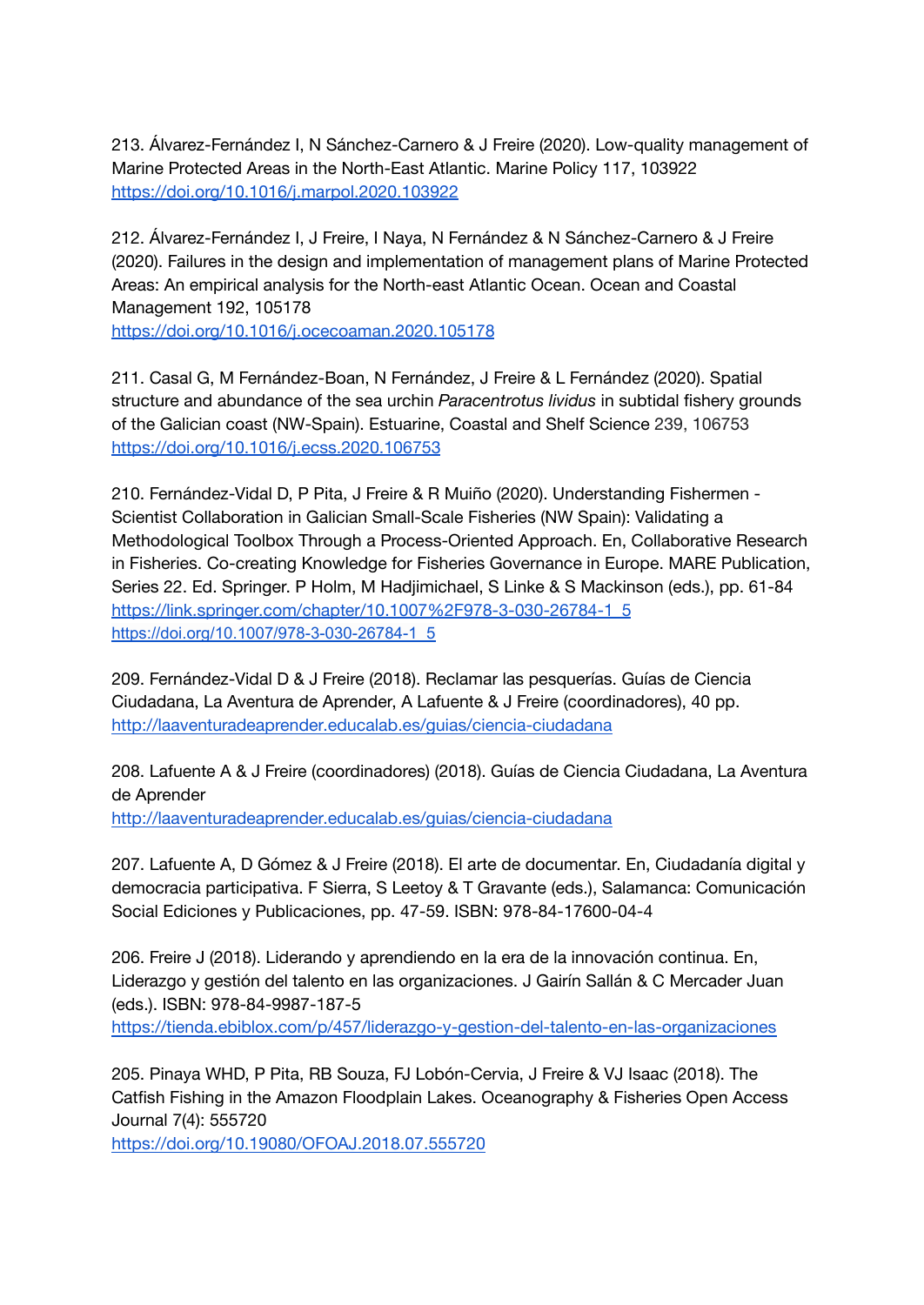204. Pita P, D Fernández-Márquez & J Freire (2018). Spatiotemporal variation in the structure of reef fish and macroalgal assemblages in a NE Atlantic Kelp forest ecosystem: implications for the management of temperate rocky reefs. Marine and Freshwater Research 69:525-541

<https://doi.org/10.1071/MF17193>

203. Freire J (2018). Cultura digital, smart citizens y ciudad abierta. CCK Revista 2 (Enero-Marzo 2018)

[https://www.ciudadescreativas.org/2018/04/30/cultura-digital-smart-citizens-y-ciudad-abierta](https://www.ciudadescreativas.org/2018/04/30/cultura-digital-smart-citizens-y-ciudad-abierta-juan-freire/)[juan-freire/](https://www.ciudadescreativas.org/2018/04/30/cultura-digital-smart-citizens-y-ciudad-abierta-juan-freire/)

[article published originally in volume 4 of the Colección Ciudades Creativas (2012), Fundación Kreanta, IV Jornadas Internacionales Ciudades Creativas]

202. Freire J (2017). Educación: Aprender lo que no pueden hacer las máquinas. En, El reto de imaginar el futuro. Revista eldiario.es (Septiembre 2017) https://www.eldiario.es/temas/2034- el reto de imaginar el futuro/ [https://www.eldiario.es/sociedad/Educacion-Aprender-puedan-hacer-maquinas\\_0\\_72337832](https://www.eldiario.es/sociedad/Educacion-Aprender-puedan-hacer-maquinas_0_723378320.html) [0.html](https://www.eldiario.es/sociedad/Educacion-Aprender-puedan-hacer-maquinas_0_723378320.html)

201. Pita P & J Freire (2019). Trophic ecology of an Atlantic kelp forest fish assemblage (NW Spain) targeted by recreational fishers and implications for coastal management. Journal of the Marine Biological Association of the United Kingdom 99:19-29 <https://doi.org/10.1017/S0025315417001862>

200. Alvarez Fernandez I, N Fernández, N Sánchez-Carnero & J Freire (2017). The management performance of Marine Protected Areas in the North-east Atlantic Ocean. Marine Policy 76:159-168

<http://dx.doi.org/10.1016/j.marpol.2016.11.031>

199. Rivela B & J Freire (2016). Los modelos universitarios tradicionales: Nuevas vías para un aprendizaje significativo. Revista Sector-e 5: 44-50. ISSN: 1390-8685 <https://fca.epn.edu.ec/index.php/investigacion/revista-sector-e>

198. Pinaya WHD, FJ Lobón-Cervia, P Pita, R Buss de Souza, J Freire & VJ Isaac (2016). Multispecies Fisheries in the Lower Amazon River and Its Relationship with the Regional and Global Climate Variability. PLoS ONE 11(6): e0157050. <https://doi.org/10.1371/journal.pone.0157050>

197. Pita P & J Freire (2016). Assessing the impact of spear fishing by using competitions records and underwater visual census. Scientia Marina 80:27-38. <https://doi.org/10.3989/scimar.04352.15A>

196. Juan-Jordá MJ, I Mosqueira, J Freire, E. Ferrer-Jordá & NK Dulvy (2016). Global scombrid life history dataset. Ecology 97:809 <https://doi.org/10.1890/15-1301>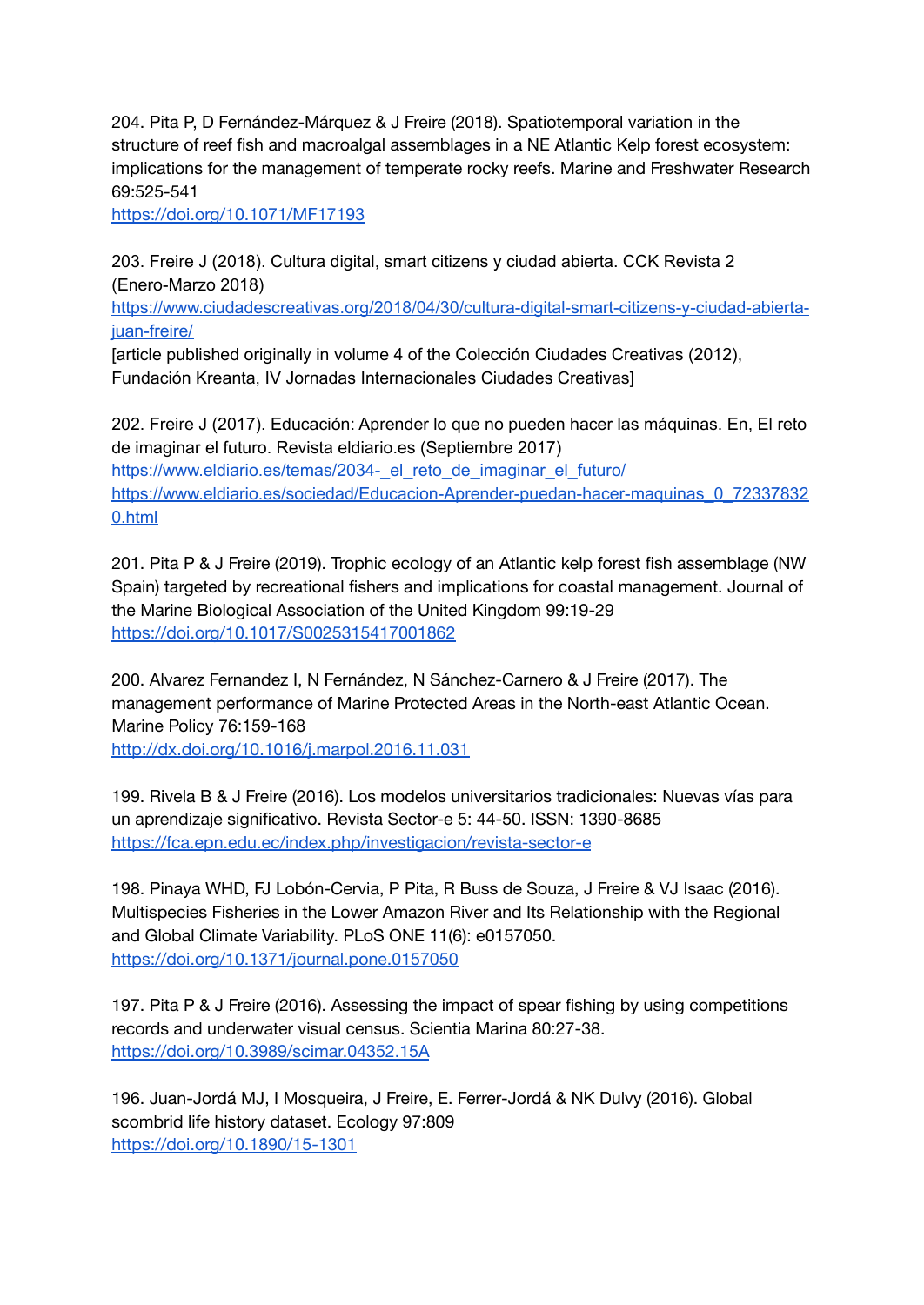195. Sánchez-Carnero N, D Rodríguez-Pérez, E Couñago, F Le Barzik, & J Freire (2016). Species distribution models and local ecological knowledge in marine protected areas: The case of Os Miñarzos (Spain). Ocean and Coastal Management 124:66-77 <http://dx.doi.org/10.1016/j.ocecoaman.2016.02.008>

194. Ouréns R, G Cambie & J Freire (2015). Characterizing the complexity of fleet dynamics for an effective fisheries management: The case of the Cíes Islands (NW Spain). Scientia Marina 79:453-464.

<https://doi.org/10.3989/scimar.04228.08A>

193. Pan M, R Ouréns, N Sánchez-Carnero & J Freire (2015). Length-weight relationships for 13 fish species from a coastal artisanal fishery at Cape Verde peninsula (Senegal). Journal of Applied Ichthyology 31:1177-1179 <https://doi.org/10.1111/jai.12890>

192. Juan-Jordá MJ, I Mosqueira, J Freire & NK Dulvy (2015). Population declines of tuna and relatives depend of the speed of life. Proceedings of the Royal Society B 282:20150322 <http://dx.doi.org/10.1098/rspb.2015.0322>

191. González Herráiz I, AC Fariña, J Freire & JM Cancelo de la Torre (2015). Exploring long-term variability of *Nephrops norvegicus* landing per unit effort (LPUE) off North Galicia (NW Spain). Fisheries Research 165:121-126. <http://dx.doi.org/10.1016/j.fishres.2014.12.020>

190. Ourens R, I Naya & J Freire (2015). Mismatch between biological, exploitation, and governance scales and ineffective management of sea urchin (*Paracentrotus lividus*) fisheries in Galicia. Marine Policy 51:13-20. <https://doi.org/10.1016/j.marpol.2014.07.015>

189. Stratoudakis Y, D Vidal, F Fernandez, I Alvarez-Fernández, M Henriques, P Verisimo, J Martins, R Martins & J Freire (2014). Common monitoring trial: design and application of a questionnaire for fishers and stakeholders in three MPAs. Technical Report, 62 pp. <https://doi.org/10.13140/2.1.4165.4566>

188. Pita P, D Fernández-Márquez & J Freire (2014). Nivel trófico y hábitos alimentarios de las comunidades de peces de los arrecifes rocosos de Galicia (NO España). En, XVI Foro Recursos Mariños e Acuicultura das Rías Galegas, Rey-Méndez M., Fernández Casal J., Lodeiros C.,Guerra A. (eds.), 16:235-242. ISBN: 978-84-697-0136-2 <http://foroacui.com/libros/>

187. Ouréns R, J Freire, JA Vilar & L Fernández (2014). Influence of habitat and population density on recruitment and spatial dynamics of the sea urchin Paracentrotus lividus: Implications for harvest refugia. ICES Journal of Marine Science 71:1064-1072 <https://doi.org/10.1093/icesjms/fst201>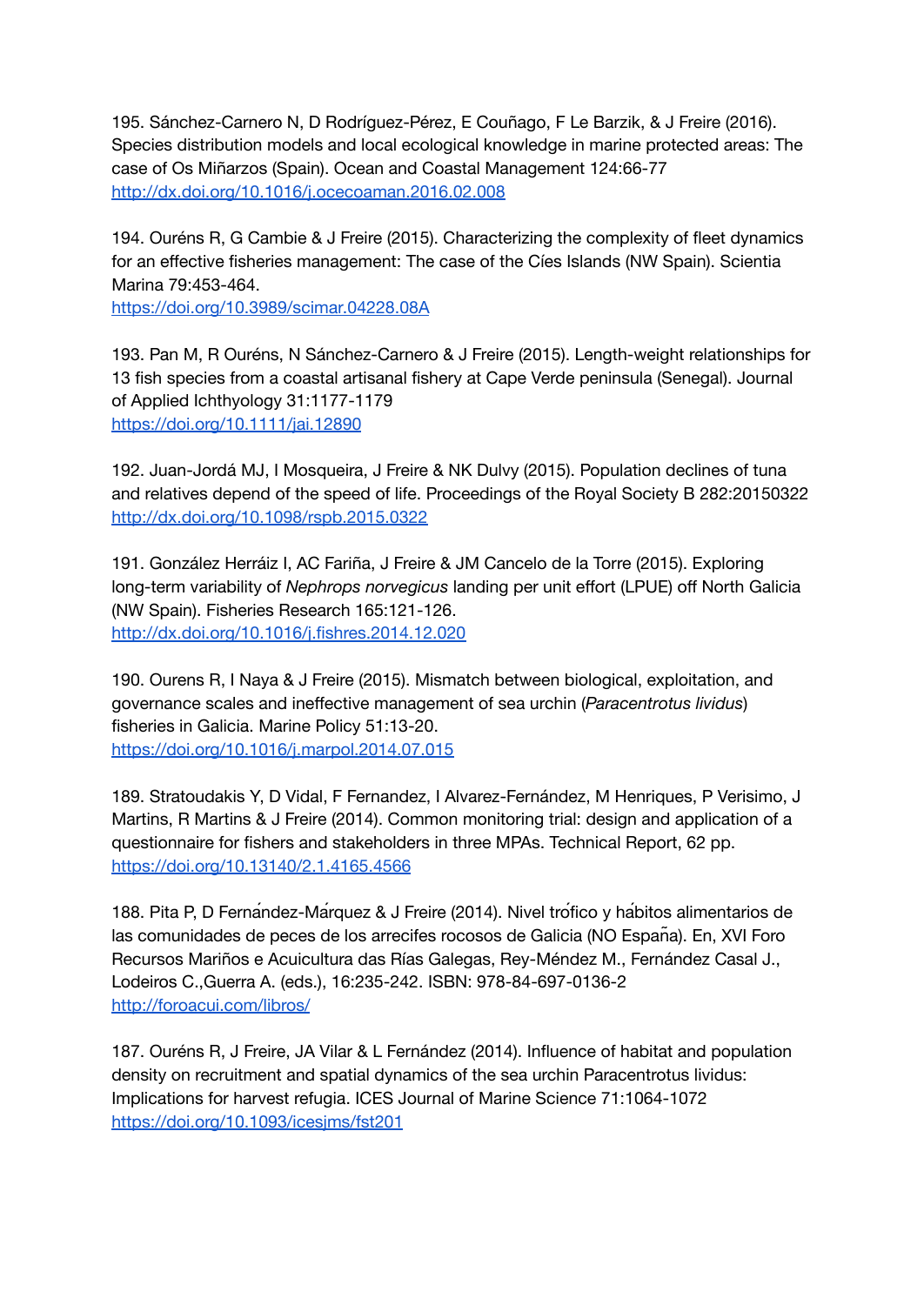186. Rodríguez-Pérez D, N Sánchez-Carnero & J Freire (2014). A pulse-length correction to improve energy-based seabed classification in coastal areas. Continental Shelf Research 77:1-13

<http://dx.doi.org/10.1016/j.csr.2014.01.012>

185. Sánchez-Carnero N, D Rodríguez-Pérez, N Zaragoza, V Espinosa & J Freire (2014). Relative infaunal bivalve density assessed from split beam echosounder angular information. Oceanologia 56:497-521 <https://doi.org/10.5697/oc.56-3.497>

184. Pita P & J Freire (2014). The use of spearfishing competition data in fisheries management: evidence for a hidden near collapse of a coastal fish community of Galicia (NE Atlantic Ocean). Fisheries Management and Ecology 21: 454–469 <https://doir.org/10.1111/fme.12095>

183. Pita P, D. Fernández-Márquez & J Freire (2014). Short-term performance of three underwater sampling techniques for assessing differences in the absolute abundances and in the inventories of the coastal fish communities of the Northeast Atlantic Ocean. Marine and Freshwater Research. 65:105–113 <http://dx.doi.org/10.1071/MF12301>

182. Macho G, I Naya, J Freire, S Villasante & J Molares (2013). The Key Role of the Barefoot Fisheries advisors in the co-managed TURF system of Galicia (NW Spain). Ambio. A Journal of the Human Environment 42:1057-1069 <https://doi.org/10.1007/s13280-013-0460-0>

181. Sánchez-Carnero N, R Ourens, M Pan & J Freire (2013). Desarrollo de una estrategia para la gestión sostenible y desarrollo comunitario de la pesquería artesanal de Yoff, Senegal. Monografías de la University of A Coruña, 239 pp. ISBN: 978-84-9749-556-1

180. Ouréns R, L Fernández, M Fernández-Boán, I Naya & J Freire (2013). Reproductive dynamics of the sea urchin *Paracentrotus lividus* on the Galicia coast (NW Spain): effects of habitat and population density. Marine Biology 160:2413-2423 <https://doi.org/10.1007/s00227-013-2236-2>

179. Sánchez-Carnero N & J Freire (2013). Plan de Ordenación de los Cultivos Marinos: Una estrategia metodológica. En, XV Foro Recursos Mariños e Acuicultura das Rías Galegas, Rey-Méndez M., Fernández Casal J., Lodeiros C.,Guerra A. (eds.), 15:27-29. ISBN: 978-84-695-7359-4 <http://foroacui.com/libros/>

178. Juan-Jordá MJ, I Mosqueira, J Freire & NK Dulvy (2013). The Conservation and Management of Tunas and Their Relatives: Setting Life History Research Priorities. PLoS ONE 8(8):e70405

<https://doi.org/10.1371/journal.pone.0070405>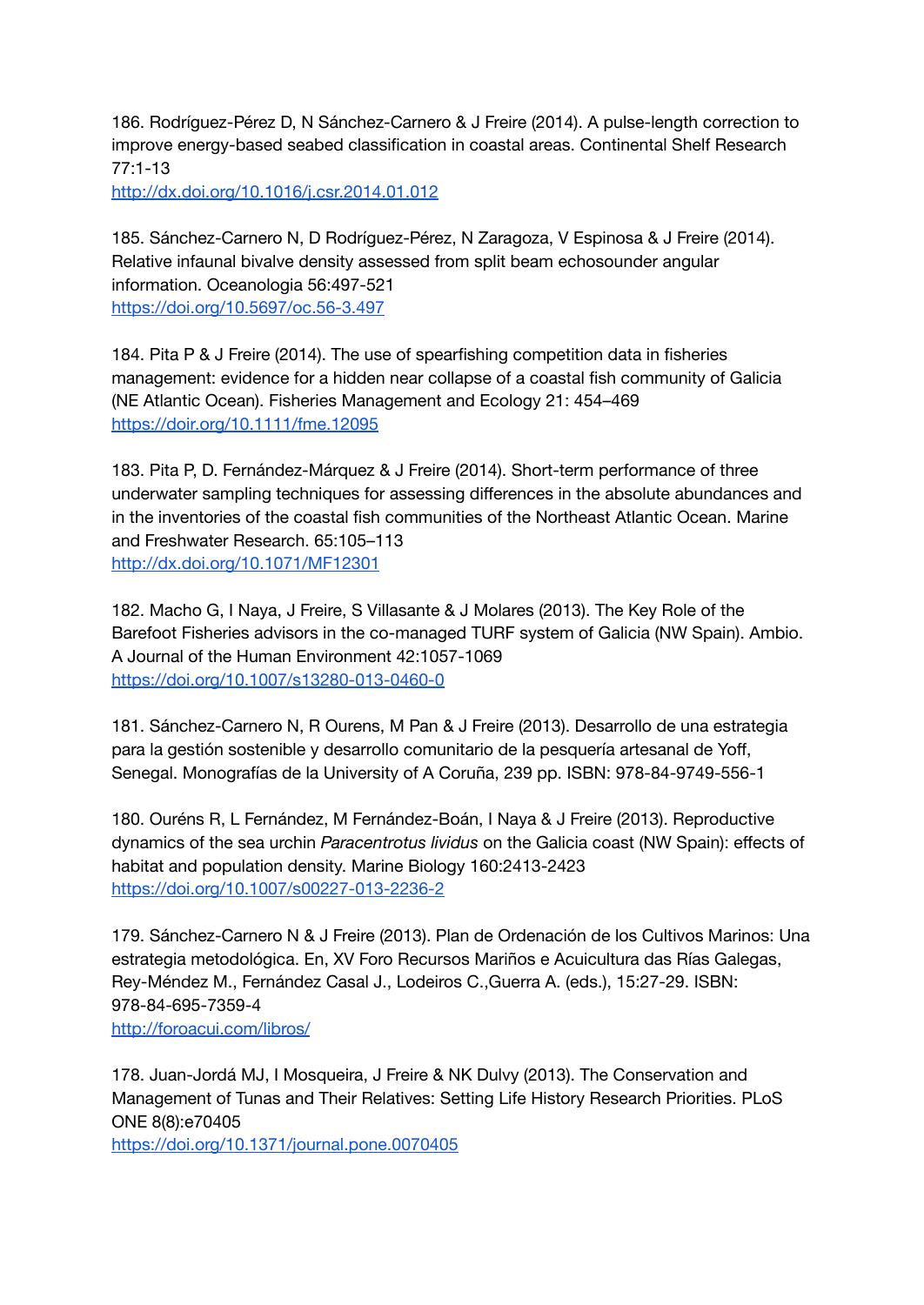177. Gutiérrez-Rubí A & J Freire (2013). Manifiesto Crowd: La empresa y la inteligencia de las multitudes. ISBN: 978-84-939066-7-2

[https://www.gutierrez-rubi.es/wp-content/uploads/2013/03/manifiesto\\_crowd.pdf](https://www.gutierrez-rubi.es/wp-content/uploads/2013/03/manifiesto_crowd.pdf)

176. Freire J (2013). Gobierno abierto. Un proyecto en construcción. Telos, Fundación Telefónica 94:44-47

<https://telos.fundaciontelefonica.com/archivo/numero094/un-proyecto-en-construccion/>

175. Freire J (coordinador) (2013). Dossier Open Government. Telos, Fundación Telefónica 94:43-86

<https://telos.fundaciontelefonica.com/archivo/numero094/> [https://www.fundaciontelefonica.com/arte\\_cultura/publicaciones-listado/pagina-item-public](https://www.fundaciontelefonica.com/arte_cultura/publicaciones-listado/pagina-item-publicaciones/?itempubli=269) [aciones/?itempubli=269](https://www.fundaciontelefonica.com/arte_cultura/publicaciones-listado/pagina-item-publicaciones/?itempubli=269)

174. Casal G, T Kutser, JA Domínguez-Gómez, N Sánchez-Carnero & J Freire (2013). Assessment of the hyperspectral sensor CASI-2 for macralgal discrimination on the Ría de Vigo coast (NW Spain) using field spectroscopy and modelled spectral libraries. Continental Shelf Research 55:129-140.

<http://dx.doi.org/10.1016/j.csr.2013.01.010>

173. Ouréns R, L Flores, L Fernández & J Freire (2013). Habitat and density-dependent growth of the sea urchin *Paracentrotus lividus* in Galicia (NW Spain). Journal of Sea Research 76:50-60.

<http://dx.doi.org/10.1016/j.seares.2012.10.011>

172. Juan-Jordá MJ, I Mosqueira, J Freire & NK Dulvy (2013). Life history correlates of marine fisheries vulnerability: a review and a test with tuna and mackerel species. CIESM Workshop Monograph 45 [F. Briand ed.] Marine extinctions - patterns and processes, 188 p., CIESM Publisher, Monaco. pp. 113-128 <http://www.ciesm.org/online/monographs/Valencia.html>

171. Cambiè G, R Muiño, T Mingozzi & J Freire (2013). From surface to mid-water: is the swordfish longline fishery "hitting rock bottom"? A case study in southern Italy. Fisheries Research 140:114-122.

<http://dx.doi.org/10.1016/j.fishres.2012.12.014>

170. Fernández-Boán M, J Freire, AM Parma, L Fernández & JM Orensanz (2013). Monitoring the fishing process in the sea urchin diving fishery of Galicia. ICES Journal of Marine Science 70):604-617

<https://doi.org/10.1093/icesjms/fss207>

169. Fernández N, M Fernández-Boán, P Verísimo & J Freire (2013). Assessing the spatial variability, source and level of organic chemical contamination in bivalve fishing grounds in the Galician Coast (NW Spain). Marine Pollution Bulletin.74:291-301 <http://dx.doi.org/10.1016/j.marpolbul.2013.06.038>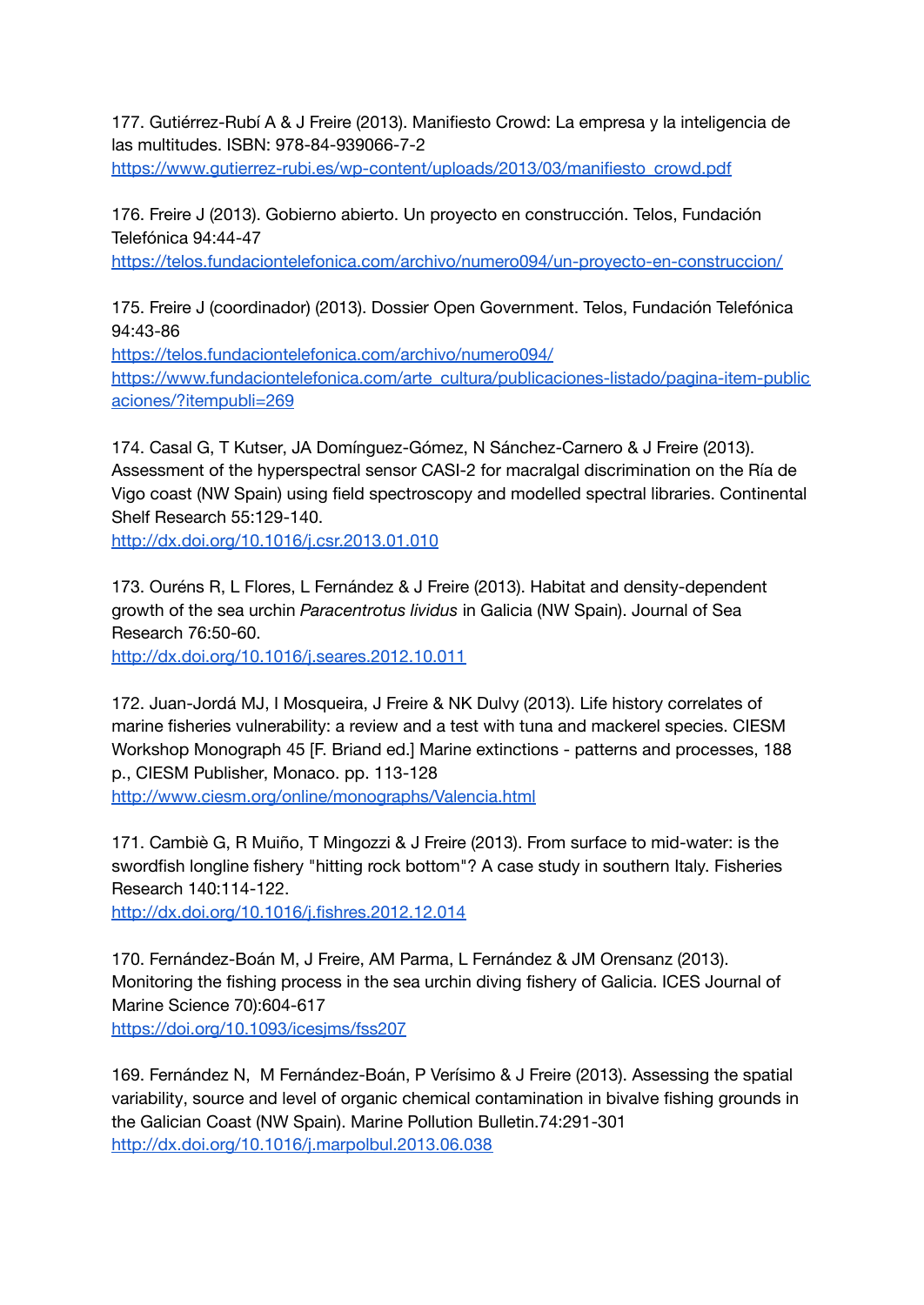168. Freire J (2012). Cultura digital, "smart citizens" y ciudad abierta. Ciudades Creativas Volumen 4. Ciudadanía, cultura digital y emprendimiento social. Kreanta Editorial. Félix Manito (dir.), pp. 155-164. ISBN: 978-84-615-8376-8 [https://www.kreantaeditorial.org/ciudades-creativas/12-ciudades-creativas-volumen-4-ciudad](https://www.kreantaeditorial.org/ciudades-creativas/12-ciudades-creativas-volumen-4-ciudadania-cultura-digital-y-emprendimiento-social-2012.html) [ania-cultura-digital-y-emprendimiento-social-2012.html](https://www.kreantaeditorial.org/ciudades-creativas/12-ciudades-creativas-volumen-4-ciudadania-cultura-digital-y-emprendimiento-social-2012.html) http://www.kreantaeditorial.org/77 freire-juan

167. Casal G & J Freire (2012). Síntesis de la evolución histórica de la teledetección en España (1989-2012). Revista de Teledetección, Asociación Española de Teledetección 38:109-120

<http://www.aet.org.es/?q=revista38-12>

166. Cambiè G, N Sánchez-Carnero, T Mingozzi, R Muiño & J Freire (2012). Identifying and mapping local bycatch hotspots of loggerhead sea turtles using a GIS-based method: implications for conservation. Marine Biology 160:653-665 <https://doi.org/10.1007/s00227-012-2120-5>

165. Ouréns R, L Fernández & J Freire (2012). Definition of a new, unbiased gonad index for aquatic invertebrates and fishes: its application to the sea urchin *Paracentrotus lividus*. Aquatic Biology 17:145-152 <https://doi.org/10.3354/ab00476>

164. Juan-Jordá MJ, I Mosqueira, J Freire & NK Dulvy (2012). Life in 3-D: Life history strategies in tunas, mackerels and bonitos. Reviews in Fish Biology and Fisheries 23:135-155

<https://doi.org/10.1007/s11160-012-9284-4>

163. Sánchez-Carnero N, D Rodríguez-Pérez, E. Coruñago, S. Aceña & J Freire (2012). Using vertical Side Scan Sonar as a tool for seagrass cartography. Estuarine, Coastal and Shelf Science 115:334-344 <http://dx.doi.org/10.1016/j.ecss.2012.08.018>

162. Sánchez-Carnero N, S Aceña, D Rodríguez-Pérez, E Couñago, P Fraile & Freire (2012). Fast, low-cost method for VBES bathymetry generation in coastal areas. Estuarine, Coastal and Shelf Science 114:175-182 <http://dx.doi.org/10.1016/j.ecss.2012.08.018>

161. Fernández-Boán M, L Fernández & J Freire (2012). History and management strategies of the sea urchin *Paracentrotus lividus* fishery in Galicia (NW Spain). Ocean & Coastal Management 69:265-272

<http://dx.doi.org/10.1016/j.ocecoaman.2012.07.032>

160. Freire J (2012). Educación expandida y nuevas instituciones: ¿es posible la transformación?. En, Educación Expandida. R. Díaz & J Freire (eds.). Ed. Zemos98 & Universidad Internacional de Andalucía, pp. 67-80. ISBN: 978-84-7993-208-4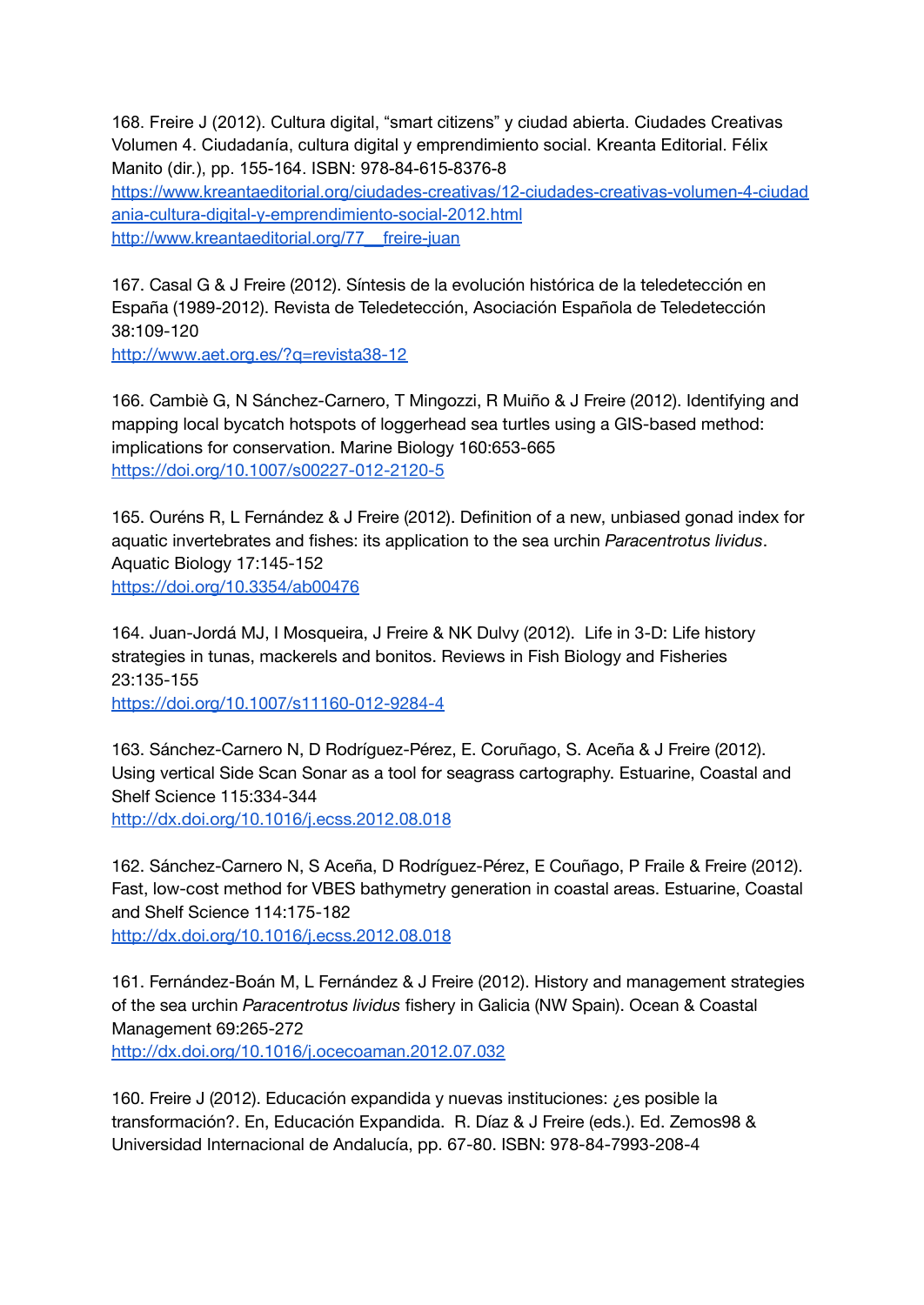159. Díaz R & J Freire (editores) (2012). Educación [Expandida.](http://www.zemos98.org/eduex/spip.php?article171) Ed. Zemos98 & Universidad Internacional de Andalucía, 381 pp. ISBN: 978-84-7993-208-4 [http://www.zemos98.org/descargas/educacion\\_expandida-ZEMOS98.pdf](http://www.zemos98.org/descargas/educacion_expandida-ZEMOS98.pdf)

158. Freire J (2012). Aprender y emprender, dos caras de la misma moneda. MUniversitas (Universidad de Mondragón) 21:8 <https://www.mondragon.edu/documents/20182/61435/muniversitas-21.pdf>

157. Casal G, N Sánchez-Carnero, JA Domínguez-Gómez, T Kutser & J Freire (2012). Assessment of AHS (Airborne Hyperspectral Scanner) sensor to map macroalgal communities in Ría de Vigo and Ría de Aldán coast (NW Spain). Marine Biology. <https://doi.org/10.1007/s00227-012-1987-5>

156. Cambiè G, R Ouréns, S Carabel, D Fernández-Vidal & J Freire (2012). Economic performance of coastal fisheries in Galicia (NW Spain): case study of the Cíes Islands. Aquatic Living Resources 25:195-204 <https://doi.org/10.1051/alr/2012010>

155. Cambiè G, R Muiño, J Freire & T Mingozzi (2012). Effects of small (13/0) circle hooks on loggerhead turtle bycatch in a small-scale, Italian pelagic longline fishery. Bulletin of Marine Science 88:719-730

<http://dx.doi.org/10.5343/bms.2011.1041>

154. Freire J & K Brunet (2012). Métodos y procesos de las narrativas digitales colaborativas: Aplicación a dos comunidades costeras. Revista electrónica de Conocimiento Libre y Licenciamiento (CLIC) 3(3):77-85. ISBN Obra Independiente 978-7154-09-03. ISSN: 2244-7423

<https://convite.cenditel.gob.ve/revistaclic/index.php/revistaclic/article/view/717>

153. Brunet K & J Freire (2011). Data Visualization and eco-media content. Media Art produced at Digital Narratives workshops. In, ISEA2011 Istambul, the 17th International Symposium on Electronic Art. Sabanci University, Leonardo/ISAST, Goldsmiths College & University of London (eds.), pp. 269-275

<http://www.isea-archives.org/symposia/isea2011/>

152. Freire J (2011). Rebuilding Europe from the periphery? A new citizenship stirs up the old political structures. In, Regina de Miguel & Lorenzo Sandoval (editores). Mountain Island Glacier. Broken Dimanche Press. pp. 131-141. ISBN: 978-3-943196-01-6

151. Freire J (2011). ¿Reconstruir Europa desde las periferias? Una nueva ciudadanía agita las viejas estructuras políticas. En, Regina de Miguel & Lorenzo Sandoval (eds.), Montaña Isla Glaciar. Broken Dimanche Press. pp. 129-140. ISBN: 978-3-943196-01-6

150. Freire J (2011). Una nueva visión del territorio: Ciudad expandida y ecologías en red. En, S. García Bejalunce (coord.), Málaga como Laboratorio Urbanístico. Esbozos para el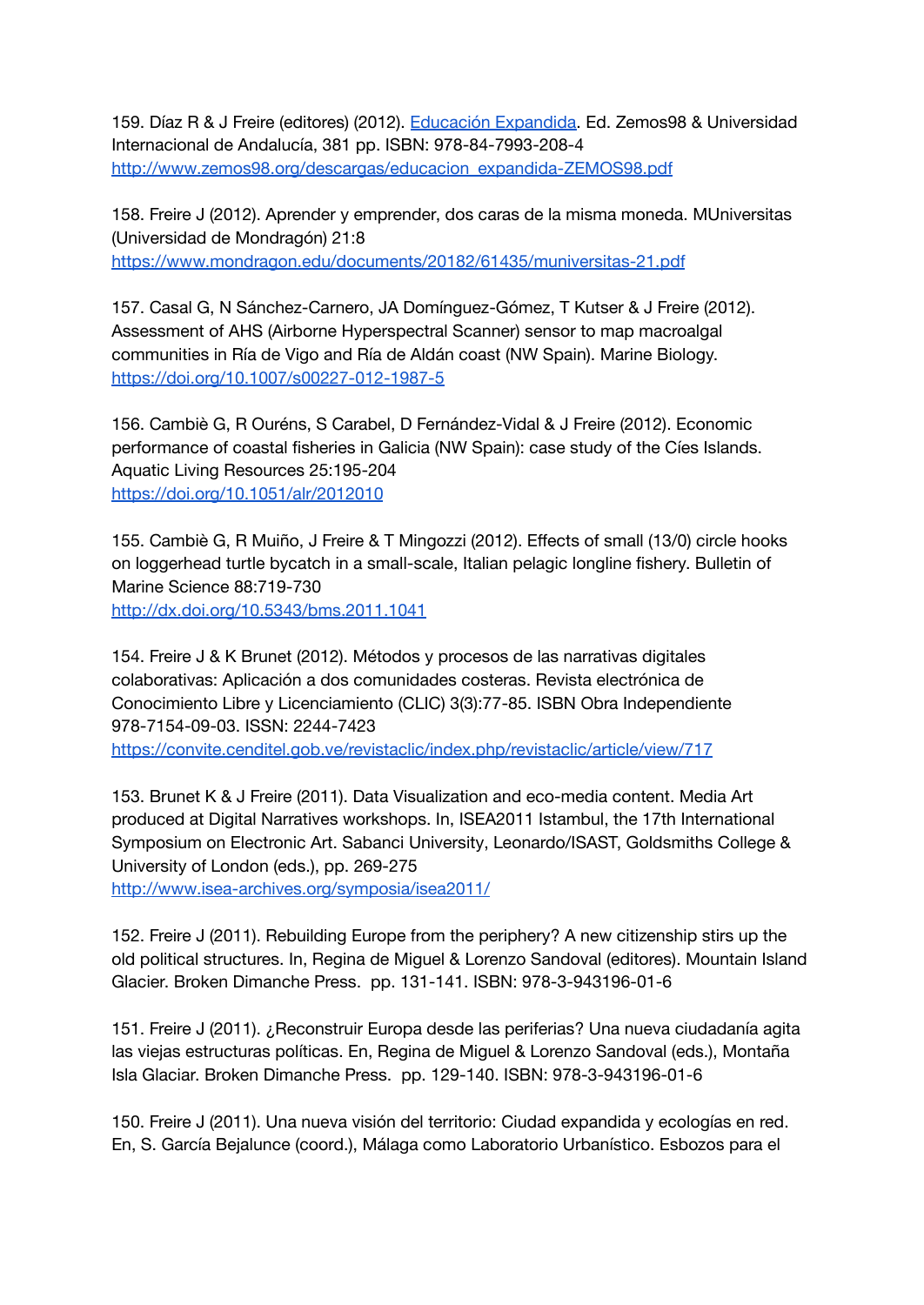entendimiento de una habitabilidad difusa. Ed. Fundación Málaga Desarrollo y Calidad, pp. 180-189. ISBN: 978-84-694-5849-5

149. Freire J & K Brunet (2011). Tecnologia Social. En, Agora/Ágora. Criação e transgressão em Rede. Angélica de Moraes (curadoria). Porto Alegre: Estudio Nómade. pp. 110-115. ISBN: 978-85-64879-00-3

Documentación adicional: <http://tecnologiasocial.tumblr.com/>

148. Freire J (2011). El conocimiento no se gestiona: Estrategias para su producción y uso colaborativo. America Learning & Media 5

[http://www.americalearningmedia.com/component/content/article/61-analisis/249-el-conoc](http://www.americalearningmedia.com/component/content/article/61-analisis/249-el-conocimiento-no-se-gestiona-estrategias-para-su-produccion-y-uso-colaborativo) [imiento-no-se-gestiona-estrategias-para-su-produccion-y-uso-colaborativo](http://www.americalearningmedia.com/component/content/article/61-analisis/249-el-conocimiento-no-se-gestiona-estrategias-para-su-produccion-y-uso-colaborativo)

147. Freire J (2011). De las infraestructuras a las redes ciudadanas: Innovación social y nuevas economías. Z Arquitectura 16-17, "Zaragoza, work in progress". ISSN: 1696-3032 <https://dialnet.unirioja.es/ejemplar/317519>

146. Freire J (2011). ¿Volverán los políticos a hacer política? #spanishrevolution y el resurgimiento del espacio público. En, Indignaos. Selección de materiales sobre el 15M. Mandala Ediciones. pp. 52-54. ISBN:978-84-8352-399-5 <https://www.mandalaediciones.com/varios/politica/indignados.asp>

145. Freire J (2011). Tecnología y educación: ¿nuevos instrumentos para objetivos obsoletos?. Boletín del Centro del Conocimiento de Tecnologías Aplicadas a la Educación, Fundación Germán Sánchez Ruipérez. ISSN 2173-1373

144. Juan-Jordá MJ, I Mosqueira, AB Cooper, J Freire & NK Dulvy (2011). Global population trajectories of tunas and their relatives. Proceedings of the National Academy of Sciences 108:20650-20655.

<https://doi.org/10.1073/pnas.1107743108>

143. Casal G, T Kutser, JA Domínguez-Gómez, N Sánchez & J Freire (2011). Mapping coastal benthic macroalgal communitis using CHRIS-PROBA mode 2 images. Estuarine, Coastal and Shelf Science 94:281-290.

<https://doi.org/10.1016/j.ecss.2011.07.008>

142. Pita P & J Freire (2011). Movements of three large coastal predatory fishes in the northeast Atlantic: a preliminary telemetry study. Scientia Marina 75:759-770 <https://doi.org/10.3989/scimar.2011.75n4759>

141. Corgos A, C Bernárdez, P Sampedro, P Verísimo & J Freire (2011). Spatial structure of the spider crab, *Maja brachydactyla* population: Evidence of metapopulation structure. Journal of Sea Research 66:9-19

<https://doi.org/10.1016/j.seares.2011.04.011>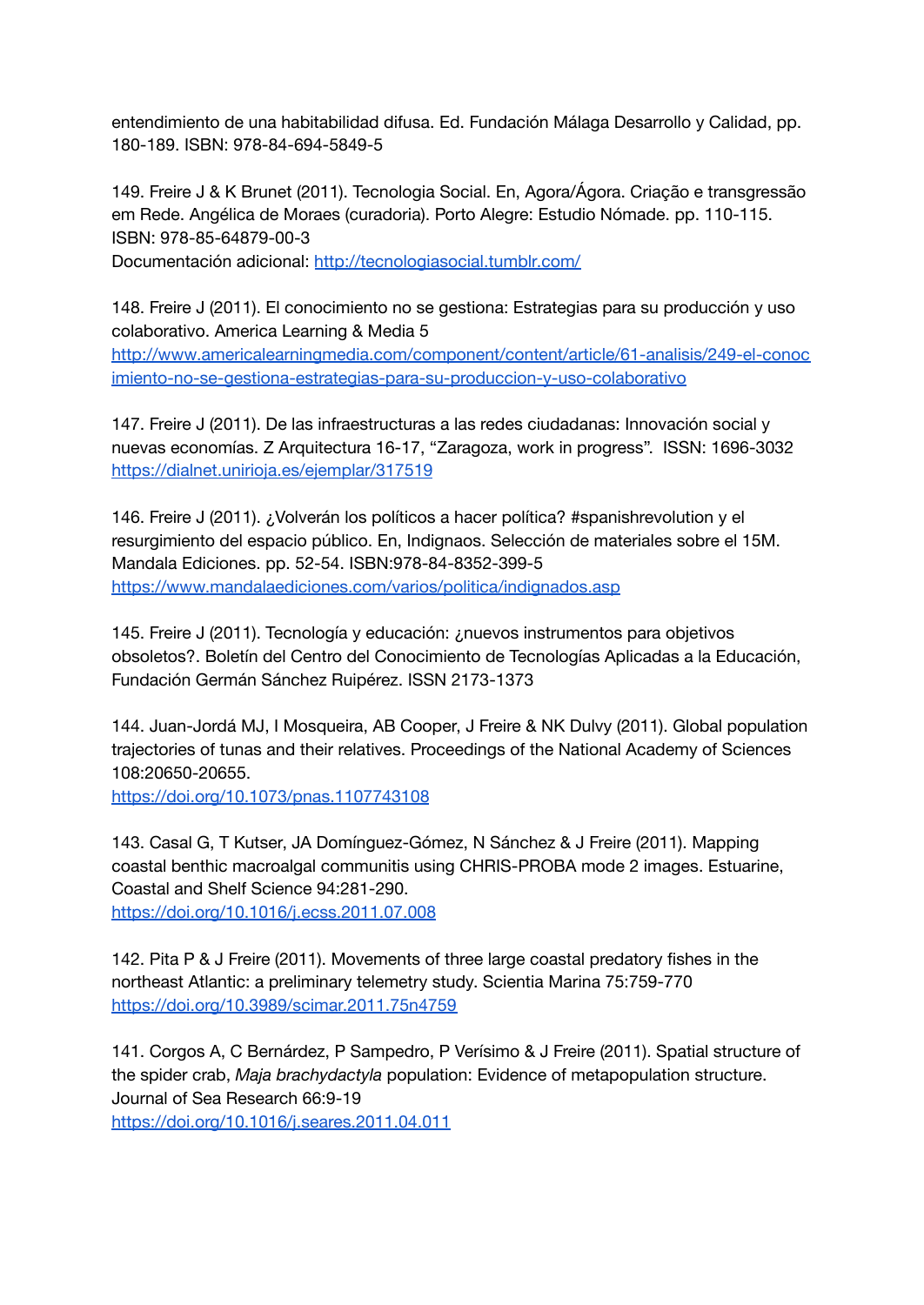140. Sánchez-Carnero N, E Couñago, D Rodriguez-Perez & J Freire (2011). Exploiting oceanographic satellite data to study the small scale coastal dynamics in a NE Atlantic open embayment. Journal of Marine Systems 87:123-132 <https://doi.org/10.1016/j.jmarsys.2011.03.007>

139. Ouréns, R, L Fernández & J Freire (2011). Geographic, population and seasonal patterns in the reproductive parameters of the sea urchin *Paracentrotus lividus*. Marine Biology 158:793-804

<https://doi.org/10.1007/s00227-010-1607-1>

138. Casal G, J Dominguez, N Sánchez-Carnero & J Freire (2011). Utilización del sensor de imagen Airbone Hyperespectral Scanner (AHS) para la cartografía de bosques de *Sargassum muticum* en La Ría de Vigo (Galicia). Revista de Teledetección, Asociación Española de Teledetección 35:17-22 <http://www.aet.org.es/?q=revista35-4>

137. Casal G., N Sánchez-Carnero, E Sánchez-Rodríguez & J Freire (2011). Remote sensing with SPOT-4 for mapping kelp forests in turbid waters on the south European Atlantic Shelf. Estuarine, Coastal and Shelf Science 91:371-378 <http://dx.doi.org/10.1016/j.ecss.2010.10.024>

136. Verísimo P, C Bernárdez, E González-Gurriarán, J Freire, R Muiño & L Fernández (2011). Changes between consecutive broods in the fecundity of the spider crab, Maja brachydactyla. ICES Journal of Marine Science 68:472-478 <https://doi.org/10.1093/icesjms/fsq164>

135. Freire, Juan & Antoni Gutiérrez-Rubí (2010). 2010-2020. 32 Tendencias de cambio. 56 pp.

[https://www.gutierrez-rubi.es/wp-content/uploads/2010/09/32Tendencias\\_de\\_cambio1.pdf](https://www.gutierrez-rubi.es/wp-content/uploads/2010/09/32Tendencias_de_cambio1.pdf) [http://www.gutierrez-rubi.es/wp-content/uploads/2010/10/32Tendenciasdecambio\\_JuanFre](http://www.gutierrez-rubi.es/wp-content/uploads/2010/10/32Tendenciasdecambio_JuanFreire_AntoniGutierrez.epub) [ire\\_AntoniGutierrez.epub](http://www.gutierrez-rubi.es/wp-content/uploads/2010/10/32Tendenciasdecambio_JuanFreire_AntoniGutierrez.epub)

Impresión bajo demanda:

[http://www.lulu.com/shop/juan-freire-and-antoni-guti%C3%A9rrez-rub%C3%AD/32-tende](http://www.lulu.com/shop/juan-freire-and-antoni-guti%C3%A9rrez-rub%C3%AD/32-tendencias-de-cambio/paperback/product-16354895.html) [ncias-de-cambio/paperback/product-16354895.html](http://www.lulu.com/shop/juan-freire-and-antoni-guti%C3%A9rrez-rub%C3%AD/32-tendencias-de-cambio/paperback/product-16354895.html)

134. Freire J (2010). Recetas y ejemplos de / para pequeñas utopías. En, Mientras sea posible (catálogo de exposición). Casa América, pp. 72-89

133. Freire J & B García (2010). Ciudades habitables, ciudades de futuro (catálogo de exposición). La Casa Encendida, Madrid. <https://www.lacasaencendida.es/exposiciones/ciudades-habitables-ciudades-futuro-5864>

132. Brunet K & J Freire (2010). Ecology and collaborative digital narratives: a comparative project Cairu-Aguiño. En, Soft Borders Conference & Festival Proceedings: papers. Martha Gabriel & Milton Sogabe (eds.). São Paulo: Centro Universitário Belas Artes de São Paulo, pp. 118-121. ISBN: 978-85-87985-41-5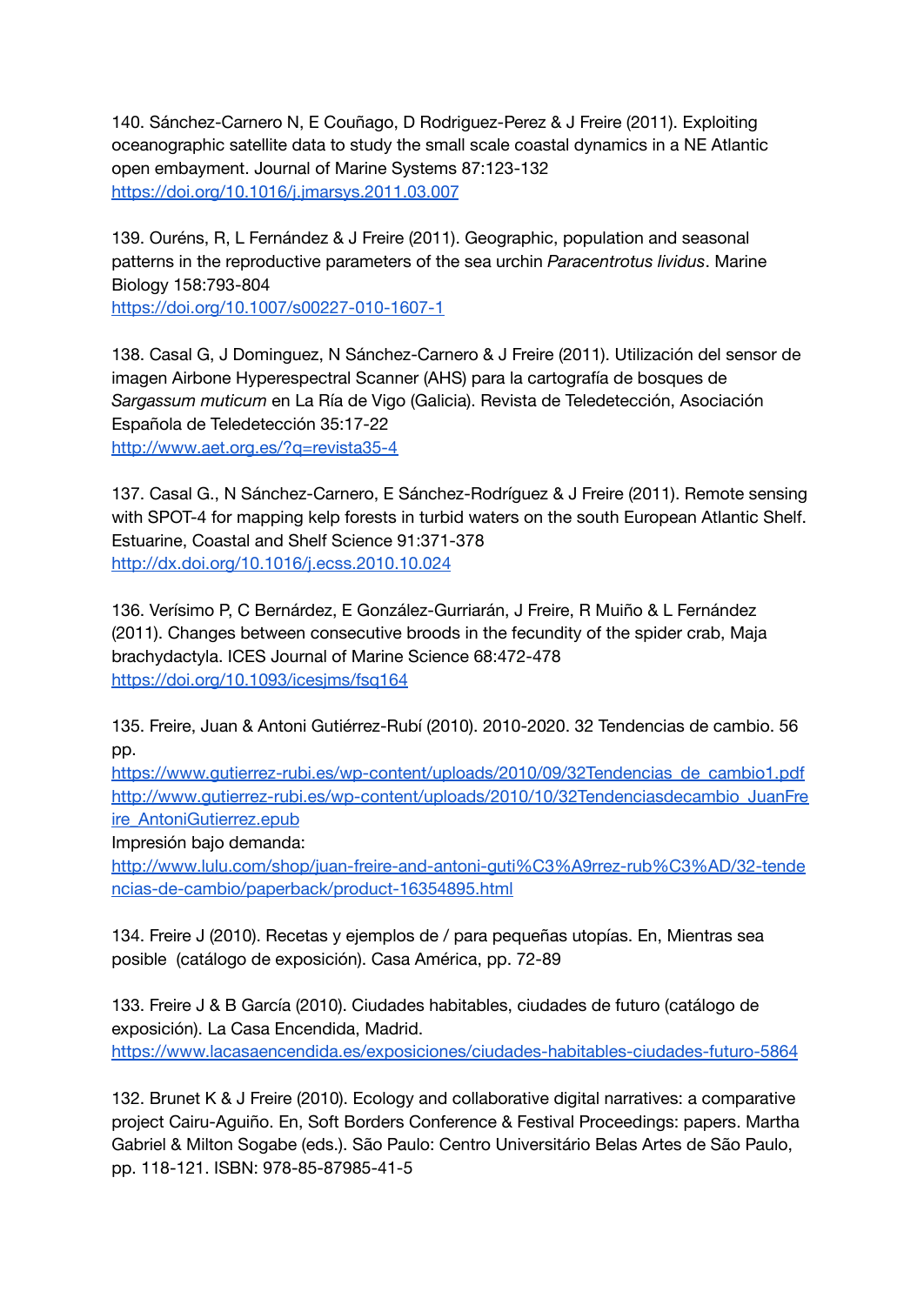131. Freire J (2010). Urbanismo emergente. En, Deseo de ciudad: Arquitecturas revolucionarias. Cristina García-Rosales (ed.). Mandala Ediciones, pp. 29-39. ISBN: 978-84-8352-291-2

130. Freire J & K Brunet (2010). Políticas y prácticas para la construcción de una Universidad Digital. La Cuestión Universitaria 6:85-94. ISSN 1988-236X. <http://polired.upm.es/index.php/lacuestionuniversitaria/article/view/3401>

129. Freire, Juan & K Brunet (2010). Archivo y producción visual en la cultura digital. Museo y Territorio 2-3:37-44. ISSN: 1888-4393

128. Freire J & D Villar Onrubia (2010). Prácticas cartográficas cotidianas en la cultura digital. Razón y Palabra 73. ISSN: 1605-4806 [http://www.razonypalabra.org.mx/N/N73/index\\_73.html](http://www.razonypalabra.org.mx/N/N73/index_73.html)

127. Brunet K & J Freire (2010). Cultura digital e geolocalização: a arte ante o contexto técnico-político. En, VI ENECULT. Encontro de estudos Multidisciplinares em Cultura. 25-27 Maio 2010. Facom - Universidade Federal da Bahia, Salvador, Bahia, Brasil

126. Freire J & A Gutiérrez-Rubí (2010). 2020. Escenarios de transformación socioeconómica provocados por la cultura y la tecnología digital. En, Incertidumbres, Retos y Potencialidades del Siglo XXI: Grandes Tendencias Internacionales. José Félix Tezanos (ed.). Editorial Sistema, pp. 495-513. ISBN: 978-84-86497-78-1

125. Freire J (2010). Mesa redonda: Economías y formas de producción P2P. Inclusiva-net #4. Redes y procesos P2P, pp. 67-75. Ed. Medialab Prado. ISSN 2171-8091 <https://www.medialab-prado.es/mmedia/5/5196/5196.pdf>

124. Freire J (2010). Conocer la ciudad desde las calles: ciudad real vs. ciudad oficial. En: A Cidade dos Barrios, Colexio Oficial de Arquitectos de Galicia & estudio mmasa, pp. 20-25. ISBN: 978-84-936924-4-5

123. Freire J (2010). La revitalización del pro-común. Innobai (Agencia de Innovación de Bizkaia) 15:4-6

122. Godínez-Domínguez E, J Freire, MC Franco-Gordo, JA Rojo-Vázquez & G González-Sansón (2010). Asociaciones de macroinvertebrados bentónicos de fondos blandos de la costa sur de Jalisco y Colima. En, Ecosistemas marinos de la Costa Sur de Jalisco y Colima, E Godínez-Domínguez, MC Franco-Gordo, JA Rojo-Vázquez, FA Silva-Bátiz & G Gonzaléz-Sansón (eds.). Universidad de Guadalajara, pp. 93-126. ISBN: 978-607-450-180-3

121. Juan-Jordá MJ, NK Dulvy, AB Cooper, J Freire. & I Mosqueira (2010) Trends in spawning stock biomass, mean age, mean size at capture and threat status in relation to exploitation status in Atlantic scombrids. ICCAT, SCRS/2010/061, pp. 1-23.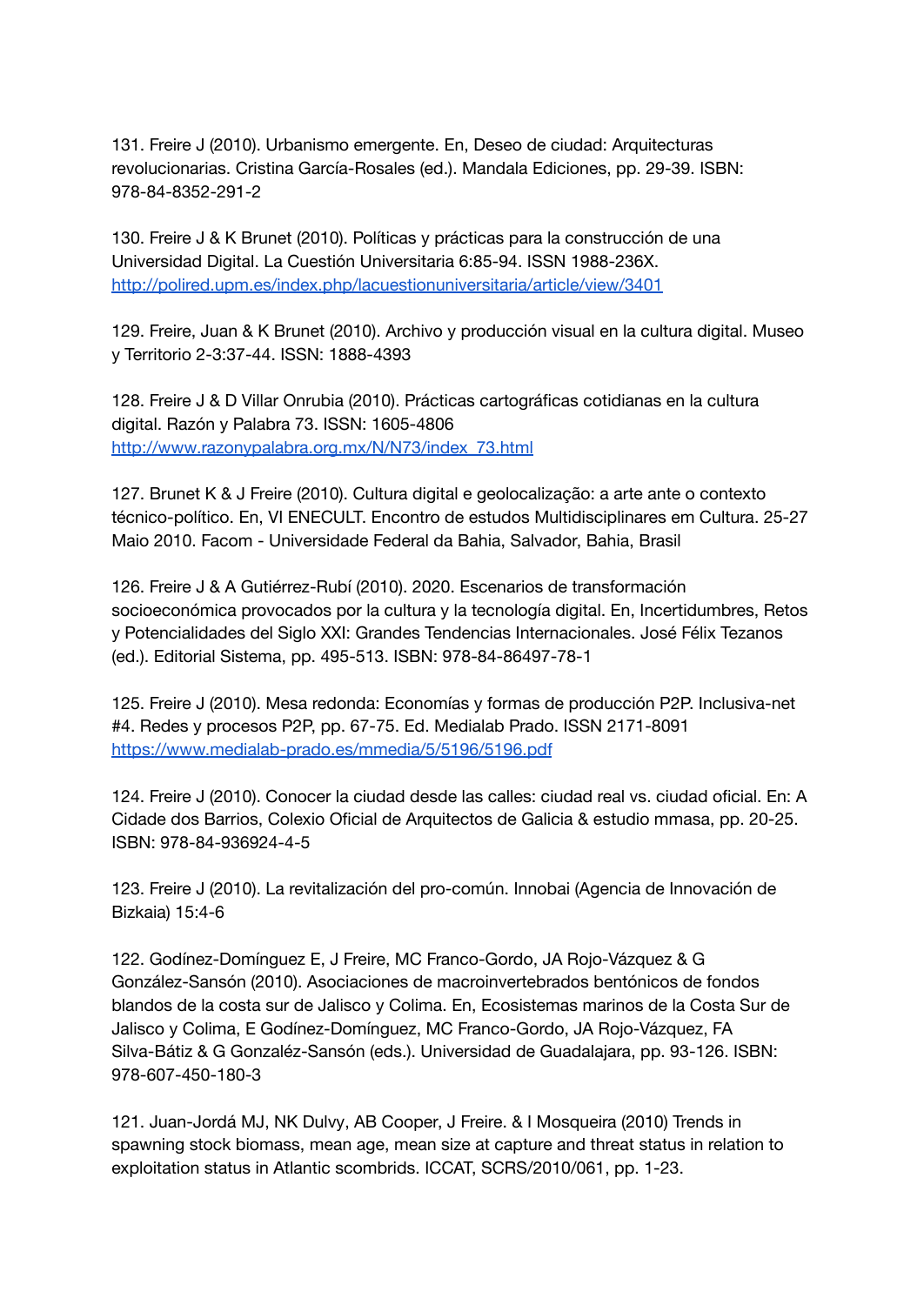[http://www.iccat.es/Documents/CVSP/CV066\\_2011/colvol66.html](http://www.iccat.es/Documents/CVSP/CV066_2011/colvol66.html)

120. Casal G, N Sánchez-Carnero & J Freire (2010). Generación de una línea de costa digital de Galicia (NW España) a gran escala, utilizando fotointerpretación y segmentación dinámica. Boletín de la Asociación de Geógrafos Españoles 53:7-19 <https://www.age-geografia.es/ojs/index.php/bage/article/view/1190>

119. Corgos A, N Sánchez & J Freire (2010). Dynamics of the small-scale spatial structure of a local population of the spider crab *Maja brachydactyla* (Decapoda: Majidae), Journal of Shellfish Research 29:25-36 <https://doi.org/10.2983/035.029.0123>

118. Velando A, I Munilla, M López-Alonso, J Freire & C Pérez (2010). EROD activity and stable isotopes in seabirds to disentangle marine food web contamination after the Prestige oil spill. Environmental Pollution 158:1275–1280 <https://doi.org/10.1016/j.envpol.2010.01.029>

117. Freire J (2010). Las perversidades de una crisis ¿sobrevivirá la cultura digital? En, Crisis analógica, futuro digital: Actas del IV Congreso Online del Observatorio para la Cibersociedad, celebrado del 12 al 29 de noviembre de 2009. ISBN 978-84-613-7299-7 <https://dialnet.unirioja.es/servlet/articulo?codigo=3323985>

116. Brunet K & J Freire (2009). Locação em arte e tecnologia: lugares e/ou espaços, En, Paralelo - narrativas em percurso: sobre arte, tecnología e melo-ambiente. G Domschke, B Ferran, R Mahfuz (eds.). Ed. Museu da Imagem e do Som (MIS), pp. 104-121. ISBN: 978-94-90108-05-2

<https://zoeken.hetnieuweinstituut.nl/nl/publicaties/detail?q=Paralelo&page=2&rm=list>

115. Freire J (2009). Aprenentatge digital: oportunitats i conflictes. Educació i Sostenibilitat 7:14-15

114. Freire J (2009). Análisis Pesca: De la crisis global a las soluciones para Galicia. Anuario 2009 El Progreso (Lugo), pp. 98-107

113. Freire J (2009). Universities and Web 2.0: Institutional Challenges. In, User Generated Content: Regulatory Dimensions. V. Madhuri (ed.). The Icfai University Press, pp. 111-121. ISBN: 978-93-80120-27-0. [This article was originally published in eLearning Papers No 8. [www.elearningpapers.eu\]](http://www.elearningpapers.eu)

112. Freire J (2009). Urbanismo emergente: ciudad, tecnología e innovación social - Emerging urban planning: city, technology and social innovation. En, Paisajes Domésticos / Domestic Landscapes, Vol. 4 Redes de Borde / Edge Networks, pp. 18-27. Ed. SEPES Entidad Estatal de Suelo, España

111. Freire J (2009). Estrategias de comunicación digital en las instituciones culturales. Revista mus-A (Revista de los Museos de Andalucía) 11:116-119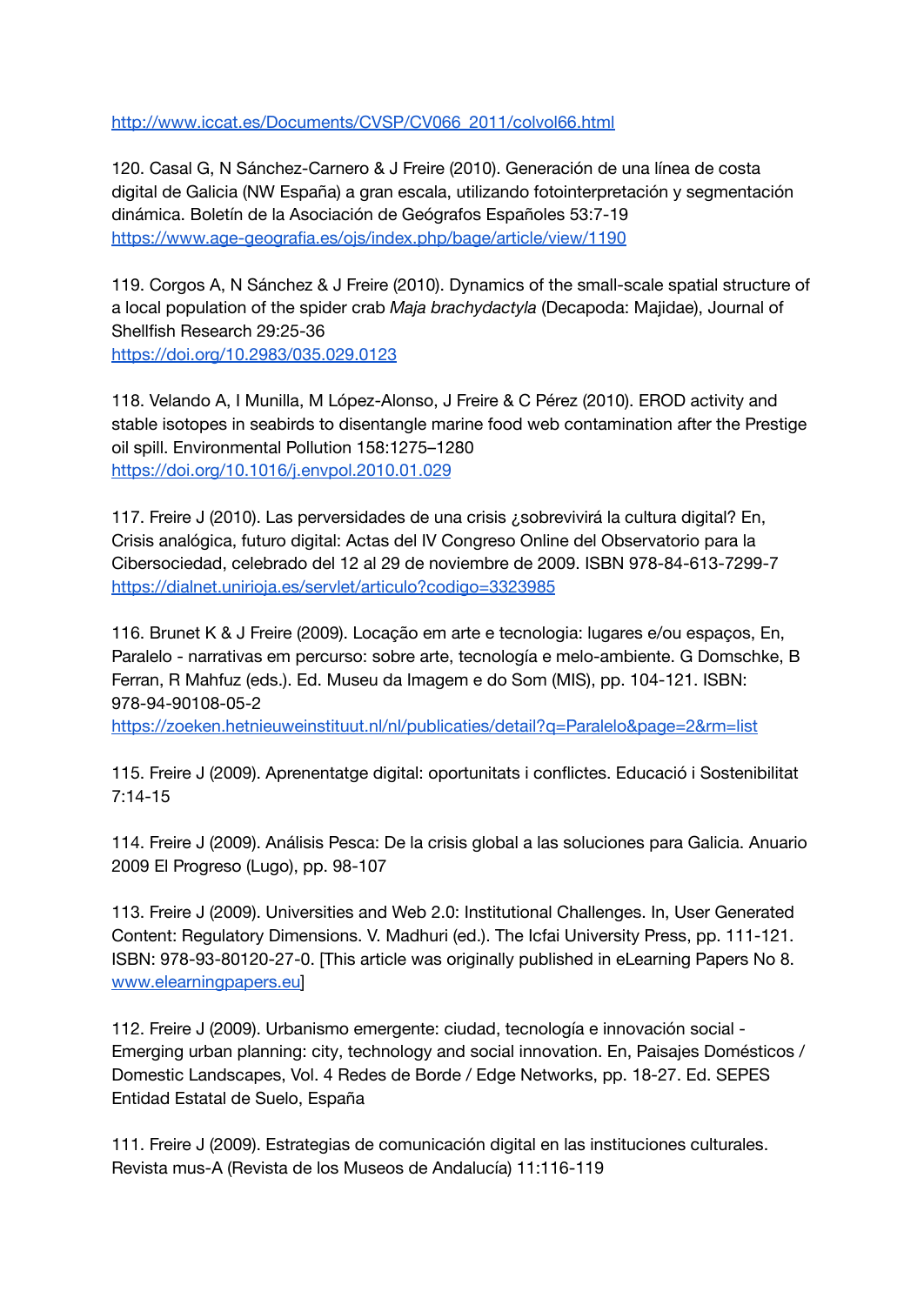<https://dialnet.unirioja.es/servlet/articulo?codigo=3079346>

110. Freire J & D Villar Onrubia (2009). Pensamiento de diseño y educación. El Espacio-Red de Prácticas y Culturas Digitales de la UNIA. *HDiseño* (Revista Internacional de Investigación, Innovación y desarrollo en Diseño) 1: 68-72 [http://www.diseno.uma.es/i\\_diseno/ddiseno-1/index\\_1.htm](http://www.diseno.uma.es/i_diseno/ddiseno-1/index_1.htm)

109. Freire J (2009). Digital culture in the contemporary city: new identities, new public spaces. En, Piensa Madrid / Think Madrid. Ed. La Casa Encendida, Ariadna Cantís & Andrés Jaque, (coord.), pp. 381-390

108. Freire J (2009). Cultura digital en la ciudad contemporánea: nuevas identidades, nuevos espacios públicos. En, Piensa Madrid / Think Madrid. Ed. La Casa Encendida, Ariadna Cantís & Andrés Jaque ( coord.), pp. 155-165

107. Freire J (coordinador) (2009). Monográfico "Cultura digital y prácticas creativas en educación". RUSC. Universities and Knowledge Society Journal 6(1) <http://rusc.uoc.edu/rusc/ca/index.php/rusc/issue/view/v6n1.html>

106. Freire J (2009). Presentación: Monográfico "Cultura digital y prácticas creativas en educación". RUSC. Universities and Knowledge Society Journal 6(1) <http://dx.doi.org/10.7238/rusc.v6i1.23> <http://rusc.uoc.edu/rusc/ca/index.php/rusc/article/view/v6n1-freire.html>

105. Freire, Juan (2009). Construyendo un ecosistema de colaboración abierta. En[,](http://www.youcoop.org/) Platoniq Lab / Juegos

<http://platoniq.net/es/games/p/13/construyendo-un-ecosistema-de-colaboracion-abierta-/> <http://platoniq.net/ca/games/p/13/construyendo-un-ecosistema-de-colaboracion-abierta-/> (versión en catalán)

104. Freire J, R Ferreiro & P Pita (2009). Comunidades bentónicas e de peixes costeiros en ecosistemas litorais. Evidencias de cambio climático. En, Evidencias e Impactos do Cambio Climático en Galicia. Ed. Xunta de Galicia. Consellería de Medio Ambiente e Desenvolvemento Sostible. Coords.: V Pérez Muñuzuri, M Fernández Cañamero & JL Gómez Gesteira. pp. 455-499. ISBN: 978-84-453-4782-9

103. Godínez-Domínguez E, J Freire, C Franco-Gordo & G González-Sansón (2009). Decomposing diversity patterns of a soft-bottom macroinvertebrate community in the tropical eastern Pacific. Journal of the marine biological Association UK 89:31-38 <https://doi.org/10.1017/S0025315408002178>

102. González Herraiz I, MA Torres, AC Fariña, J Freire & JR Cancelo (2009). The NAO index and the long-term variability of Nephrops norvegicus population and fishery off West of Ireland. Fisheries Research 98: 1-7.

<https://doi.org/10.1016/j.fishres.2009.03.006>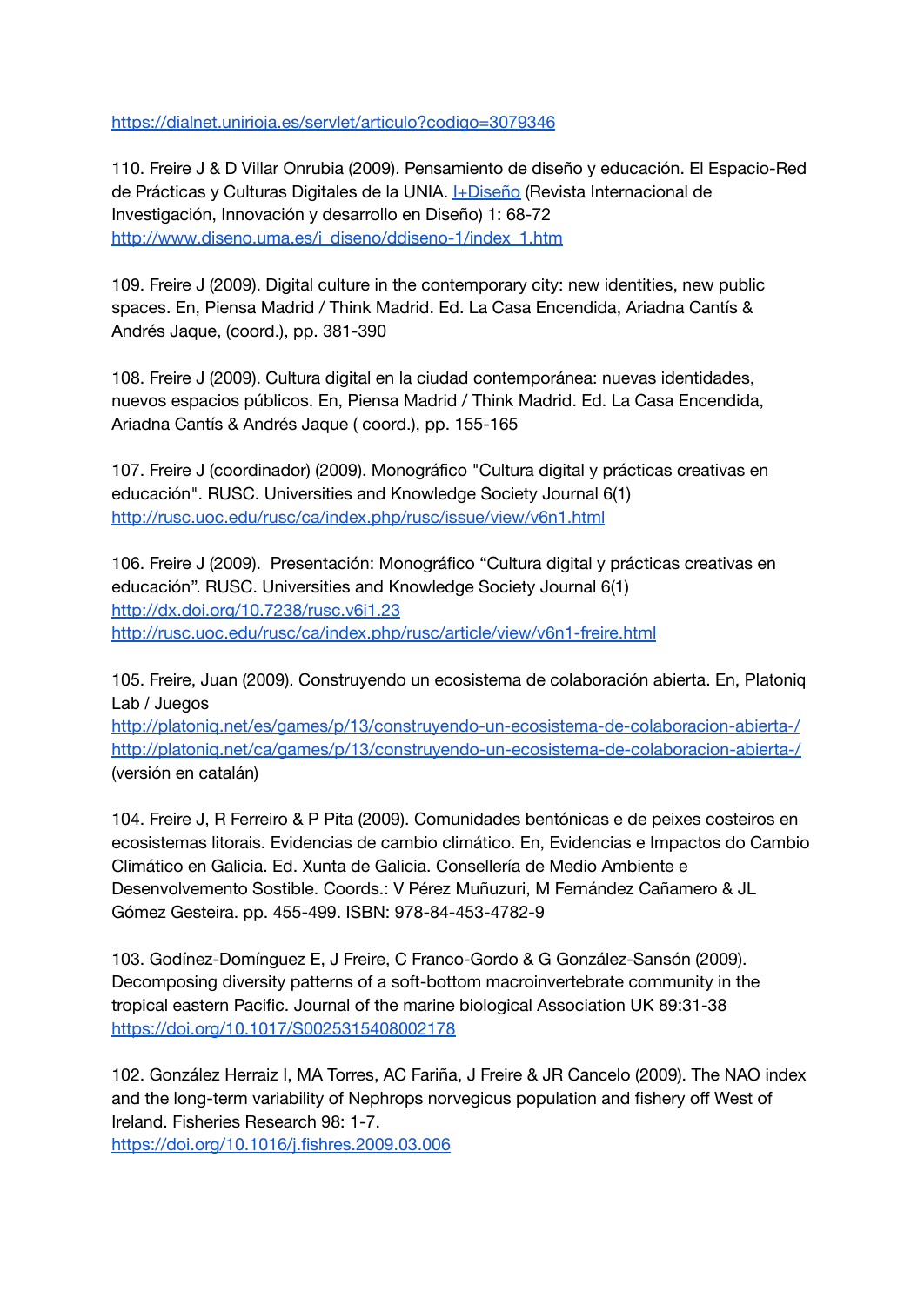101. Carabel C, P Verísimo & J Freire (2009). Effects of preservatives on stable isotope analyses of four marine species. Estuarine, Coastal and Shelf Science 82:348-350. <https://doi.org/10.1016/j.ecss.2009.01.011>

100. Freire J, S Carabel, P Verísimo, C Bernárdez & L Fernández (2009). Patterns of juvenile habitat use by the spider crab *Maja brachydactyla* as revealed by stable isotope analyses. Scientia Marina 73:39-49.

<https://doi.org/10.3989/scimar.2009.73n1039>

99. Freire J (2008). Redes sociales: ¿modelos organizativos o servicios digitales? El Profesional de la Información 17(6):585-589 <https://doi.org/10.3145/epi.2008.nov.01> <http://www.elprofesionaldelainformacion.com/contenidos/2008/noviembre/01.html>

98. Freire J (2008). Influencia de Internet en las elecciones en EEUU. Cuadernos de Periodistas (Asociación de la Prensa de Madrid) 15:59–68 <https://www.apmadrid.es/cuadernos/numero-15-de-qcuadernos-de-periodistasq/>

97. Freire J (2008). Por nuestro bien común. En, Los piratas son los padres. Historias en los albores de la era digital. eXgae & Conservas (eds.), pp. 16–17 [https://xnet-x.net/docs/Los\\_piratas\\_son\\_los\\_padres.pdf](https://xnet-x.net/docs/Los_piratas_son_los_padres.pdf)

96. Freire J (2008). Conocimiento y usuarios en la cultura digital. Revista FRC (Fundació Rafael Campaláns) 16: 53–57 [http://www.fcampalans.cat/publicacions\\_detall.php?id=1&idpubli=16#3](http://www.fcampalans.cat/publicacions_detall.php?id=1&idpubli=16#3)

95. Freire J (2008). ¿Reinvención digital de los think tanks? Profesiones 113:28-29. [http://www.profesiones.org/index.php/profesionales/la\\_revista/numero\\_113\\_mayo\\_junio\\_20](http://www.profesiones.org/index.php/profesionales/la_revista/numero_113_mayo_junio_2008) [08](http://www.profesiones.org/index.php/profesionales/la_revista/numero_113_mayo_junio_2008)

94. Freire J (2008). Punt de vista: Classes creativas o ciutats creativas?. La crisi energètica: entre el catastrofisme i la innovació. DB. Revista de la Diputació de Barcelona 152, p. 36. Parte del artículo "Creativitat i Sostenibilitat, el futur de les polítiques urbanes", pp. 32-37. [https://www1.diba.cat/uliep/lstDetall\\_Publicacions.asp?Opener=Diputacio&ID=40108](https://www1.diba.cat/uliep/lstDetall_Publicacions.asp?Opener=Diputacio&ID=40108)

93. Freire J (2008). Arte y espacio público. Boletín Gestión Cultural 16. Portal Iberoamericano de Gestión Cultural. ISSN:1697-073X <http://www.gestioncultural.org/boletin/2008/bgc16-artepublico.htm>

92. Freire J (2008). El crowdsourcing y los modelos abiertos en la era digital. En, El Futuro es tuyo. La revolución social de las personas. Planta 29 (ed.), pp. 30-34

91. Freire J (2008). De la utopía del control a la cultura de redes. ¿Qué es arquitectura en el siglo XXI? Revista AM 1:168–177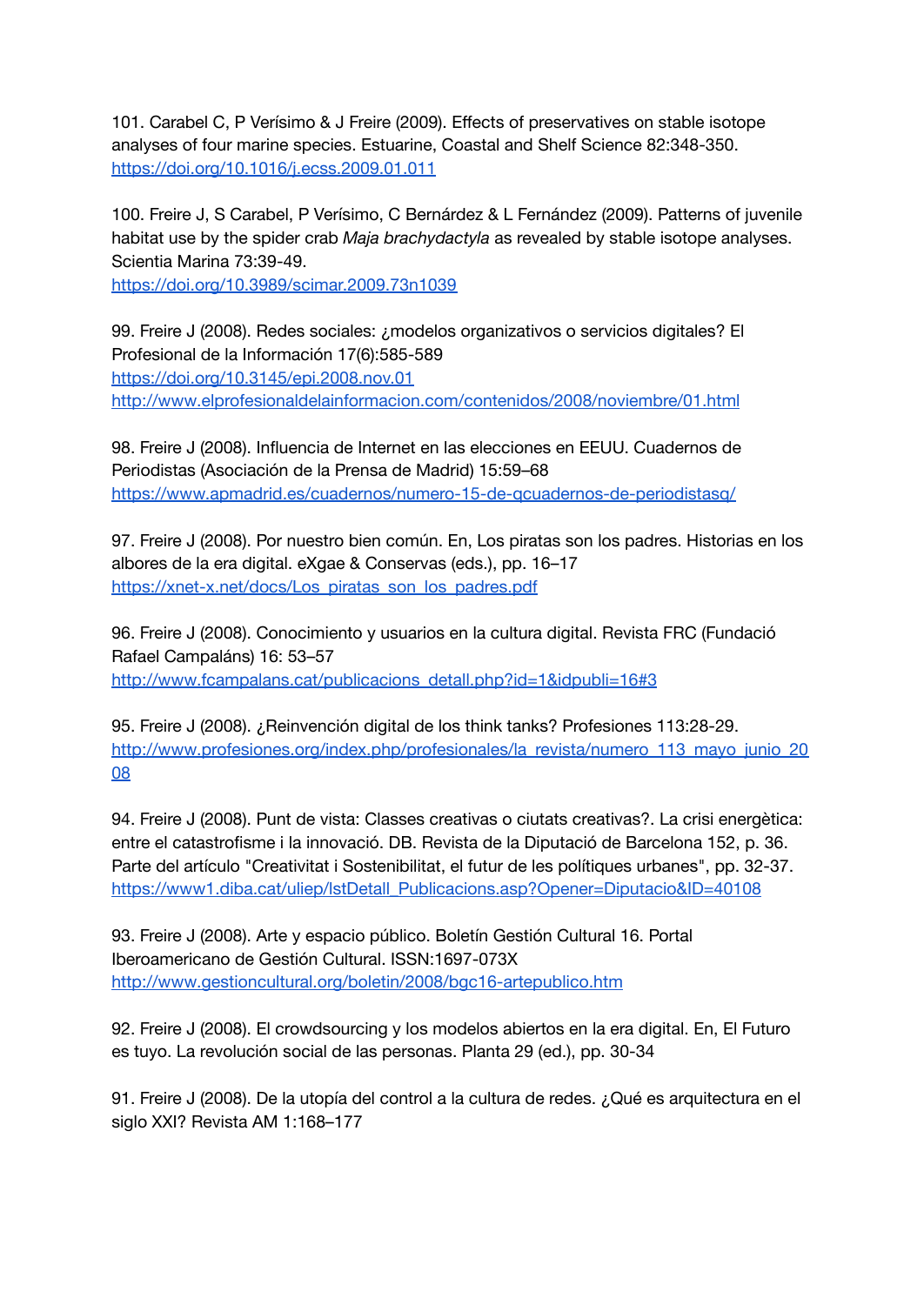90. Freire J (2008). Universities and Web 2.0: Institutional challenges. eLearning Papers 8 (Openness and learning in today's world), 8 pp. ISSN: 1887-1542

89. Pita P, A García-Allut & J Freire (2008). How to assign a catch value to fishing grounds when fisheries statistics are not spatially explicit. Scientia Marina 72(4): 693-69 <https://doi.org/10.3989/scimar.2008.72n4693>

88. Franco-Gordo C., E. Godínez-Domínguez, E. Suárez-Morales & J. Freire (2008). Interannual and seasonal variability of the diversity and structure of ichthyoplankton assemblages in the central Mexican Pacific. Fisheries Oceanography 17 (3):178-190 <https://doi.org/10.1111/j.1365-2419.2008.00463.x>

87. Freire J (2008). Los retos y oportunidades de la web 2.0 para las universidades. La Gran Guía de los Blogs 2008. Colección Planta29, El Cobre Ediciones, pp. 82–90

86. Freire J (2007). Políticas urbanas para el empoderamiento ciudadano. En, I Foro Ciudad y Ciudadanía, Procuradora General del Principado de Asturias (ed.), pp. 17-41

85. Freire J (2007). "Forbidden Lego": La venganza de los "crowdsourcers"?. if… (revista de innovación de Infonomía) 57:33-35

84. Freire J (2007). El doble reto del open source para el arte ¿una doble oportunidad?. En, Cultura digital y comunicación participativa. Zemos98 (ed.), pp. 37–39

83. Sánchez-Carnero N, C Bernárdez, M Moszyński & J Freire (2007). Development of an open source software to transform acoustic data for classification of benthic habitats. Hydroacoustics Annual Journal 10:169-175 <http://pta.eti.pg.gda.pl/journal/paper.py?id=376>

82. Sánchez-Carnero N, C Bernárdez, M Moszyński & J Freire (2007). Development of an open approach for acoustic marine benthic habitat classification. Proceedings of the Conference "Underwater Acoustic Measurements: Technologies & Results". Foundation for Research and Technology. Edited by John S. Papadakis & Leif Bjorno. Vol. III, pp. 1245-1252. ISSN: 978-960-88702-8-4, 978-960-88702-9-1

81. Corgos A, MP Sampedro, E González-Gurriarán & J Freire (2007). Growth at moult, intermoult period and moulting seasonality of the spider crab *Maja brachydactila*: Combining information from mark-recapture and experimental studies. Journal of Crustacean Biology 27(2):255-262 <https://doi.org/10.1651/C-2626.1>

80. Corgos A & J Freire (2007). Assessment of methods to estimate abundance and population structure of the spider crab *Maja brachydactyla* in soft substrates. Fisheries Research 83:297–305

<https://doi.org/10.1016/j.fishres.2006.10.011>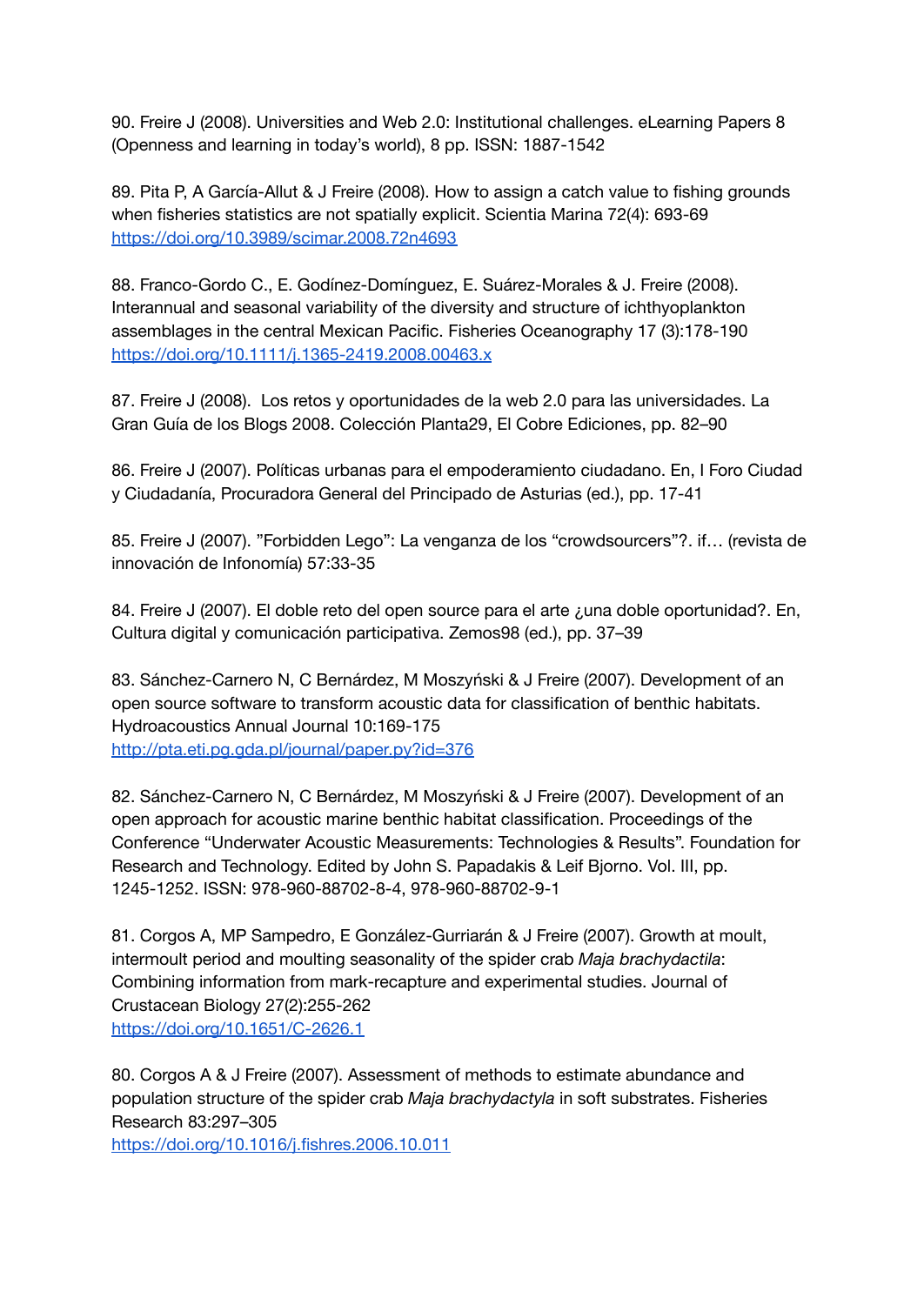79. Freire J (2006). Urbanismo y política local 2.0: Alternativas para el gobierno de las ciudades. Arquitectos (Consejo Superior de los Colegios de Arquitectos de España) 178 (2/2006):74a-80a

78. Freire J (2006). O mercado na xestión e conservación dos recursos naturais. Grial 169:42-51 <https://dialnet.unirioja.es/servlet/articulo?codigo=2133893>

77. Sánchez-Carnero, N., Bernárdez, C., Godinez, E. & Freire J. (2006) Development and application of an open approach to acoustical marine benthic habitat classification and mapping. TecniAcústica. Proceedings of European symposium on hydroacoustics. Gandía, 18-20 Octubre, 2006. Antonio Calvo-Manzano, Antonio Pérez-López, Salvador Santiago (eds.). ISBN: 84-87985-11-4

76. Fariña, A.C. & J. Freire (2006). Morfometría de la cigala Nephrops norvegicus (L., 1768) de Galicia (noroeste de España). Boletín del Instituto Español de Oceanografía 22:41-51 [http://www.ieo.es/documents/10640/39557/boletin22.pdf/3e4bfab2-5b6d-481d-b9d3-a7c9](http://www.ieo.es/documents/10640/39557/boletin22.pdf/3e4bfab2-5b6d-481d-b9d3-a7c9db860ea0) [db860ea0](http://www.ieo.es/documents/10640/39557/boletin22.pdf/3e4bfab2-5b6d-481d-b9d3-a7c9db860ea0)

75. Corgos A, P Verísimo & Juan Freire (2006). Timing and seasonality of the terminal moult and mating migration in the spider crab, *Maja brachydactyla*: Evidence of alternative mating strategies. Journal of Shellfish Research 25:577–587 [https://doi.org/10.2983/0730-8000\(2006\)25\[577:TASOTT\]2.0.CO;2](https://doi.org/10.2983/0730-8000(2006)25[577:TASOTT]2.0.CO;2)

74. Carabel S, E Godínez-Domínguez, P Verísimo, L Fernández & J Freire (2006). An assessment of sample processing methods for stable isotope analyses of coastal food webs. Journal of Experimental Marine Biology and Ecology 336: 254–261 <https://doi.irg/10.1016/j.jembe.2006.06.001>

73. Pallas A, B García-Calvo, A Corgos, C Bernárdez & J Freire (2006). Distribution and habitat use patterns of benthic decapod crustaceans in shallow waters: a comparative approach. Marine Ecology – Progress Series 324:173-284 <https://doi.org/10.3354/meps324173>

72. Corgos A & J Freire (2006). Morphometric and gonad maturity in the spider crab *Maja brahcydactyla*. A comparison of methods for the estimation of the size at maturity in species with determinate growth. ICES Journal of Marine Science 63:851-859 <https://doi.org/10.1016/j.icesjms.2006.03.003>

71. Freire J, L Fernández & R Muiño (2006). Role of the Spanish scientific community in the initial assessment and management of the environmental damages caused by the Prestige oil spill. Marine Policy 30: 308–314 <https://doi.org/10.1016/j.marpol.2005.03.002>

70. Bernárdez C, E González-Gurriarán, B García-Calvo & J Freire (2005). Movements of juvenile and adult spider crab (Maja squinado) in the Ría da Coruña (NW Spain). In, Aquatic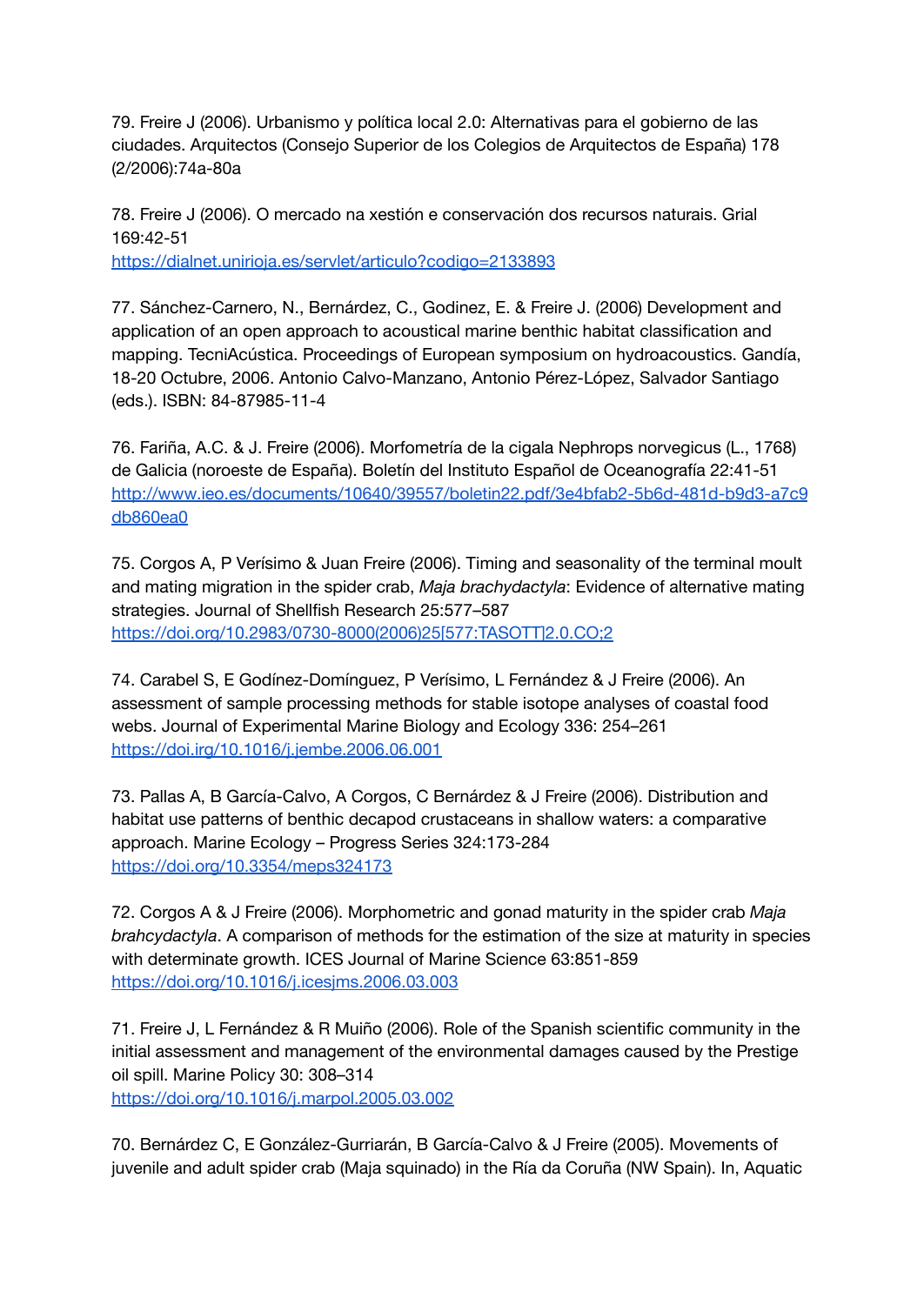telemetry: advances and applications. Proceedings of the Fifth Conference on Fish Telemetry held in Europe. Ustica, Italy, 9-13 June 2003. pp. 133-139. M.T. Spedicato, G. Lembo & G. Marmulla (eds.), Rome: FAO/COISPA. 2005. 295 p.

69. Freire J (2005). Reflexiones sobre la gestión informativa de las catástrofes marítimas. En, Gestión Informativa de crisis en catástrofes marítimas. Ed. Fundación Santiago Rey Fernández Latorre – Consellería de Pesca e Asuntos Marítimos, Xunta de Galicia, pp. 69-74 [http://otvm.uvigo.es/investigacion/informes/documentos/archivos/gestion%20informativa\\_](http://otvm.uvigo.es/investigacion/informes/documentos/archivos/gestion%20informativa_castellano.pdf) [castellano.pdf](http://otvm.uvigo.es/investigacion/informes/documentos/archivos/gestion%20informativa_castellano.pdf)

68. Fernández L & J Freire (2005). Relaciones entre la salud de los ecosistemas marinos y la seguridad alimentaria: La marea negra del Prestige como un caso de estudio. En, J Ferreras Díaz & J Freire (eds.), Seguridad Alimentaria (I): Pesca, Acuicultura y Marisqueo. Ed. Fundación Instituto de Estudios Políticos y Sociales (A Coruña), pp. 91-128. ISBN: 84-609-4472-7

67. Ferreras Díaz FJ & J Freire (eds.) (2005). Seguridad Alimentaria (I): Pesca, Marisqueo y Acuicultura. Fundación Instituto de Estudios Políticos y Sociales (A Coruña), 142 pp. ISBN: 84-609-4472-7

66. Franco-Gordo C, E Godínez-Domínguez, AE Filonov, IE Tereshchenko & J Freire (2004). Plankton biomass and larval fish abundance prior to and during the El Niño period of 1997–1998 along the central Pacific coast of México. Progress in Oceanography 63:99-123 <https://doi.org/10.1016/j.pocean.2004.10.001>

65. Freire J (2003). Xestión sostibel da pesca. ADEGA Cadernos 9. Pesca sustentabel, pp. 9-27, ed. ADEGA (Asociación para a Defensa Ecolóxica de Galiza) <http://www.adega.gal/cadernos/revistas.php?id=32&idioma=gl&sec=182>

64. Freire J & U Labarta (2003). El Prestige: Impactos sobre los recursos y ecosistemas marinos. En, La huella del Prestige. Ensayos sobre el "Prestige". Ed. Fundación Santiago Rey Fernández-Latorre (A Coruña), pp. 104-135. ISBN: 84-9757-116-9

63. Freire J, L Fernández, E González-Gurriarán & R Muiño (2003). Impacto ambiental da marea negra do Prestige: efectos sobre os ecosistemas mariños e sobre os recursos pesqueiros. Papel da comunidade científica na resposta á crise. En, ¿Que foi do Prestige?. Balance do impacto ecolóxico e social a un ano da catástrofe. J. Cabrera & A García-Allut (eds.). Ed. Sotelo Blanco (Santiago de Compostela), pp. 13-78. ISBN: 978-84-7824-436-2

62. García-Allut A, J Freire, A Barreiro & D Losada (2003). Methodology for Integration of fishers' ecological knowledge in fisheries biology and management using Knowledge Representation (Artificial Intelligence). In, Putting Fishers's knowledge to work, H. Haggan, C. Brignall & L Wood (eds.). Fisheries Centre Research Report, University of British Columbia (Vancouver, Canada), 11(1):227-237. ISSN 1198-6727 [https://open.library.ubc.ca/cIRcle/collections/facultyresearchandpublications/52383/items/1](https://open.library.ubc.ca/cIRcle/collections/facultyresearchandpublications/52383/items/1.0074793) [.0074793](https://open.library.ubc.ca/cIRcle/collections/facultyresearchandpublications/52383/items/1.0074793)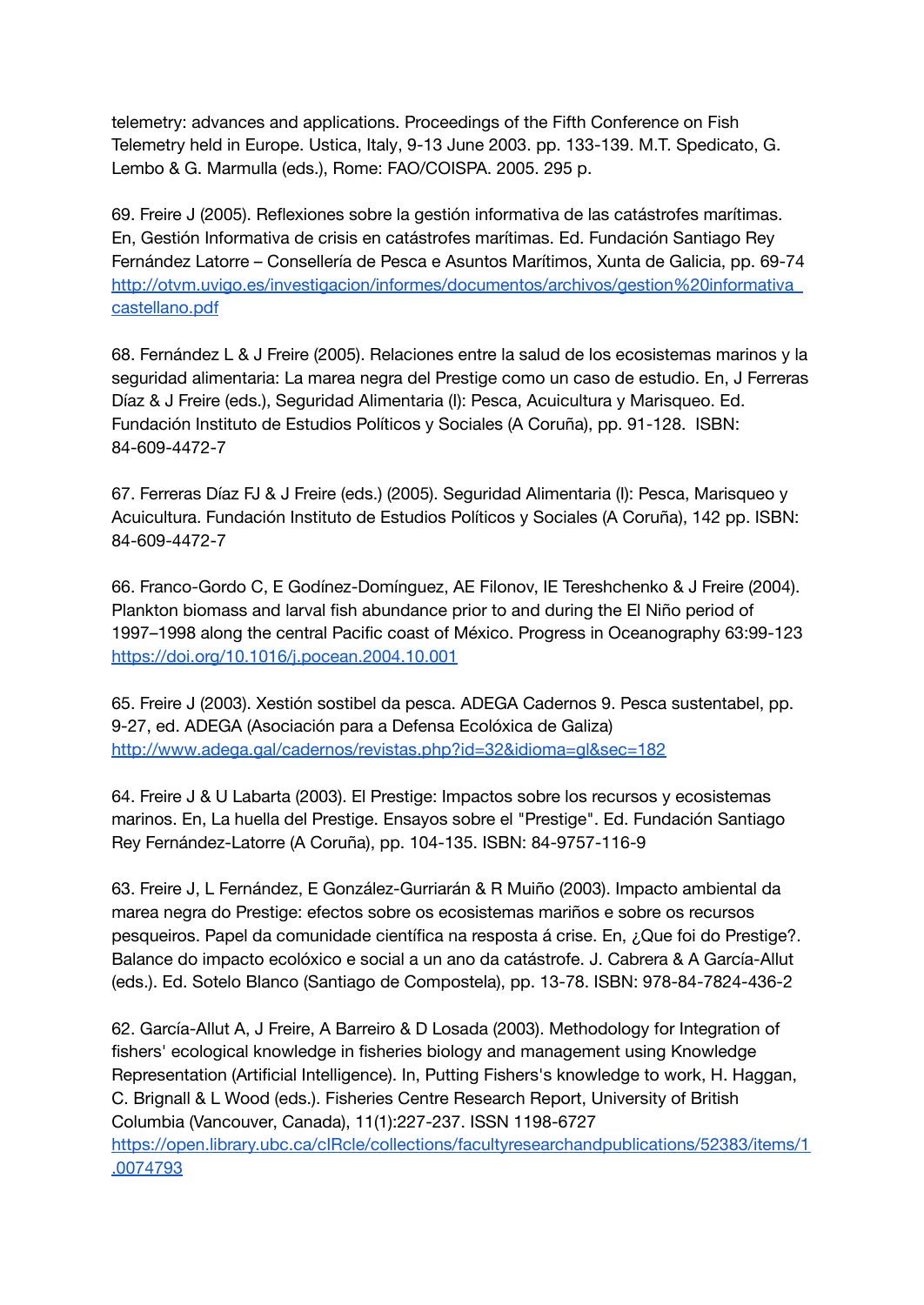61. Velando, A. & J. Freire (2003). Nest-site characteristics, occupation and breeding success in the European shag. Colonial Waterbirds 26:473-483 [https://doi.org/10.1675/1524-4695\(2003\)026\[0000:NSCOAB\]2.0.CO;2](https://doi.org/10.1675/1524-4695(2003)026[0000:NSCOAB]2.0.CO;2)

60. Sampedro MP, E González-Gurriarán & J Freire (2003). Moult cycle and growth of *Maja squinado* (Decapoda: Majidae) in coastal habitats of Galicia, Northwest Spain. Journal of the marine biological Association of the UK 83:995-1005 <https://doi.org/10.1017/S0025315403008208h>

59. Molares J & J Freire (2003). Development and perspectives for community-based management of the goose barnacle (*Pollicipes pollicipes*) fisheries of Galicia (NW Spain). Fisheries Research. Fisheries Research 65:485-492 <https://doi.org/10.1016/j.fishres.2003.09.034>

58. Tully O, J Freire & JT Addison (eds.) (2003). Life Histories, Assessment and Management of Crustacean Fisheries. Fisheries Research 65:1-508 <https://www.sciencedirect.com/journal/fisheries-research/vol/65/issue/1-3>

57. Tully O, J Freire & JT Addison (2003). Foreword. Crustacean fisheries. Fisheries Research 65:1-2 <https://doi.org/10.1016/j.fishres.2003.09.003>

56. Godínez-Domínguez, E. & J. Freire (2003). An information-theoretic approach for the selection of spatial and temporal models of community organization. Marine Ecology – Progress Series 253:17-24 <https://doi.irg/10.3354/meps253017>

55. García-Allut A & J Freire (2002). Procesos de producción pesquera e incertidumbre: La comercialización de los productos pesqueros en la pesca artesanal de Galicia. En, Andar o Mar, II Xornadas Internacionais de Cultura Tradicional. Asociación Canle de Lira, pp. 151-178. ISBN: 84-607-4974-6

54. Dans, E. & J. Freire, 2002. IT as Agent of Social Change: Lonxanet and the Case of the Galician Artisanal Fisheries. En, Proceedings of the Twenty-Third International Conference on Information Systems, December 15-18, 2002, Barcelona, Spain. L. Applegate, R. Galliers & J.I. DeGross (eds.). Association for Information Systems, 9 pp. <https://aisel.aisnet.org/icis2002/77/>

53. Velando A & J Freire (2002). Population modelling of European shags at their southern limit: Conservation and management implications. Biological Conservation 107:59-69 [https://doi.org/10.1016/S0006-3207\(02\)00044-7](https://doi.org/10.1016/S0006-3207(02)00044-7)

52. Freire J, C Bernárdez, A Corgos, L Fernández, E González-Gurriarán, MP Sampedro & P Verísimo (2002). Management strategies for sustainable invertebrate fisheries in coastal ecosystems of Galicia (NW Spain). Aquatic Ecology 36:41-50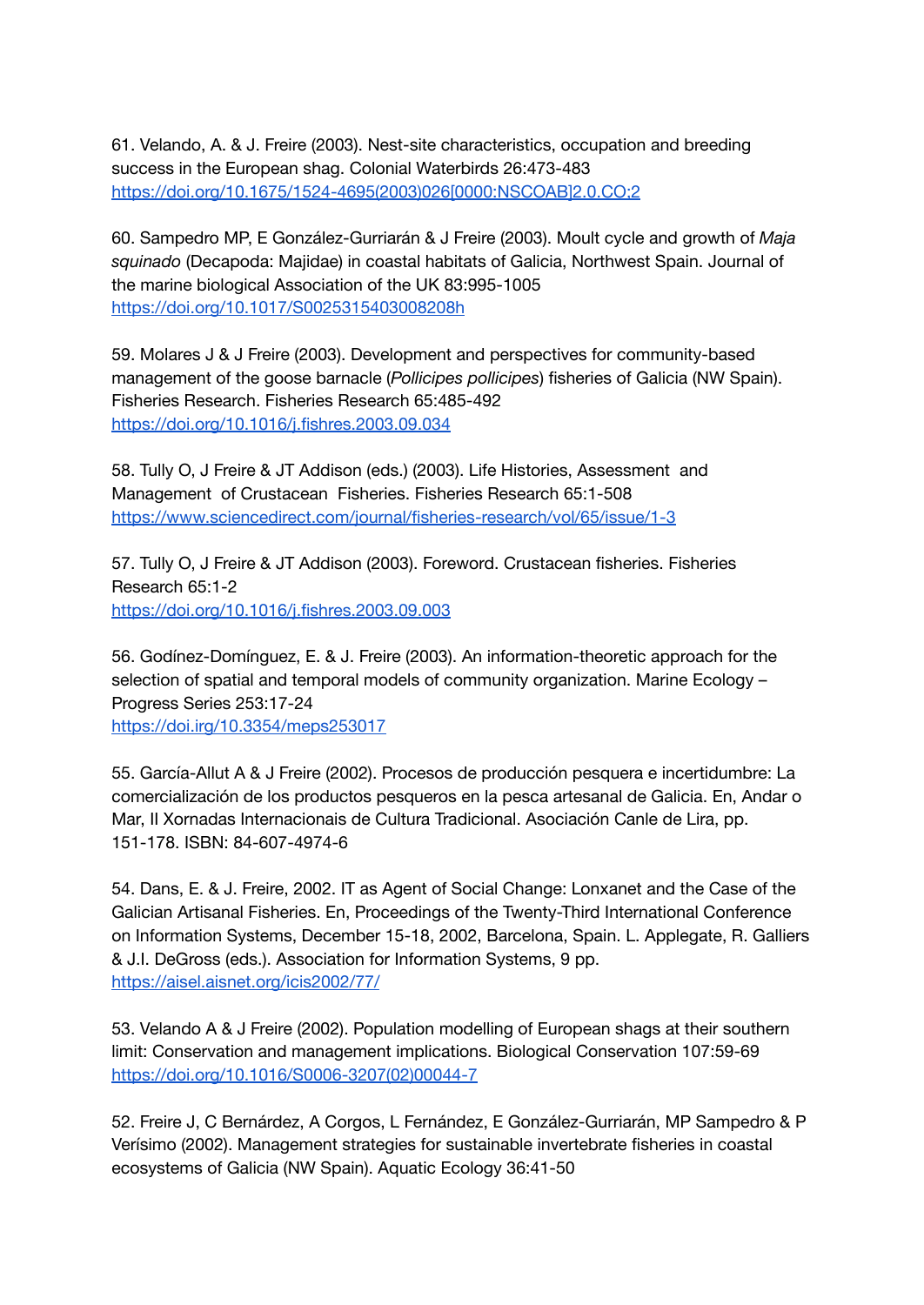<https://doi.org/10.1023/A:1013350723445>

Publicado también en: International Conference on Sustainable Management of Coastal Ecosystems (Proceedings) (ed. P. Duarte). Ediçoes Universidade Fernando Pessoa, pp. 159-168

51. González-Gurriarán E, J Freire & C Bernárdez (2002). Migratory patterns in the spider crab Maja squinado using electronic tags and telemetry. Journal of Crustacean Biology 22:91-97

<https://doi.org/10.1163/20021975-99990212>

50. Velando A & J Freire (2001). How general is the the central-periphery distribution among seabird colonies?. Nest spatial pattern in in the European shag. Condor 103:544-554 [https://doi.org/10.1650/0010-5422\(2001\)103\[0544:HGITCP\]2.0.CO;2](https://doi.org/10.1650/0010-5422(2001)103[0544:HGITCP]2.0.CO;2)

49. Freire J (2000/2001). Pesca y ecosistemas marinos. El Ecologista 24:46-50

48. Velando, A., J. Graves & J. Freire, 2000. Sex-specific growth in the European shag *Stictocarbo aristotelis*, a sexually dimorphic seabird. Ardea, 88: 127-136

47. Barreiro A, D Losada, A García-Allut, J Freire (2000). Using description logics to integrate fishers' ecological knowledge in the research of artisanal fisheries. En, U. Cortés & M. Sánchez-Marré (eds.), 2nd Workshop on Binding Environmental Sciences and Artificial Intelligence (BESAI'2000), W7 Workshop Notes, pp. 4-1 – 4-6.

46. Freire J & A García-Allut (2000). Socioeconomic and biological causes of management failures in European artisanal fisheries: the case of Galicia (NW Spain). Marine Policy 24:375-384

[https://doi.org/10.1016/S0308-597X\(00\)00013-0](https://doi.org/10.1016/S0308-597X(00)00013-0)

45. Bernárdez C, J Freire & E González-Gurriarán (2000). Feeding of the spider crab Maja squinado in rocky subtidal areas of the Ría de Arousa (Galicia, NW Spain). Journal of the Marine Biological Association of the United Kingdom 80:95-102 <https://doi.org/10.1017/S0025315499001605>

44. Freire, J, E González-Gurriarán & C Bernárdez (1999). Migratory patterns in the spider crab Maja squinado using telemetry and electronic tags. International Council for the Exploration of the Sea, Theme Session AA. Microprocessors and Things that Swim in the Ocean. Smart Tags in the Study of Marine Life, C.M. 1999/AA:14, 11 pp. <http://ices.dk/sites/pub/CM%20Doccuments/1999/AA/AA1499.pdf>

43. Freire J & A García-Allut (1999). Integration of fishers' ecological knowledge in fisheries biology and management. A proposal for the case of the artisanal coastal fisheries of Galicia (NW Spain). International Council for the Exploration of the Sea, Theme Session S. Evaluation of Complete Fisheries Systems. Economic, Social and Ecological Analyses, C.M. 1999/S:07, 17 pp.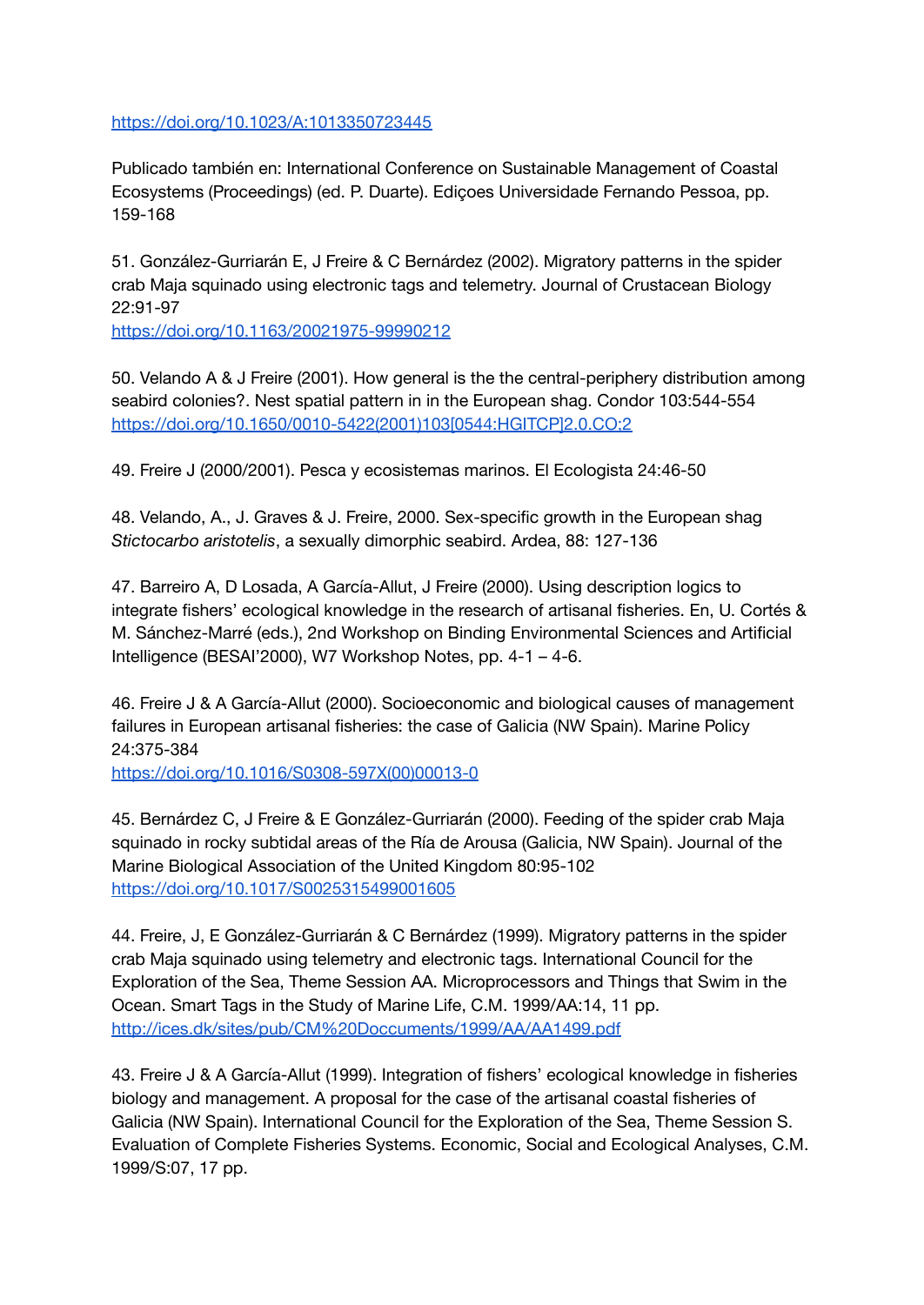<http://ices.dk/sites/pub/CM%20Doccuments/1999/S/S0799.pdf>

42. Velando A & J Freire (1999). Coloniabilidad y conservación de aves marinas: el caso del cormorán moñudo. Etología 7:55-62

41. Velando A & J Freire (1999). Intercolony and seasonal differences in the breeding diet of European shags in the Galician coast (NW Spain). Marine Ecology - Progress Series 188:225-236

<https://doi.org/10.3354/meps188225>

40. Sampedro MP, E González-Gurriarán, J Freire & R Muiño (1999). Morphometry and sexual maturity of the spider crab *Maja squinado* (Decapoda: Majidae) in Galicia, Spain. Journal of Crustacean Biology 19:578-592 <https://doi.org/10.2307/1549263>

39. Muiño R, L Fernández, E González-Gurriarán & J Freire (1999). Size at maturity in *Liocarcinus depurator* (Brachyura: Portunidae): a reproductive and morphometric study. Journal of the Marine Biological Association of the United Kingdom 79:295-303 <https://doi.org/10.1017/S0025315498000320>

38. Fariña, AC, J Freire & E González-Gurriarán (1999). Fecundity of the Norway lobster *Nephrops norvegicus* in Galicia (NW Spain) and a review of geographical patterns. Ophelia 50:177-189

<https://doi.org/10.1080/00785326.1999.10409394>

37. Velando A, JE Ortega-Ruano & J Freire (1999). Chick mortality in European shag Stictocarbo aristotelis related to food limitations during adverse weather events. Ardea 87:51-59

36. Freire J & E González-Gurriarán (1998). New approaches to the behavioural ecology of decapod crustaceans using telemetry and electronic tags. Hydrobiologia 371/372:123-323 <https://doi.org/10.1023/A:1017066920151>

35. González-Gurriarán E, J Freire, AC Fariña & A Fernández (1998). Growth at moult and intermoult period of the Norway lobster *Nephrops norvegicus*. ICES Journal of Marine Science 55:924-940

<https://doi.org/10.1006/jmsc.1998.0365>

34. González-Gurriarán E, L Fernández, J Freire & R Muiño (1998). Mating and the role of seminal receptacles in the reproductive biology of the spider crab *Maja squinad*o (Decapoda, Majidae). Journal of Experimental Marine Biology and Ecology 220:269-285 [https://doi.org/10.1016/S0022-0981\(97\)00109-3](https://doi.org/10.1016/S0022-0981(97)00109-3)

33. Fariña AC, J Freire & E González-Gurriarán (1997). Estructura espacial y cambios a largo plazo de las comunidades bentónicas de la plataforma continental y talud superior de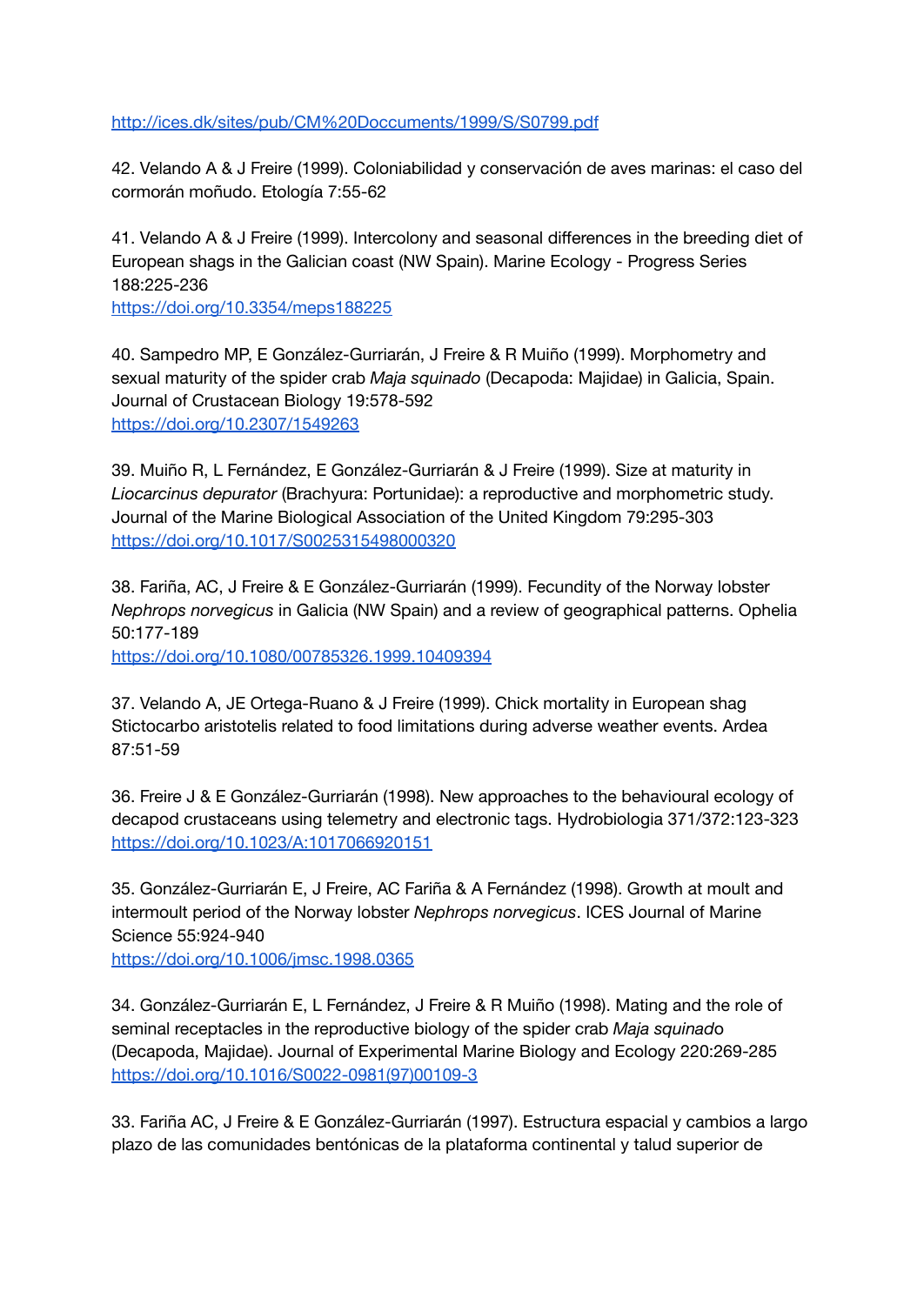Galicia: Análisis comparativo de peces y crustáceos decápodos. Publicaciones Especiales del Instituto Español de Oceanografía 23:53-70

32. Sampedro MP, L Fernández, J Freire & E González-Gurriarán (1997). Fecundity and reproductive output of *Pisidia longicornis* (Decapoda: Anomura) in the Ría de Arousa (NW Spain). Crustaceana, 70:95-110

<https://doi.org/10.1163/156854097X00384>

31. Fariña AC, J Freire & E González-Gurriarán (1997). Demersal fish assemblages in the Galician continental shelf and upper slope (NW Spain): Spatial structure and long-term changes. Estuarine, Coastal and Shelf Science 44:435-454 <https://doi.org/10.1006/ecss.1996.0148>

30. Fariña AC, J Freire & E González-Gurriarán (1997). Megabenthic decapod crustacean assemblages in the Galician continental shelf and upper slope (NW Spain). Marine Biology 127:419-434

<https://doi.org/10.1007/s002270050029>

29. González-Gurriarán E, L Fernández, J Freire & R Muiño (1996). Reproductive biology of the spider crab *Maja squinado* (Decapoda, Majidae) based on the analysis of seminal receptacles. International Council for the Exploration of the Sea, Shellfish Committee, C.M. 1996/K:29, 17 pp.

[http://ices.dk/sites/pub/CM%20Doccuments/1996/K/1996\\_K29.pdf](http://ices.dk/sites/pub/CM%20Doccuments/1996/K/1996_K29.pdf)

28. Freire, J., 1996. Feeding ecology of *Liocarcinus depurator* (Decapoda: Portunidae) in the Ría de Arousa (Galicia, NW Spain): Effects of habitat, season and life history. Marine Biology, 126:297-311

<https://doi.org/10.1007/BF00347454>

27. Freire J, E González-Gurriarán & MP Sampedro (1996). The influence of morphometry and biomechanics on diet selection in three portunid crabs. Marine Ecology-Progress Series 137:111-121

<https://www.int-res.com/articles/meps/137/m137p111.pdf>

26. Fernández L, J Freire & E González-Gurriarán (1995). Diel feeding activity of demersal fish in the Ría de Arousa (Galicia, NW Spain). Cahiers de Biologie Marine 36:141-151 <https://doi.org/10.21411/CBM.A.EF69AA4C>

25. González-Gurriarán E, J Freire & L Fernández (1995). Feeding activity and contribution of mussel raft culture in the diet of crabs in the Ría de Arousa (Galicia, NW Spain). ICES Marine Science Symposia 199:99-107

[http://www.ices.dk/sites/pub/Publication%20Reports/Marine%20Science%20Symposia/IC](http://www.ices.dk/sites/pub/Publication%20Reports/Marine%20Science%20Symposia/ICES%20Marine%20Science%20Symposia%20-%20Volume%20199%20-%201995%20-%20Part%2015%20of%2053.pdf) [ES%20Marine%20Science%20Symposia%20-%20Volume%20199%20-%201995%20-%](http://www.ices.dk/sites/pub/Publication%20Reports/Marine%20Science%20Symposia/ICES%20Marine%20Science%20Symposia%20-%20Volume%20199%20-%201995%20-%20Part%2015%20of%2053.pdf) [20Part%2015%20of%2053.pdf](http://www.ices.dk/sites/pub/Publication%20Reports/Marine%20Science%20Symposia/ICES%20Marine%20Science%20Symposia%20-%20Volume%20199%20-%201995%20-%20Part%2015%20of%2053.pdf)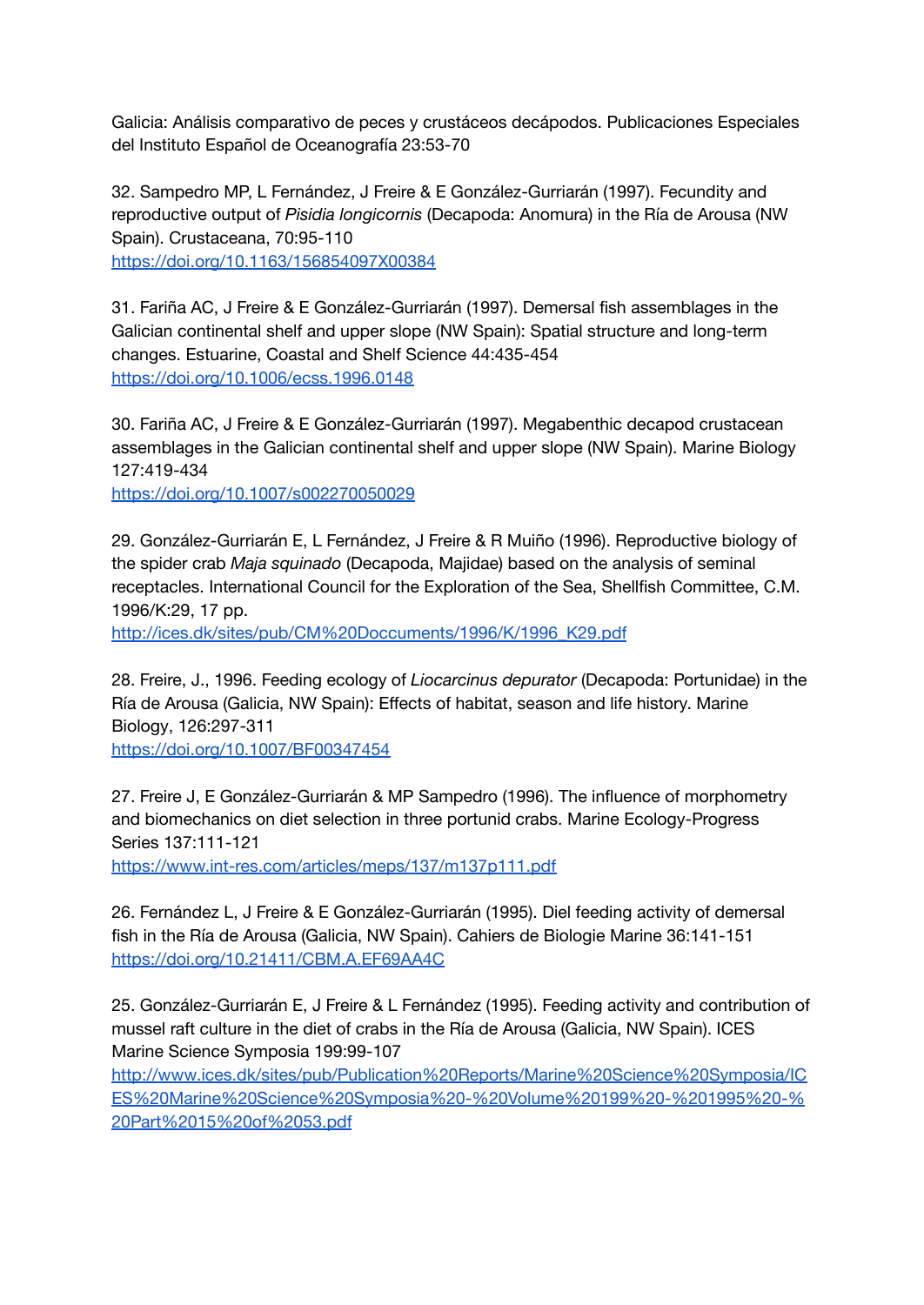24. González-Gurriarán E, J Freire, J Parapar, MP Sampedro & M Urcera (1995). Growth at moult and moulting seasonality of the spider crab *Maja squinado* (Decapoda: Majidae) in experimental conditions: implications for juvenile life history. Journal of Experimental Marine Biology and Ecology 189:183-203

[https://doi.org/10.1016/0022-0981\(95\)00023-K](https://doi.org/10.1016/0022-0981(95)00023-K)

23. Freire J & E González-Gurriarán (1995). Feeding ecology of the velvet swimming crab Necora puber (Decapoda, Portunidae) in mussel raft areas of the Ría de Arousa (Galicia, NW Spain). Marine Ecology-Progress Series 119:139-154 <https://www.int-res.com/articles/meps/119/m119p139.pdf>

22. Hines AH, TG Wolcott, E González-Gurriarán, JL González-Escalante & J Freire (1995). Movement patterns and migrations in crabs: Telemetry of juvenile and adult behaviour in *Callinectes sapidus* and *Maja squinado*. Journal of the marine biological Association of United Kingdom 75:27-42

<https://doi.org/10.1017/S0025315400015174>

21. González-Gurriarán E & J Freire (1994). Habitat, movements and migration of the spider crab *Maja squinado* in the Ría de Arousa (NW Spain). Preliminary data using ultrasonic telemetry. International Council for the Exploration of the Sea, Shellfish Committee, C.M. 1994/K:30, 12 pp.

[http://ices.dk/sites/pub/CM%20Doccuments/1994/K/1994\\_K30.pdf](http://ices.dk/sites/pub/CM%20Doccuments/1994/K/1994_K30.pdf)

20. González-Gurriarán E & J Freire (1994). Movement patterns and habitat utilization in the spider crab *Maja squinado* (Herbst) (Decapoda, Majidae) measured by ultrasonic telemetry. Journal of Experimental Marine Biology and Ecology 184:269-291 [https://doi.org/10.1016/0022-0981\(94\)90009-4](https://doi.org/10.1016/0022-0981(94)90009-4)

19. González-Gurriarán E & J Freire (1994). Sexual maturity in the velvet swimming crab *Necora puber* (Brachyura, Portunidae): Morphometric and reproductive analyses. ICES Journal of Marine Science 51:133-145 <https://doi.org/10.1006/jmsc.1994.1015>

18. Fariña AC, J Freire & E González-Gurriarán (1994). *Nephrops norvegicus* in the Galician continental shelf (NW Spain): Abundance and distribution. Fisheries Research 19:333-347 [https://doi.org/10.1016/0165-7836\(94\)90048-5](https://doi.org/10.1016/0165-7836(94)90048-5)

17. González-Gurriarán E, L Fernández, J Freire, R Muiño & J Parapar (1993). Reproduction of the spider crab *Maja squinado* (Brachyura: Majidae) in the southern Galician coast (NW Spain). International Council for the Exploration of the Sea, Shellfish Committee, C.M. 1993/K:19, 15 pp.

[http://ices.dk/sites/pub/CM%20Doccuments/1993/K/1993\\_K19.pdf](http://ices.dk/sites/pub/CM%20Doccuments/1993/K/1993_K19.pdf)

16. Freire J, L Fernández, R Muiño & E González-Gurriarán (1993). Análisis geoestadístico de la distribución espacial de las poblaciones de crustáceos y peces megabentónicos en la Ría de Ferrol (Galicia, NO España). En, Estudios del Bentos Marino, A. Pérez Ruzafa & C.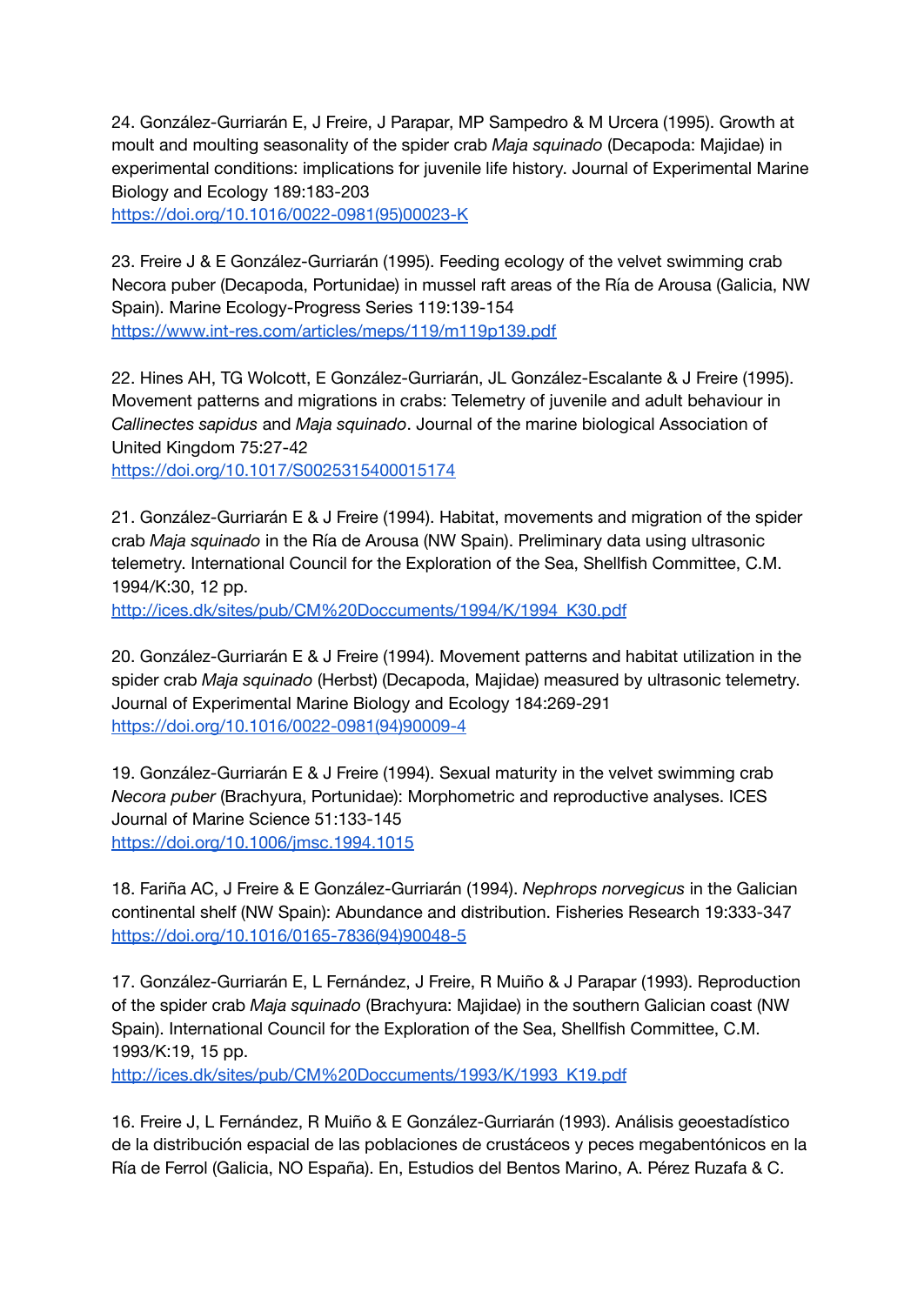Marcos Diego (eds.). Publicaciones Especiales del Instituto Español de Oceanografía 11:259-266

15. González-Gurriarán E, L Fernández, J Freire & R Muiño (1993). Alimentación de los crustáceos decápodos en la Ría de Arousa: Predación sobre infauna y epifauna de cultivo en batea. En, Estudios del Bentos Marino, A. Pérez Ruzafa & C. Marcos Diego (eds.). Publicaciones Especiales del Instituto Español de Oceanografía 11:21-25

14. Parapar J, J Freire, C Besteiro & V Urgorri (1993). Morphological variability of *Eunice vittata* (Chiaje, 1828) (Polychaeta; Eunicidae) in the Ría de Ferrol (Galicia, NW Spain). Ophelia 37:117-125 <https://doi.org/10.1080/00785326.1993.10429912>

13. González-Gurriarán E, J Freire & L Fernández (1993). Geostatistical analysis of spatial distribution of *Liocarcinus depurator*, *Macropipus tuberculatus* and *Polybius henslowii* (Crustacea: Brachyura) over the Galician continental shelf (NW Spain). Marine Biology 115:452-461

<https://doi.org/10.1007/BF00349844>

12. Freire J & E González-Gurriarán (1992). Functional maturity in the velvet swimming crab *Necora puber*: A morphometric analysis. International Council for the Exploration of the Sea, Shellfish Committee, C.M. 1992/K:47, 22 pp.

11. Freire J, E González-Gurriarán & I Olaso (1992). Spatial distribution of *Munida intermedia* and *M. sarsi* (Crustacea: Anomura) on the Galician continental shelf (NW Spain): Application of geostatistical analysis. Estuarine, Coastal and Shelf Science 35:637-648 [https://doi.org/10.1016/S0272-7714\(05\)80044-7](https://doi.org/10.1016/S0272-7714(05)80044-7)

10. Freire J, L Fernández & E González-Gurriarán (1991). Spatial distribution of decapod crustaceans in the Galician continental shelf (NW Spain) using geostatistical analysis. International Council for the Exploration of the Sea, Shellfish Committee, C.M. 1991/K:4, 12 pp.

[http://www.ices.dk/sites/pub/CM%20Doccuments/1991/K/1991\\_K4.pdf](http://www.ices.dk/sites/pub/CM%20Doccuments/1991/K/1991_K4.pdf)

9. González-Gurriarán E, L Fernández, J Freire, R Muiño & M Rodríguez-Solórzano (1991). Estructura de la comunidad megabentónica (crustáceos decápodos -Brachyura- y peces demersales) de la Ría de Ferrol (Galicia, NW España). Boletín del Instituto Español de Oceanografía 7:89-99

8. Freire J, E González-Gurriarán, I Olaso & L Fernández (1991). Análisis geoestadístico de la distribución espacial de *Plesionika heterocarpus* y *Solenocera membranacea* (Crustacea: Decapoda) en la plataforma continental de Galicia (NW España). Boletín del Instituto Español de Oceanografía 7:79-88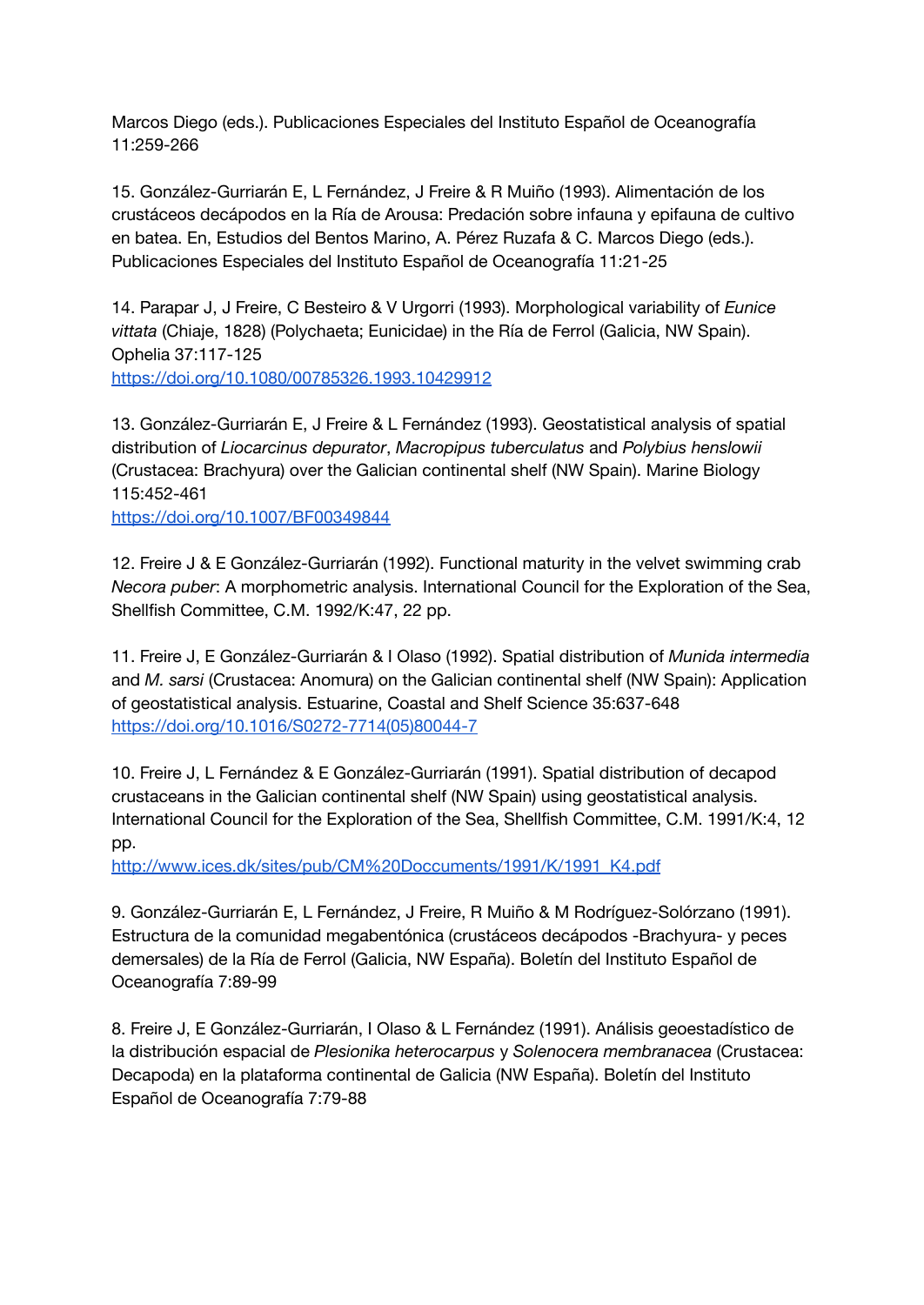7. Fernández L, J Freire & E González-Gurriarán (1991). Actividad alimentaria de *Liocarcinus arcuatus* (Brachyura: Portunidae) en la Ría de Arousa (Galicia, NW España). Boletín del Instituto Español de Oceanografía 7:139-146

6. Freire J, R Muiño, L Fernández & E González-Gurriarán (1991). Life cycle of *Liocarcinus arcuatus* (Brachyura: Portunidae) in the Ría de Arousa (Galicia, NW Spain): Role of beach and mussel raft culture areas. P.S.Z.N.I: Marine Ecology 12:193-210 <https://doi.org/10.1111/j.1439-0485.1991.tb00253.x>

5. Freire J, L Fernández & E González-Gurriarán (1991). Diel feeding pattern of *Liocarcinus depurator* (Brachyura: Portunidae) in the Ría de Arousa (Galicia, NW Spain). Ophelia 33:165-177

<https://doi.org/10.1080/00785326.1991.10429737>

4. Fernández L, E González-Gurriarán & J Freire (1991). Population biology of *Liocarcinus depurator* (Brachyura: Portunidae) in mussel raft culture areas in the Ría de Arousa (Galicia, NW Spain). Journal of the marine biological Association of United Kingdom 71:375-390 <https://doi.org/10.1017/S0025315400051651>

3. Fernández L, E González-Gurriarán, J Freire & R Muiño (1990). Abundancia y distribución de *Pisidia longicornis* en relación con la dinámica del cultivo de mejillón en la Ría de Arousa (Galicia, NW España). Boletín de la Real Sociedad Española de Historia Natural Sección Biológica 86:181-193

2. Freire J, L Fernández & E González-Gurriarán (1990). Influence of mussel raft culture on the diet of *Liocarcinus arcuatus* (Leach) (Brachyura: Portunidae) in the Ría de Arousa (Galicia, NW Spain). Journal of Shellfish Research 9:45-57 <https://www.biodiversitylibrary.org/page/13772885#page/61/mode/1up>

1. González-Gurriarán E, J Freire, L Fernández & E Poza (1989). Incidencia del cultivo de mejillón en la dieta de *Liocarcinus depurator* (L.) (Brachyura: Portunidae) en la Ría de Arousa (Galicia, NW España). Cahiers de Biologie Marine 30:307-319. <https://dx.doi.org/10.21411/CBM.A.A949F22A>

# <span id="page-36-0"></span>**11. EDITORIAL ACTIVITIES**

4. Member of the Editorial Board of Digital Humanities Journal / Revista de Humanidades Digitais. Centro de Estudos Humanísticos da Universidade do Minho (2019-). <http://rehd.ilch.uminho.pt/index.php/rehd/about/editorialTeam>

3. Member of the Scientific [Committee](http://www.boletinacademico.com/index.php/BAC/about/editorialPolicies#custom0) of the Boletín Académico. Revista de [investigación](http://boletinacademico.com/index.php/BAC/index) y arquitectura [contemporánea](http://boletinacademico.com/index.php/BAC/index), edited by Escola Técnica Superior de [Arquitectura](http://www.udc.es/etsa/), [Universidade](http://www.udc.es/) da Coruña (September 2011-).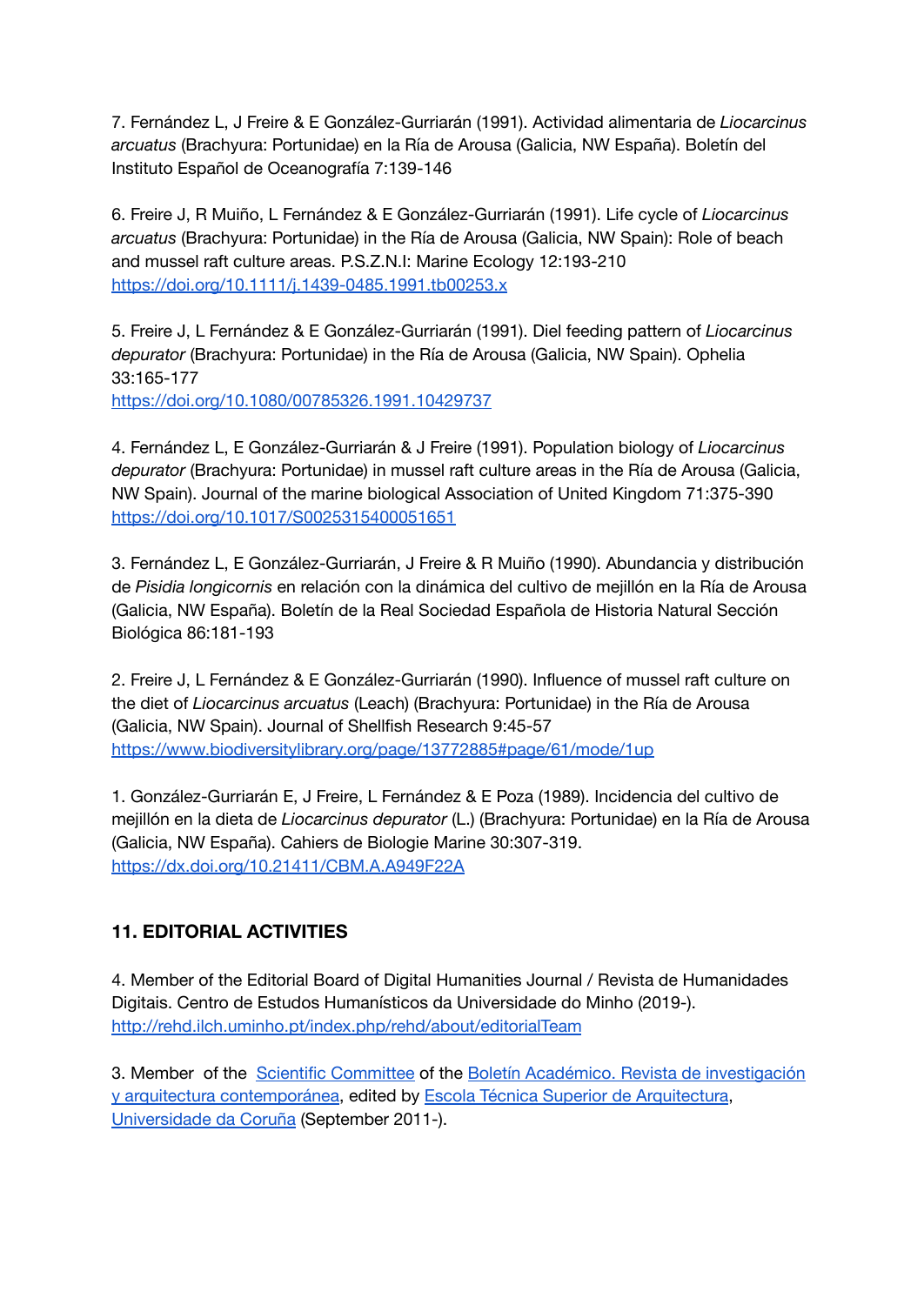2. Member of the Scientific and Editorial Committee of [Revista](http://sociedadinformacion.fundacion.telefonica.com/DYC/TELOS/) Telos, edited by Fundación Telefónica (2011-2015). <http://sociedadinformacion.fundacion.telefonica.com/DYC/TELOS/>

1. Member of the Committee of Digital Culture and reviewer of contributions about digital culture for Enecult VI y VII (2010 y 2011). VI e VII Encontro de Estudos [Multidisciplinarios](http://www.enecult.ufba.br/) em [Cultura](http://www.enecult.ufba.br/), Organized by Universidade Federal da Bahia (Salvador, Brasil).

# <span id="page-37-0"></span>**12. COLLABORATIONS WITH MEDIA**

#### **Newspapers**

11. Freire J (22 December 2011). ¿Una nueva conciencia ambiental? El [País](http://www.elpais.com/), [Edición](http://www.elpais.com/espana/galicia/) de [Galicia](http://www.elpais.com/espana/galicia/), [Suplemento](http://www.elpais.com/articulo/cultura/Especial/V/Aniversario/elpepucul/20111222elpepucul_5/Tes) especial V Aniversario [\(pdf\)](http://www.elpais.com/elpaismedia/ultimahora/media/201112/22/espana/20111222elpepunac_1_Pes_PDF.pdf)

10. Freire J (17 September 2011). La [oportunidad](http://www.lavozdegalicia.es/opinion/2011/09/17/0003_201109G17E9992.htm) del gobierno abierto. La Voz de [Galicia](http://www.lavozdegalicia.es/).

9. Freire J (29 January 2011). Las [paradojas](http://www.elpais.com/articulo/portada/paradojas/Internet/elpepuculbab/20110129elpbabpor_1/Tes) de Internet. [Babelia](http://www.elpais.com/suple/babelia/) (suplemento cultural de [El](http://www.elpais.com/articulo/arte/Museos/Sur/elpepuculbab/20081220elpbabart_3/Tes) [País\)](http://www.elpais.com/articulo/arte/Museos/Sur/elpepuculbab/20081220elpbabart_3/Tes).

8. Freire J (25 June 2009). Apuesta por la ciudad de altura. El Mundo (Extra 20 Aniversario dedicado a Benidorm)

7. Freire J (2008). Análisis Pesca: De la crisis global a las soluciones para Galicia. Anuario 2009 El Progreso. pp. 98-107.

6. Freire J (15 January 2007). El problema perfecto. La Voz de Galicia. [http://www.lavozdegalicia.es/se\\_galicia/noticia.jsp?CAT=102&TEXTO=5451055](http://www.lavozdegalicia.es/se_galicia/noticia.jsp?CAT=102&TEXTO=5451055)

5. Freire J (29 December 2007). Dos cuentos para una Navidad digital. [ABCD](http://www.abc.es/abcd/).

4. Freire J (27 January 2007). El código del arte [también](http://www.abc.es/abcd/noticia.asp?id=6312&dia=&sec=39#) se abre. [ABCD.](http://www.abc.es/abcd/)

3. Freire J (15 January 2007). El [problema](http://www.lavozdegalicia.es/se_galicia/noticia.jsp?CAT=102&TEXTO=5451055) perfecto. La Voz de [Galicia.](http://www.lavozdegalicia.es/)

2. Freire J (9 November 2006). Los blogs no son para las elecciones. Novatec, Suplemento de Tecnología de La Vanguardia.

1. Freire, J. & A. García-Allut, (5 August 2000). Pulpo hoy, pulpo mañana. La Voz de Galicia, pp. 10.

### **Digital Media**

- Invited participant in El Debate [Político,](http://politica.elpais.com/politica/eldebate.html) El [País](http://www.elpais.com/)

- Author of the blog Piel [digital](http://www.soitu.es/soitu/pieldigital.html), [Soitu.es](http://www.soitu.es/) (December 2007 - October 2009)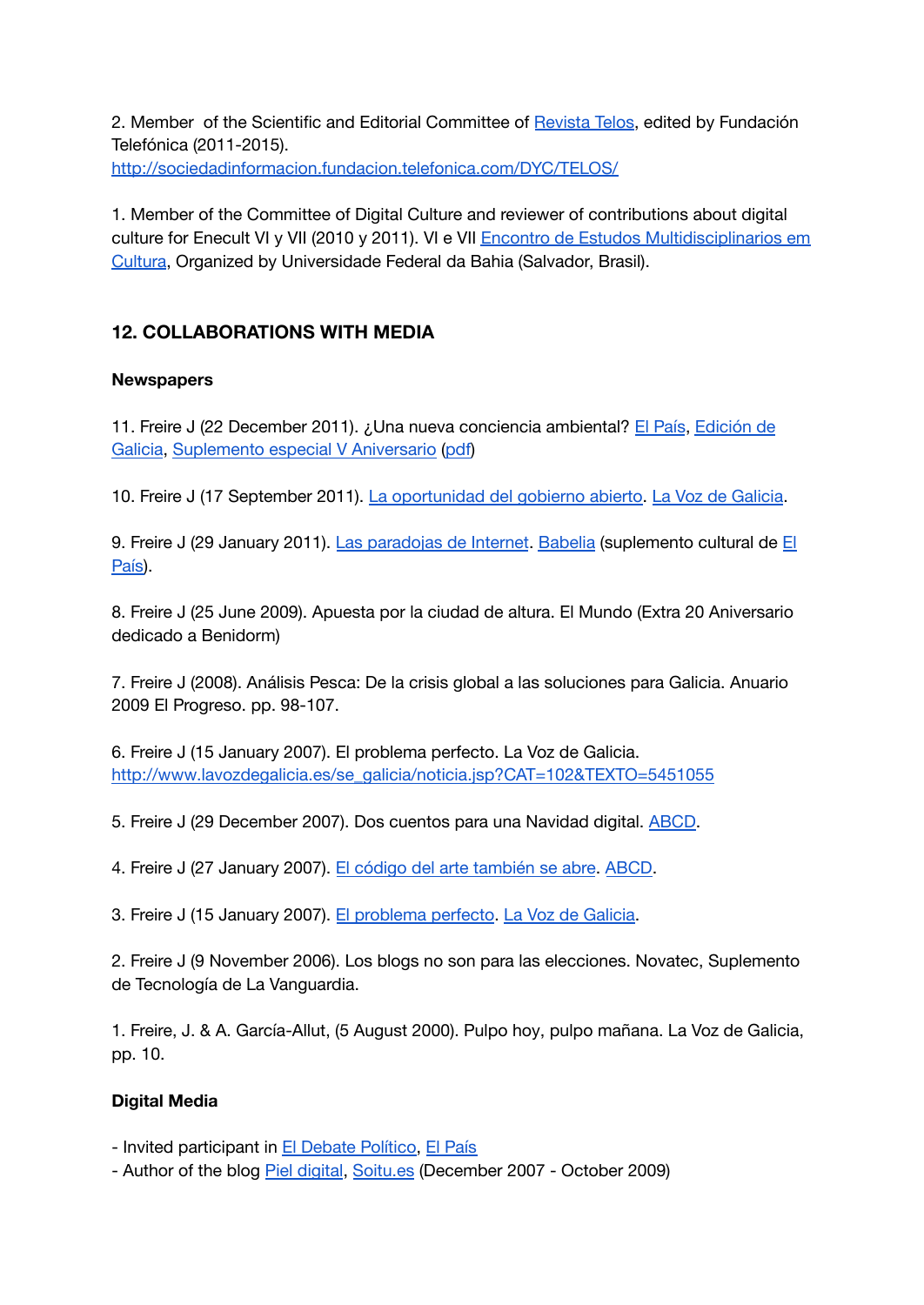- Author of the blog Ciudades [enredadas,](http://www.adn.es/blog/ciudades_enredadas/) [ADN.es](http://www.adn.es/) (September 2007 - December 2008)

- [Collaborations](http://www.generacionred.net/author/juanfreire) in [Generación](http://www.generacionred.net/) Red (May – August 2007)

# <span id="page-38-0"></span>**13. ESTAYS IN RESEARCH CENTERS**

1. Marine Biology Research Centre, Department of Fisheries and Oceans, Université de Moncton. Moncton, New Brunswick, Canadá. 1990, 9 weeks. Becario de Formación de Personal Investigador, Ayuda complementaria para estancias cortas en el extranjero. Theme: Biology and fisheries of crustaceans.

2. Department of Applied Biology, The University of Hulk, Inglaterra, Reino Unido. 1991, 7 weeks. Becario de Formación de Personal Investigador, Ayuda complementaria para estancias cortas en el extranjero. Theme: Physiology of a de crustáceos

3. Smithsonian Environmental Research Center. Edgewater, Maryland, Estados Unidos 1993, 3 months. Visiting Researcher. Theme: Application of biotelemetry in ecology and behaviour of crustaceans.

4. Centre de Recherche en Ecologie Marine et Aquaculture de L'Houmeau L'Houmeau, Francia. 1997, 2 weeks. Visiting Researcher. Theme: Physiological telemetry in crustacean decapods.

5. Instituto de Empresa, Área de Tecnologías y Sistemas de Información Madrid. 2001, 1 month. Visiting Researcher. Theme: Use of information technologies for natural resource management.

# <span id="page-38-1"></span>**14. DIRECTION OF DOCTORAL THESES**

15. Design, governance and management performance of Marine Protected Areas in the North-East Atlantic Ocean. Inmaculada Álvarez Fernández. Co-directed by Juan Freire aand Javier Sanz Larruga. University of A Coruña. 1 July 2019. Apto cum laude. <https://ruc.udc.es/dspace/handle/2183/23417>

14. Aplicación de los modelos bottom-up de toma de decisión en los sistemas de producción pesquera artesanal a pequeña escala: el caso de las Reservas Marinas de Interés Pesquero de Os Miñarzos y Ría de Cedeira (Galicia). Duarte Fernández Vidal. Co-directed by Antonio García-Allut and Juan Freire. University of A Coruña. 19 September 2017. Apto.

[https://ruc.udc.es/dspace/bitstream/handle/2183/19542/FernandezVidal\\_Duarte\\_TD\\_2017.](https://ruc.udc.es/dspace/bitstream/handle/2183/19542/FernandezVidal_Duarte_TD_2017.pdf.pdf?sequence=3) [pdf.pdf?sequence=3](https://ruc.udc.es/dspace/bitstream/handle/2183/19542/FernandezVidal_Duarte_TD_2017.pdf.pdf?sequence=3)

13. Métodos de evaluación directa y dinámica de la pesquerías del erizo en Galicia. María Fernández-Boán. Co-directed by Juan Freire and Luis Fernández. University of A Coruña. October 2015. Apto cum laude.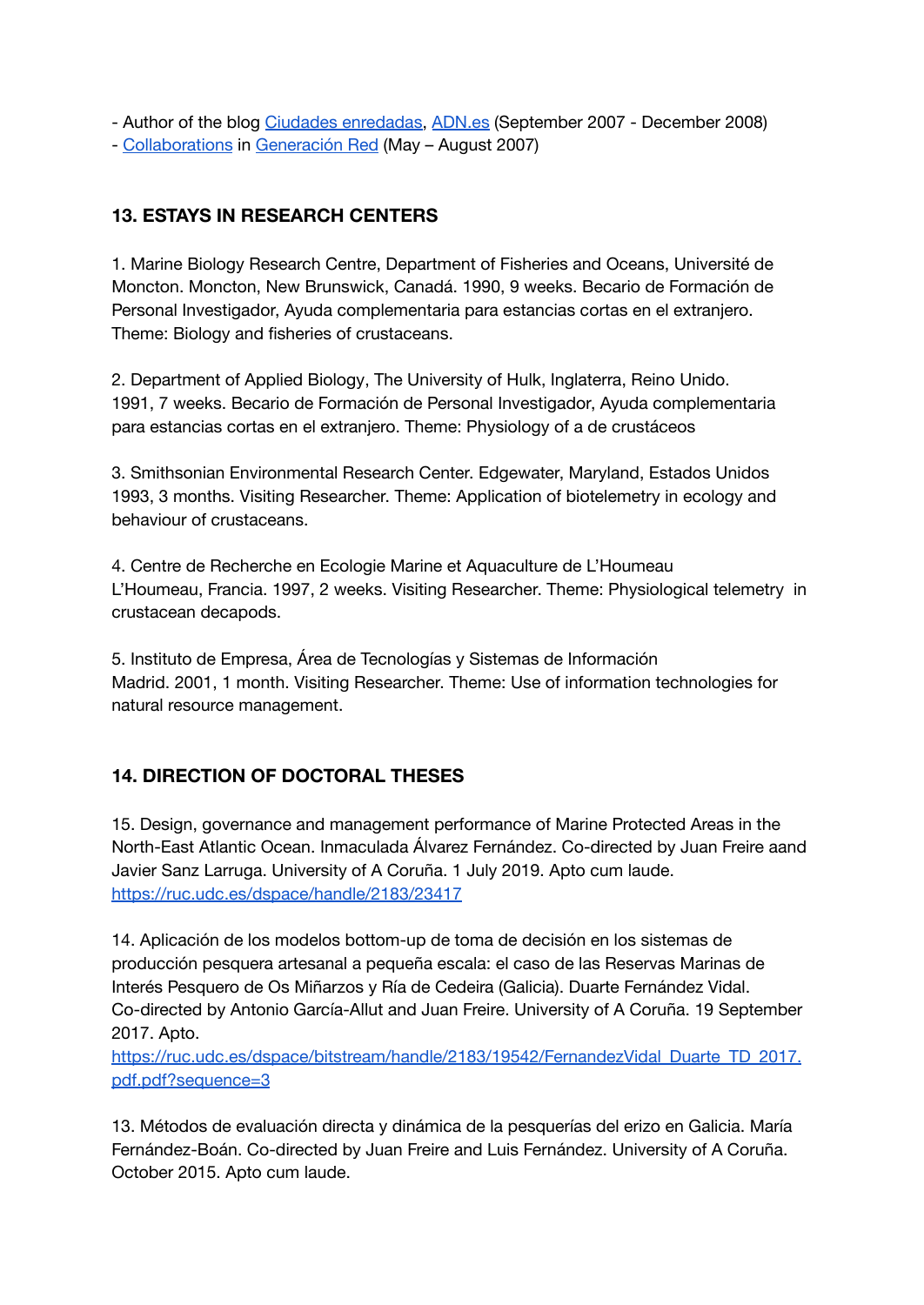[http://ruc.udc.es/dspace/bitstream/handle/2183/16483/FernandezBoan\\_Maria\\_TD\\_2015.pd](http://ruc.udc.es/dspace/bitstream/handle/2183/16483/FernandezBoan_Maria_TD_2015.pdf) [f](http://ruc.udc.es/dspace/bitstream/handle/2183/16483/FernandezBoan_Maria_TD_2015.pdf)

12. Análisis comparativo de la gestión pesquera entre el litoral de Maranhão - Brasil y de Galicia - España. Marina Bezerra Figueiredo. University of A Coruña. September 2014. Apto.

11. Global population trajectories, life history strategies and vulnerability to fishing of scombrid species: implications for conservation and management. María José Juan-Jordá. Co-directed by Nicholas K. Dulvy, Juan Freire and Iago Mosqueira. University of A Coruña. 26 June 2013. Apto cum laude.

10. Pesca artesanal con palangre pelágico y capturas accidentales de la tortuga boba *Caretta caretta*: Cuantificación y desarrollo de estrategias para la reducción de los impactos. El caso de estudio de la costa jónica calabresa (Italia). Giulia Cambiè. Co-directed by Juan Freire and Ramón Muiño. University of Santiago de Compostela. 21 June 2013. Apto cum laude.

9. Estrategia vital y dinámica poblacional del erizo *Paracentrotus lividus*. Rosana Ouréns. Co-directed by J. Freire and Luis Fernández (University of A Coruña). University of A Coruña. 20 March 2013. Apto cum laude.

8. Assessment of passive remote sensing sensors in mapping macroalgae communities on the Galician coast. Gema Casal. University of A Coruña. September 2012. Apto cum laude.

7. Técnicas acústicas y software libre: Aplicaciones en la gestión costera. Noela Sánchez Carnero. Co-directed by J. Freire and Daniel Rodríguez Domínguez. University of A Coruña. 15 June 2012. Apto cum laude.

6. Comunidades de peces de los arrecifes rocosos costeros de Galicia: ecología e impactos humanos. Pablo Pita Orduna. University of A Coruña. 14 July 2011. Sobresaliente cum laude.

5. Análisis de las estrategias y gestión actual de la pesquerías del percebe (*Pollicipes pollicipes*) en Galicia. Claudia Navarrete Taito. Co-directed by J. Freire and J. Molares. University of A Coruña March 2010. Sobresaliente.

4. Estrategia vital, estructura espacial y dinámica metapoblacional de la centolla, *Maja squinado* (Decapoda: Majidae). Antonio Corgos López-Prado. University of A Coruña. 25 de enero de 2005. Apto cum laude.

3. Efecto del evento El Niño sobre la estructura de la comunidad de larvas de peces y biomasa zooplánctica en el Pacífico central Mexicano. Carmen Franco Gordo University of A Coruña. 28 March 2004. Apto cum laude.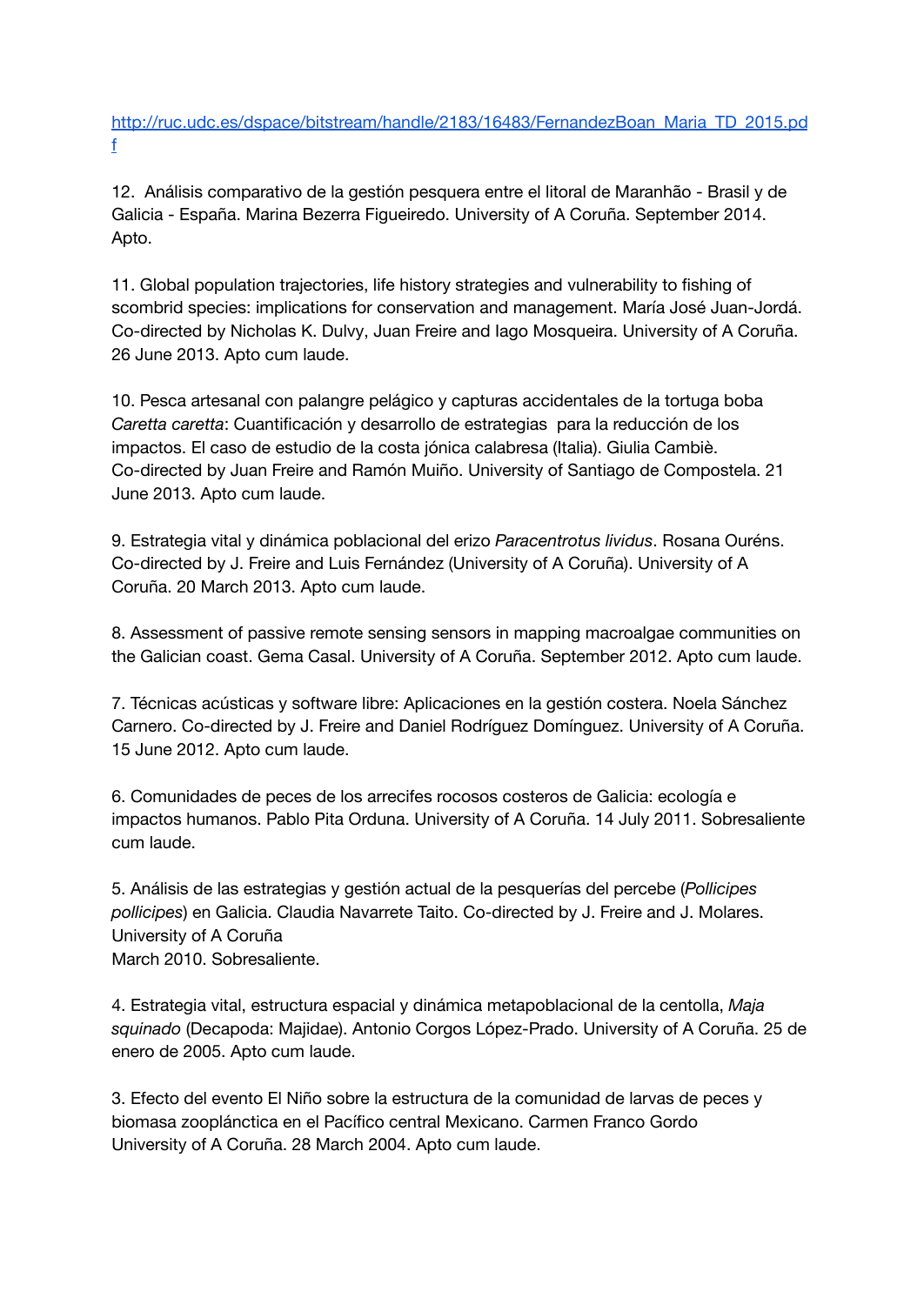2. Ecología de las asociaciones de macroinvertebrados bentónicos de fondos blandos del Pacífico central Mexicano. Enrique Godínez Domínguez. University of A Coruña. 28 November 2003. Apto cum laude.

1. Ecología y comportamiento del cormorán moñudo (Phalacrocorax aristotelis) en los archipiélagos de Cíes y Ons. Alberto Velando Rodríguez. University of Vigo. Co-directed by J. Freire and J.E. Ortega-Ruano. 14 November 1997. Apto cum laude.

# <span id="page-40-0"></span>**15. ORGANIZATION OF SCIENTIFIC SYMPOSIA**

7. Workshop COAST "Integrated Coastal Zone Management". A Coruña, 12-16 July 2004. Organized by University of A Coruña. Organizer.

6. Seminar "A seguridade alimentaria: Pesca, Acuicultura e Marisqueo". A Coruña, 24 and 25 April 2003. Organized by Instituto de Estudios Políticos y Sociales. Academic Director.

5. Life Histories, Assessment and Management of Crustacean Fisheries. A Coruña, 8-12 October 2001. Organized by EDFAM (European Decapod Fisheries: Assessment and Management), A Concerted Action Project funded by the European Union 5th Research Framework Programme. Co-organizer with O. Tully, S. Kavadas and D. Symes.

4. La gestión de las pesquerías artesanales gallegas: Integración de aspectos sociales y biológicos. A Coruña, 8-10 February 2000. Organized by University of A Coruña. Co-organizer with A. García-Allut.

3. Third Conference on Fish Telemetry in Europe. Norwich, United Kingdom, 20-25 June 1999. Organized by Centre for Environment, Fisheries and Aquaculture Science, Lowestoft, United Kingdom. Member of the Scientific Committee.

2. VII Congreso Nacional y VI Latinoamericano de Etología. Pontevedra, 7-10 September de 1998. Organized by Universidad de Vigo. Member of the Scientific Committee.

1. Second Conference and Workshop on Fish Telemetry in Europe. La Rochelle, France, 5-9 April 1997. Organized by Centre de Recherche en Ecologie Mairne et Aquaculture, CNRS-IFREMER, L'Houmeau, France. Member of the Scientific and Organizing Committee.

# <span id="page-40-1"></span>**16. REVIEWER OF SCIENTIFIC PUBLICATIONS**

- Animal Behaviour
- Animal Biodiversity and Conservation
- Boletín del Instituto Español de Oceanografía
- Bulletin of Marine Science
- Canadian Journal of Fisheries and Aquatic Sciences
- Ecological Economics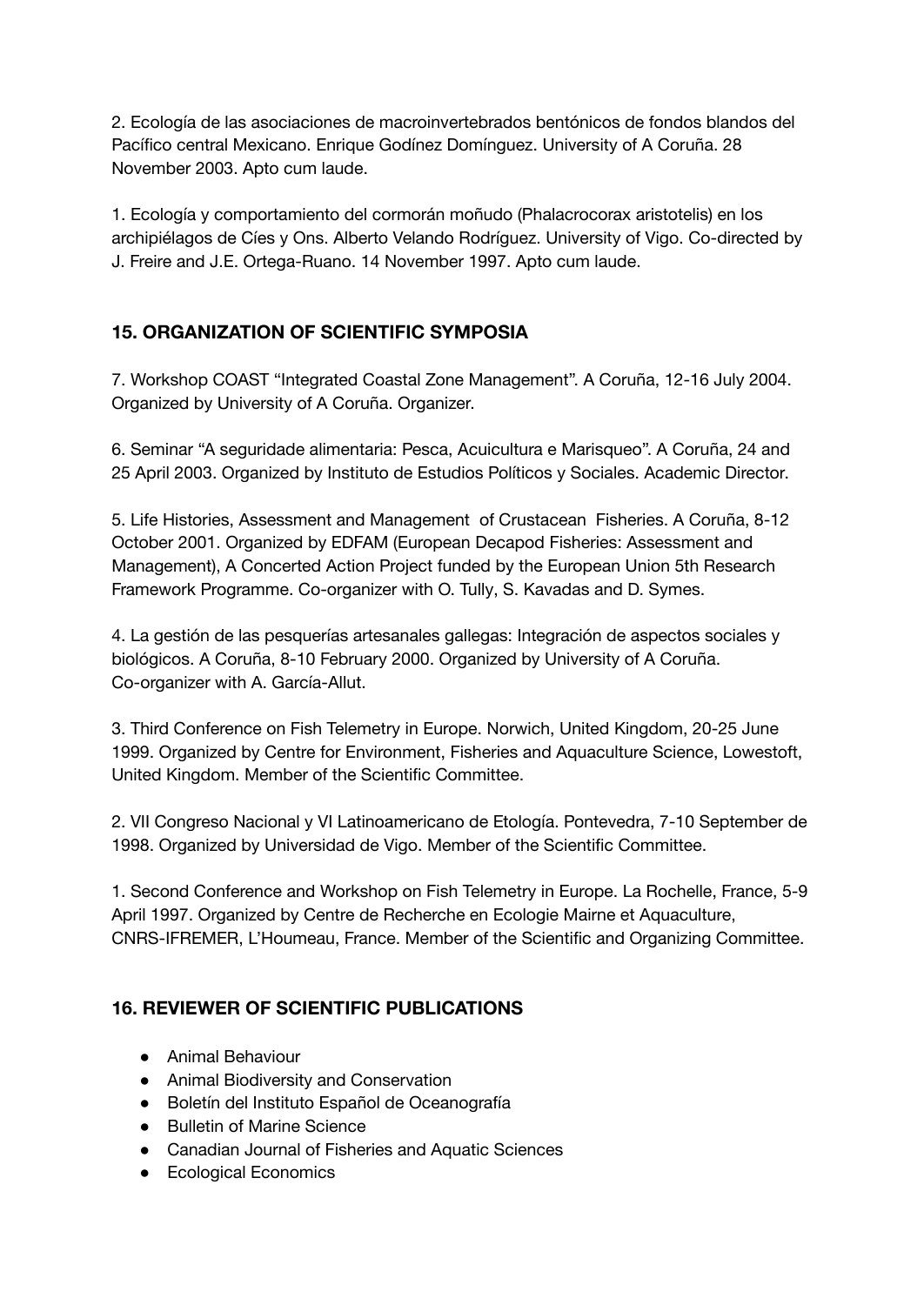- Estuaries and Coasts
- Estuarine, Coastal and Shelf Science
- Fisheries Research
- Harvard Deusto Business Research
- Hydrobiologia / Developments in Hydrobiology
- Journal of Oceanography
- Journal of Natural History
- Journal of the marine biological Association of the United Kingdom
- Journal of Sea Research
- Journal of Shellfish Research
- Journal of Experimental Marine Biology and Ecology
- Marine Ecology Progress Series. Miembro del "Review Staff".
- Marine Coastal Fisheries
- Marine and Freshwater Research
- Marine Biology
- Oceanologica Acta
- Ocean Yearbook
- PLOS ONE
- Publicaciones Especiales del Instituto Español de Oceanografía
- Revista Galega de Recursos Mariños
- Scientia marina
- Telos, Fundación Telefónica
- ZER, Revista de Estudios de Comunicación, Universidad del País Vasco

### <span id="page-41-0"></span>**17. EVALUATOR OF RESEARCH GRANTS**

- Agencia Nacional de Evaluación y Prospectiva (ANEP), Spain.
- Dirección General de Investigación y Gestión del Plan Nacional de I+D+I, Ministerio de Ciencia e Innovación, Spain.
- Agencia Andaluza de Evaluación, Consejería de Innovación, Ciencia y Empresa, Junta de Andalucía.
- Programa Iberoamericano de Ciencia y Tecnología (CYTED).
- Fondo Nacional de Ciencia y Tecnología (FONCyT), Argentina.
- Secretaría Nacional de Ciencia, Tecnología e Innovación (SENACYT), Panamá.
- Secretaría Nacional de Educación Superior, Ciencia, Tecnología e Innovación (SENESCYT), Ecuador.
- Washington Sea Grant, EEUU.

### <span id="page-41-1"></span>**18. EVALUATION OF TEACHING AND RESEARCH ACTIVITIES (Spain)**

- Positive evaluation of Research Activities for the periods 1990-1995, 1996-2001 and 2002-2007. Comisión Nacional Evaluadora de la Actividad Investigadora (Ministerios de Educación y Cultura y de Ciencia e Innovación).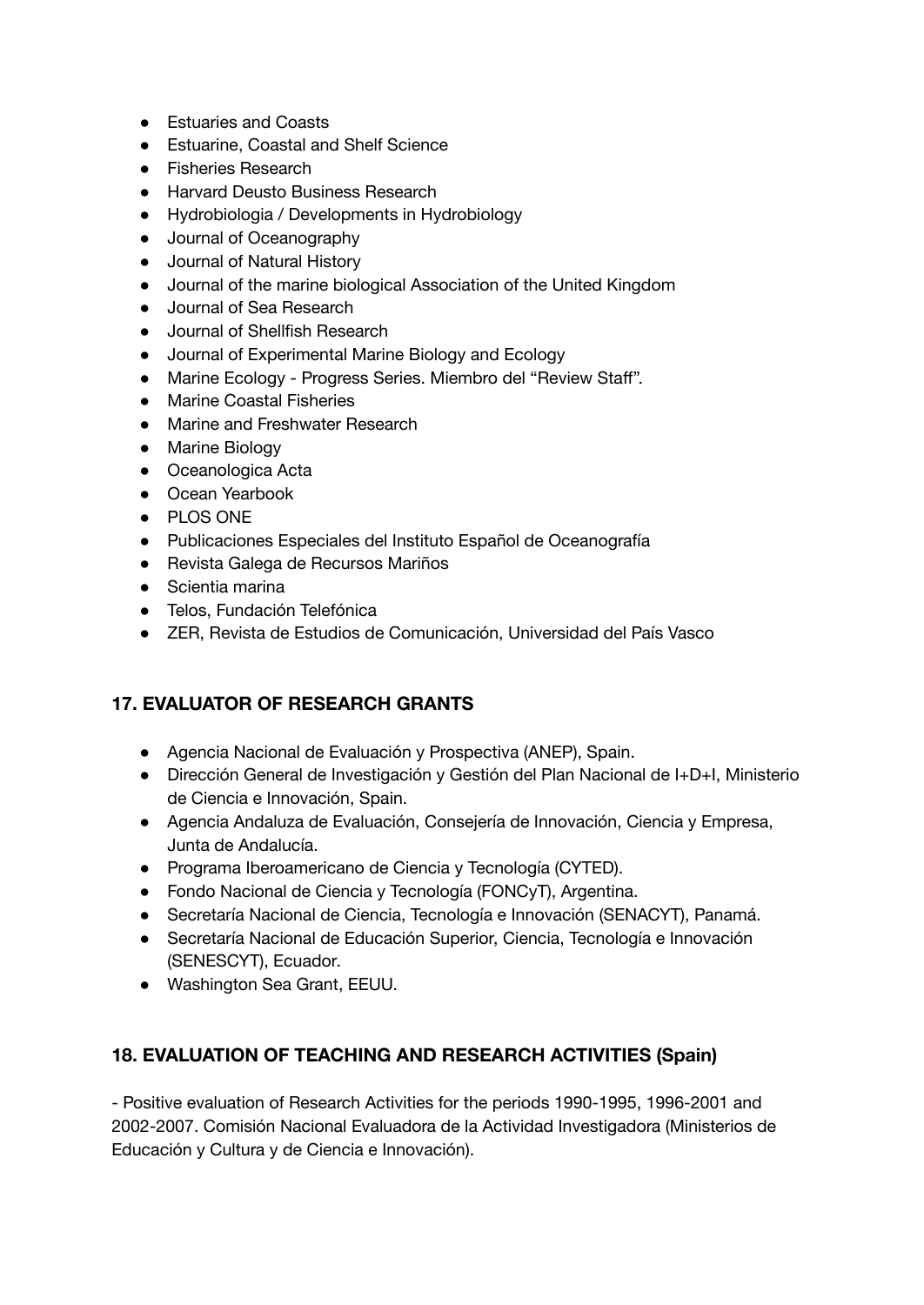- Positive evaluation of Teaching Activities for the periods 2 March 1992 – 1 March 1997, 2 March 1997 – 1 March 2002 and 2 March 2002 – 1 March 2007. University of A Coruña.

### <span id="page-42-0"></span>**19. PRIZES**

5. Premio Extraordinario de Doctorado (Doctor en Biología) 1994-95, University of A Coruña. October 1996.

4. Research Prize of the Xunta de Galicia 1994 to the best Experimental Science Paper, for "Movement patterns and habitat utilization in the spider crab Maja squinado (Herbst) (Decapoda, Majidae) measured by ultrasonic telemetry" (E. González-Gurriarán and J. Freire) published in Journal of Experimental Marine Biology and Ecology. Xunta de Galicia, Consellería de Educación e Ordenación Universitaria. November 1995.

3. Nomination by the "Shellfish Committee" as best junior author in the 1994 Annual Science Conference of the International Council for the Exploration of the Sea (St. John's, Newfoundland, Canada). International Council for the Exploration of the Sea (Copenhage, Denmark). October 1994.

2. Premio Nacional de Terminación de Estudios de Ciencias Biológicas. Ministerio de Educación y Ciencia (Spain). November 1990.

1. Premio Extraordinario de Licenciatura en Ciencias Biológicas. University of Santiago de Compostela. 1989.

### <span id="page-42-1"></span>**20. LANGUAGES**

| (Basic, Intermediate, Proficient) |                 |                |                |
|-----------------------------------|-----------------|----------------|----------------|
|                                   | <b>SPEAKING</b> | <b>READING</b> | <b>WRITING</b> |
| Español                           |                 | Ρ              | Р              |
| Inglés                            |                 | P              | P              |
| Portugués                         |                 | P              |                |
| Francés                           |                 |                |                |
| Gallego                           |                 |                |                |

### <span id="page-42-2"></span>**23. LINKS**

- personal webpage: <http://juanfreire.com/>
- Google Scholar: <http://scholar.google.com/citations?user=1wiuSgIAAAAJ>
- Orcid: <https://orcid.org/0000-0003-4323-4918>
- Tecnológico de Monterrey: <http://www.tec.mx/>
- Universidad Tecmilenio: <http://www.tecmilenio.mx/>
- Teamlabs: <http://www.teamlabs.es>/